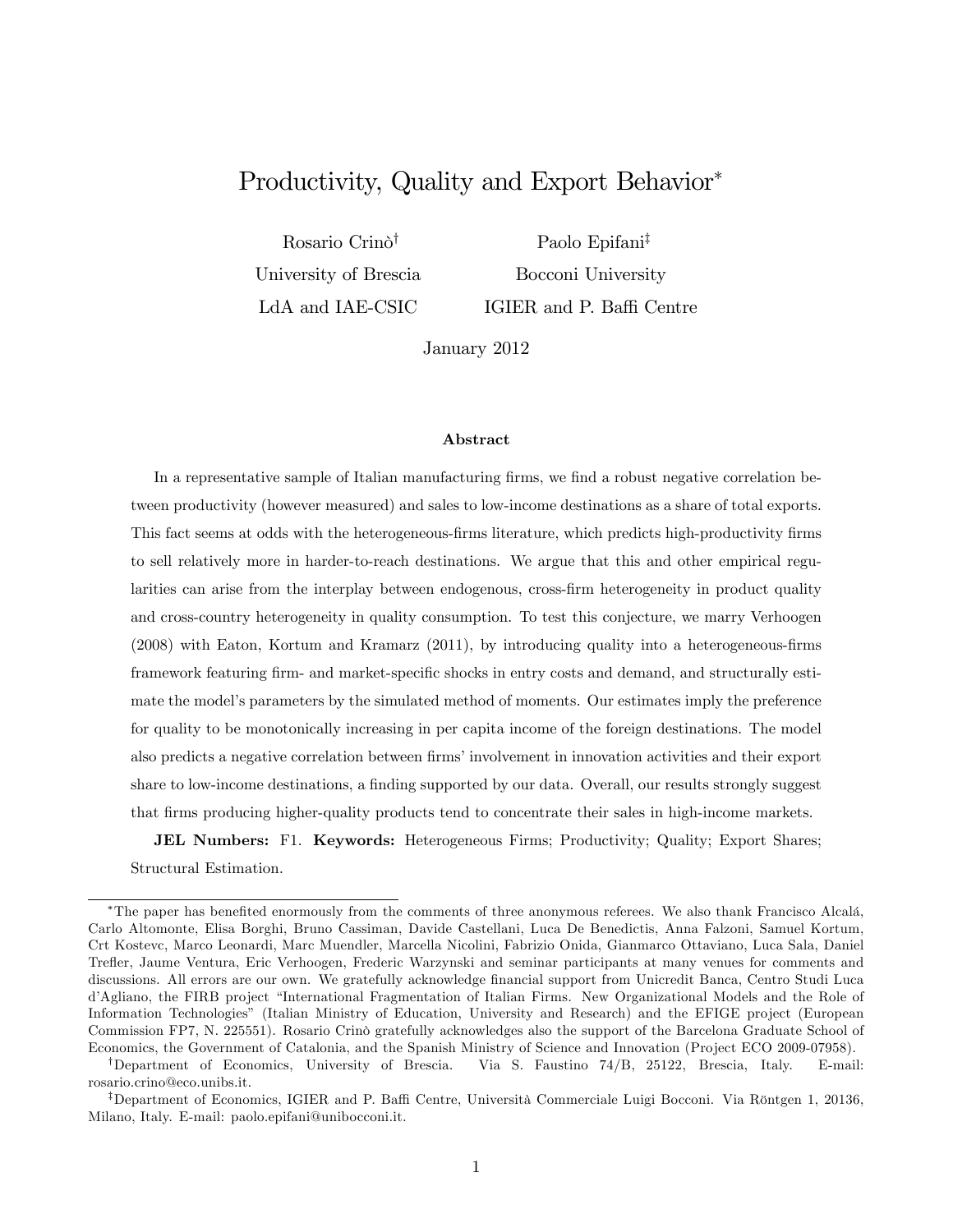#### 1 INTRODUCTION

In this paper, we study how the interplay between firm and foreign market characteristics affects key aspects of export behavior. Our contribution is motivated by some new and perhaps surprising facts in the light of the recent heterogeneous-firms literature. In particular, using a representative sample of Italian manufacturing firms, drawn from a reliable dataset used also in other studies,<sup>1</sup> we find a strong and robust negative correlation between firms' productivity and their share of total exports to low-income destinations. This fact seems at odds with the common wisdom, positing that only the most productive firms are profitable enough to break into harder-to-reach destinations.

In line with a recent literature pointing to the crucial role of quality in international trade, we argue that this and other empirical regularities can arise from the interplay between endogenous, cross-firm heterogeneity in product quality and cross-country heterogeneity in quality consumption. Specifically, we conjecture that more productive Örms tend to concentrate their sales in high-income markets because they produce higher-quality products, for which relative demand is higher in high-income destinations. This conjecture is indeed supported by our data.

We start, in Section 2, by illustrating the main patterns in our data. We first show that it replicates the empirical regularities recently unveiled by Eaton, Kortum and Kramarz (2011, henceforth EKK) using French data. Next, we show some new facts. In particular, we provide extensive evidence on a negative cross-Örm correlation between productivity (revenue-TFP or value added per unit of factor cost, as in EKK) and the export share to low-income destinations. The negative correlation holds independent of sample size (i.e., it is equally strong for the sample of all exporters and for that of exporters to both highincome and low-income destinations) and is not affected by outliers, estimation method and specification details.

In Section 3, building on Verhoogen (2008), we start by formulating a stripped-down heterogenousfirms model that clarifies the main insight behind our interpretation of the evidence, and discuss its implications in the light of the received literature. The crucial assumptions for the results are that consumers choose quality consumption based on their income and firms product quality based on their productivity.<sup>2</sup> The baseline model can nicely explain a negative correlation between productivity and the export share to low-income destinations, but only conditional on firms entering both high-income and low-income destinations. Yet, in our data the negative correlation holds strong also unconditionally, i.e.,

<sup>1</sup>For instance, Parisi, Schiantarelli and Sembenelli (2006), Benfratello, Schiantarelli and Sembenelli (2009) and Angelini and Generale (2008) use the same dataset to investigate, respectively, the impact of firms' innovation strategies on the growth of TFP, the relationship between financial development and innovation, and the relationship between financial constraints and firm size distribution. Moreover, using older releases of our dataset, Castellani (2002) shows evidence that exporters are generally more productive than non-exporters and that productivity increases after exporting (learning-by-exporting).

 $^{2}$ In Verhoogen (2008), which uses a different model, these two ingredients prove crucial to explain the link between trade and skill upgrading in Mexico.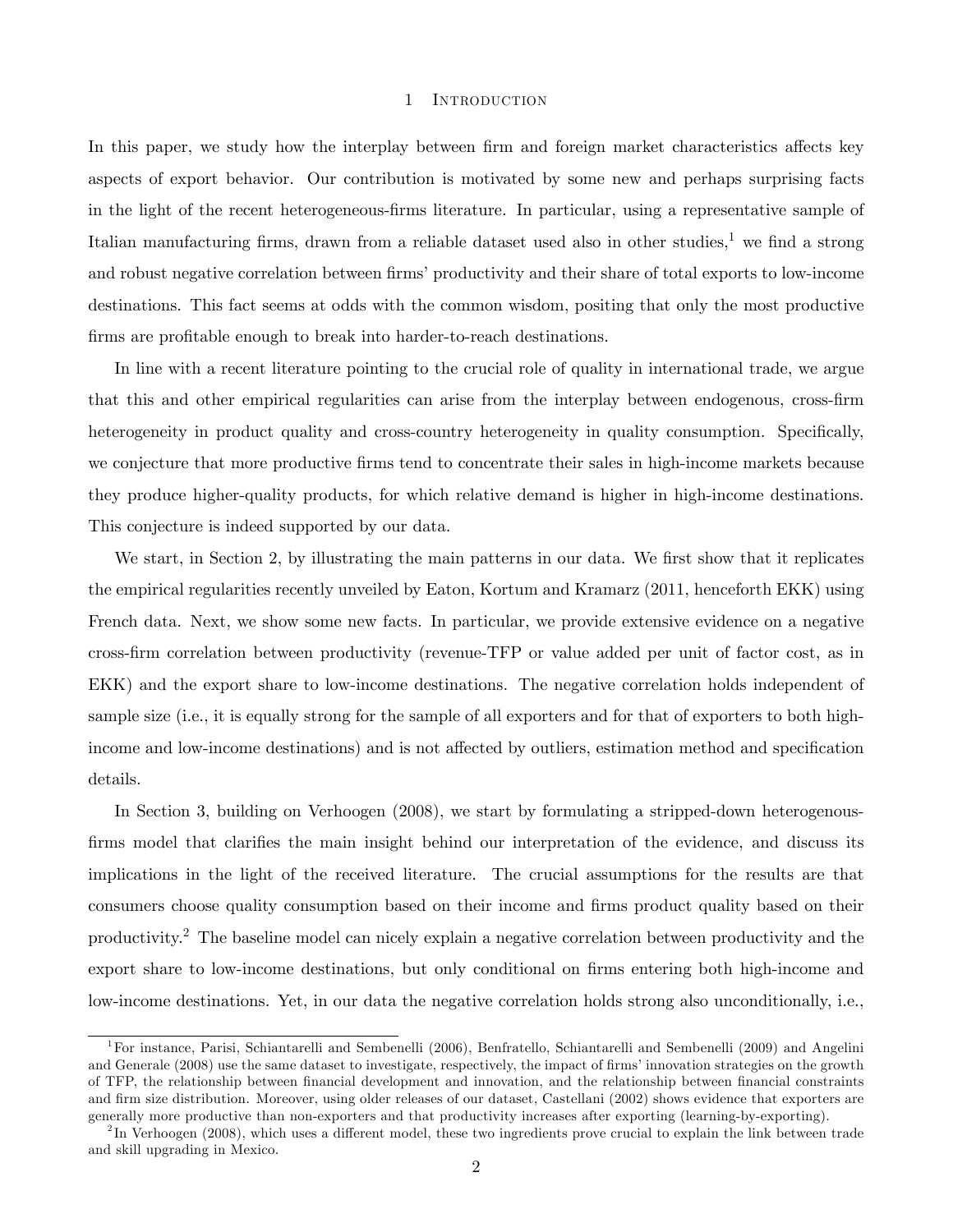across all exporters. Moreover, in the baseline model Örms enter foreign markets according to an exact hierarchy, whereas there is no strict sorting of exporters in our data. Therefore, following EKK, we extend the model to allow for firm- and market-specific heterogeneity in entry costs and demand, and estimate its deep parameters by the simulated method of moments. Consistent with our theory, estimated parameters imply the preference for quality to be monotonically increasing in per capita income of the destinations: on average, it is almost 3 times higher in high-income destinations, and in the richest destination (North America) it is roughly 20 times as high as in the poorest destination (Africa). Moreover, with the estimated set of parameters, the model matches our data well and correctly predicts a negative unconditional (as well as conditional) correlation between exporters' productivity and their export share to low-income destinations.

The model also predicts a strong negative correlation between firms' R&D intensity and their export share to low-income destinations, with or without controlling for productivity. These implications are successfully tested in Section 4. More generally, in our model high-productivity firms produce higherquality products because they invest more in R&D and related activities. Hence the model suggests, in line with the empirical literature on quality differentiation (e.g., Sutton, 1998, and more recently Kugler and Verhoogen, 2012), that firms' innovation activities are close proxies for product quality. Exploiting a quasi-unique feature of our dataset, we therefore extract the principal component from a number of firm-level variables measuring innovation activities and treat it as a synthetic quality proxy.<sup>3</sup> Consistent with our theory, we find this variable to be strongly negatively correlated with the export share to lowincome destinations. Finally, the model predicts the correlations between the export share to an individual destination and productivity, R&D intensity or product quality to be all increasing in the destination's per capita income. We find strong support for these predictions using a panel of firms' export shares to all of the destinations for which we have data.

Our paper is related to various strands of the literature. First, it is related to the empirical literature on quality and trade. Based on industry- and product-level data, studies in this area suggest quality consumption to be strongly increasing in per capita income and cross-country heterogeneity in product quality to be crucial to explain international specialization.<sup>4</sup> In this respect, our results can be interpreted as the micro-level counterpart, in the presence of heterogeneous firms, of the Linder hypothesis, positing

 $3$ We are aware of only one dataset, for a developing country, with broadly similar information on innovation activities (see Bustos, 2011). We view our approach to estimating product quality as complementary to the standard practice of using unit values as, e.g., in the recent Örm-level studies by Manova and Zhang (2012) and Bastos and Silva (2010). Its main advantage is that it does not require a one-to-one relationship between quality and prices (see Hallak, 2006, and Khandelwal, 2010, on this point). For an alternative approach to estimating quality, based on producer ratings from wine guides, see Crozet, Head and Mayer (2012).

<sup>4</sup>As for trade and quality consumption see, in particular, Bils and Klenow (2001), Hummels and Skiba (2004), Brooks (2006), Hallak (2006, 2010) and Choi, Hummels and Xiang (2009). As for product quality and trade, see Schott (2004), Hummels and Klenow (2005) and Hallak and Schott (2011).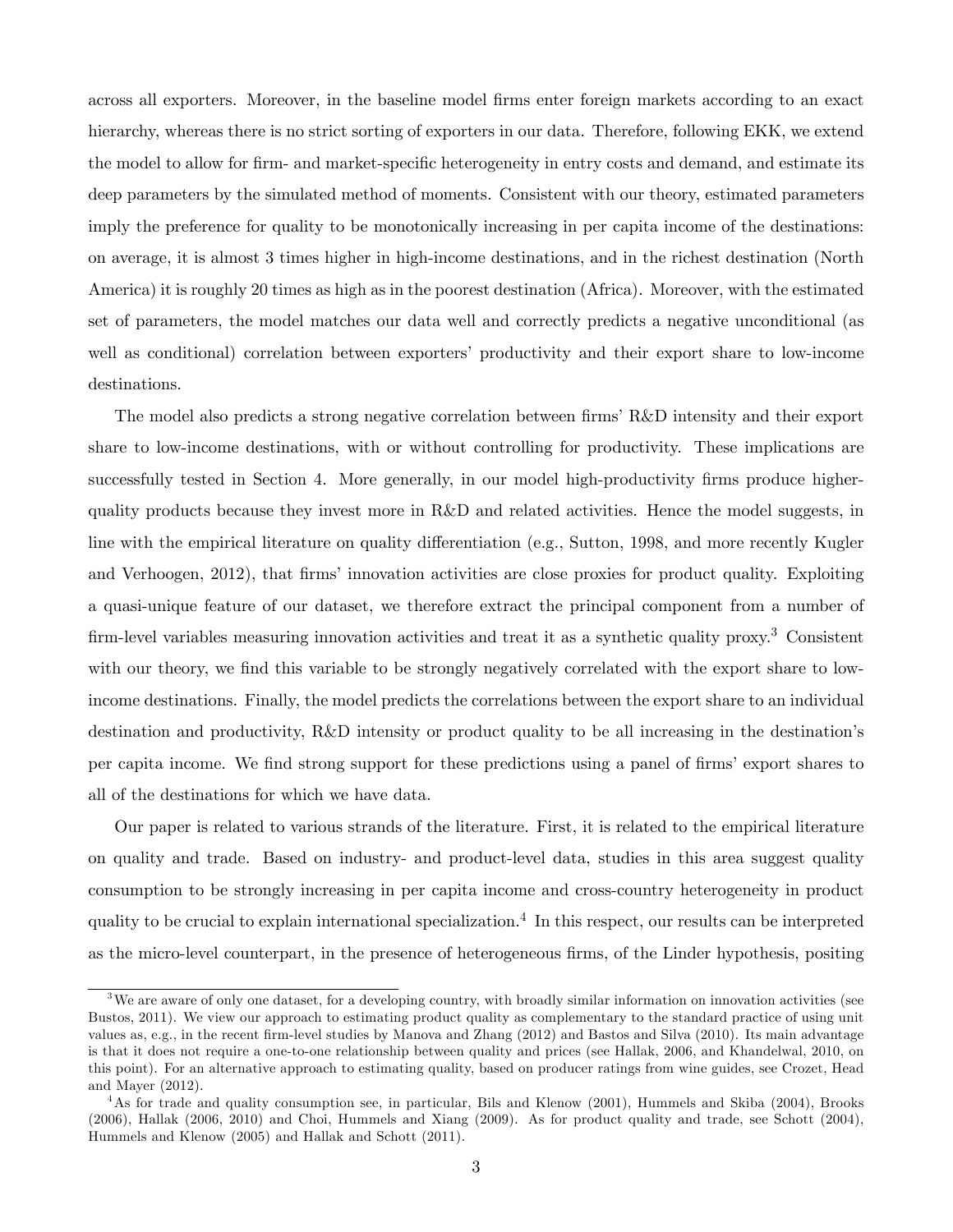that richer countries tend to import more from countries producing higher-quality goods.<sup>5</sup>

Second, our paper is related to a number of recent contributions introducing quality into a heterogeneousfirms framework.<sup>6</sup> With the notable exception of Verhoogen  $(2008)$ , these studies do not posit a role for both product quality and quality consumption. Our main contribution to this growing literature is to show how these ingredients can help explain some important aspects of export behavior.

Finally, and probably more importantly, our paper is closely related to EKK, which develops and estimates a heterogeneous-firms model  $\dot{a}$  la Melitz (2003) with firm-specific shocks and endogenous entry costs  $\dot{a}$  la Arkolakis (2010). Their work represents the most demanding and successful attempt so far to explain export behavior across destinations, yet it cannot easily accommodate our empirical regularities. Our contribution is to show how embedding Verhoogen's (2008) insight on product quality and quality consumption into an EKK-like framework may help understand what we view as key features of export behavior.

#### 2 Empirical Regularities

In this section, we illustrate our data and the main patterns in it.

#### 2.1 DATA

Our data comes from the  $9<sup>th</sup>$  survey "Indagine sulle Imprese Manifatturiere", administered by the Italian Commercial Bank Unicredit. The survey is based on a questionnaire sent to a sample of 4289 manufacturing firms and contains information for the period 2001-2003. Answers to the survey questions are complemented by balance sheet data. The sample is stratified by size class, geographic area and industry to be representative of the population of Italian manufacturing firms with more than 10 employees. We drop roughly 100 firms reporting negative values for sales, capital stock or material purchases, or for which the various categories of employees (by educational level or occupation) do not sum up to the reported total employment. Out of the remaining firms, 3365 have complete information on TFP and sales to individual destinations; we use these firms in most of the empirical analysis and the simulations.

The dataset contains information on firms' exports in the year 2003 to the following destinations: EU15, New EU Members, Other European countries, North America, Latin America, China, Other Asian countries, Africa and Oceania. To show our main empirical regularities, we aggregate them into two groups of high-income and low-income destinations. In particular, the former group includes North America,

<sup>&</sup>lt;sup>5</sup>See, in particular, Hallak (2006, 2010), for empirical evidence on the Linder hypothesis using bilateral, industry-level data.

<sup>6</sup> See, in particular, Kugler and Verhoogen (2012), Johnson (2012), Baldwin and Harrigan (2011), Hallak and Sivadasan  $(2009)$ , Alcalà  $(2007)$  and Manasse and Turrini  $(2001)$ .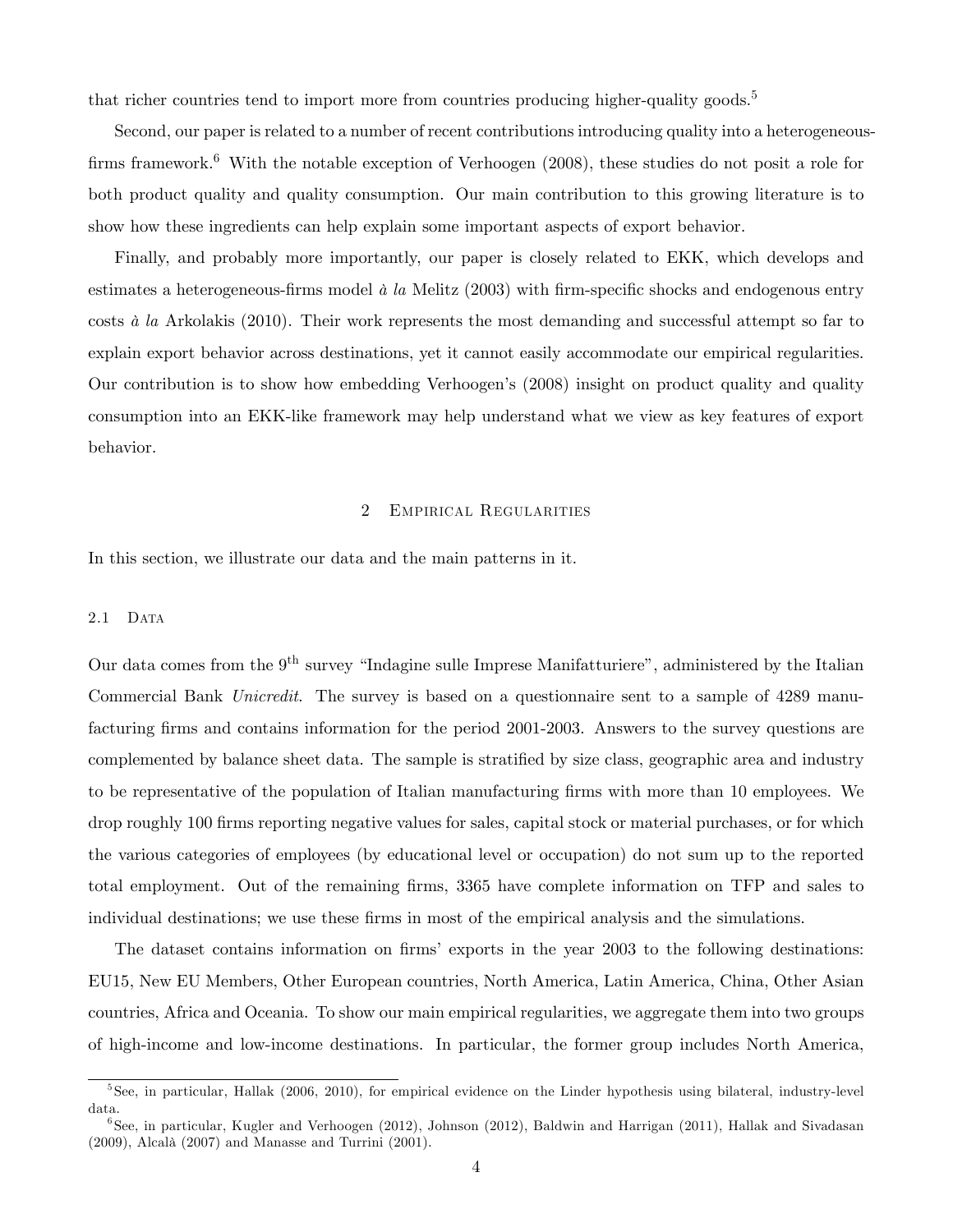EU15 and Oceania  $(NA, EU15, OCE)$ , whereas the latter includes Africa, China, Latin America and New EU Members (AFR, CHN, LAT, EU10). We exclude Other Europe and Other Asia from the two groups, because these destinations include countries that are very heterogeneous in terms of per capita income.<sup>7</sup> Based on data from the World Development Indicators, average PPP per capita income in 2003 equals 27000 US\$ in the group of high-income destinations and 4500 US\$ in the group of low-income destinations.<sup>8</sup>

Table 1 reports statistics on firms' entry and exports across destinations. The total number of exporters for which we have complete information on TFP and sales to individual destinations is 2507, roughly 75% of the total number of firms;<sup>9</sup> among them, 2428 sell to high-income destinations and 1315 to low-income destinations. As for individual destinations, EU15 is the most popular one, with 2357 exporters and an average export share of 70%. The least popular destination is instead China, with 321 exporters and an average export share of 2%.

## 2.2 EKK-Type Patterns

Following EKK, in Table 2 we report the number of exporters to the strings of the seven foreign destinations that obey a hierarchy in terms of popularity. If firms entered markets according to an exact hierarchy, exporters to the  $(n+1)^{st}$  most popular destination would also sell in the  $n^{th}$  most popular destination. As shown in column  $(1)$ , only  $54\%$  of the exporters enter markets according to an exact hierarchy.<sup>10</sup> In Column (2), we use marginal probabilities of entry in each destination, drawn from column (2) of Table 1, to predict how many exporters would enter each string under independence, namely, under the assumption that selling in a destination is independent of selling in any other destination. Note that only 38% of exporters would enter strings according to an exact hierarchy under independence. These patterns are broadly consistent with those reported by EKK using more detailed export destination data.<sup>11</sup> They suggest that, although firms do not enter foreign markets according to an exact hierarchy, entry does not seem to be a random process.

More generally our data replicates, on a smaller scale, all the main empirical regularities unveiled by EKK for French Örms. In particular, in the Appendix we show that: a) the number of exporters

<sup>&</sup>lt;sup>7</sup>Both areas include the richest and poorest countries in the world. For instance, Other Asia comprises Japan and Afghanistan, whereas Other Europe comprises Switzerland and Norway, as well as Russia and the Balkans. Our main results are however robust to including these areas among either the low-income or the high-income destinations.

<sup>&</sup>lt;sup>8</sup>As for individual destinations, PPP per capita income (in US\$) equals: 29000 (NA), 27000 (EU15), 20000 (OCE), 13000  $(EU10)$ , 7000  $(LAT)$ , 5000  $(CHN)$ , 2000  $(AFR)$ .

<sup>&</sup>lt;sup>9</sup>This figure is very close to that reported in other studies based on micro-level data collected by the Italian Statistical Office, e.g., Castellani, Serti and Tomasi (2010).

 $10$ The issue of non-hierarchical destinations becomes less relevant if we focus on two aggregate destinations (high-income and low-income), as most exporters to low-income destinations also export to high-income destinations (1236 out of 1315).

<sup>&</sup>lt;sup>11</sup> EKK find that 27% of exporters enter the seven most popular destinations according to an exact hierarchy (versus  $13\%$ under independence).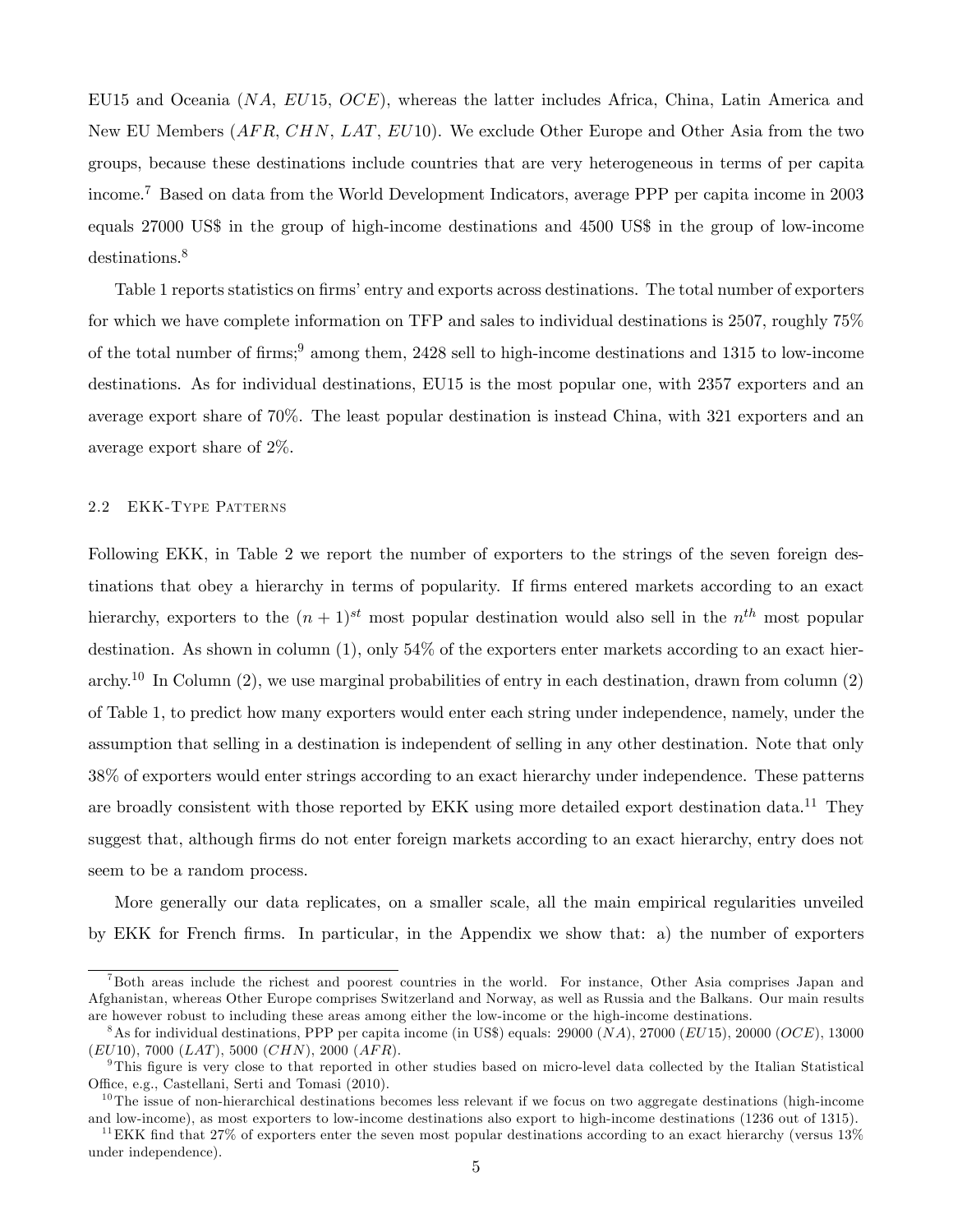(normalized by Italyís market share in a destination) and their sales to a destination are increasing in the destination's market size; b) firms entering a greater number of foreign destinations, and firms entering harder-to-reach destinations, sell more in Italy; c) firms' normalized export intensity (i.e., sales to a destination over domestic sales, both normalized by average sales in the respective market) is higher in more popular destinations.

#### 2.3 Productivity and the Export Share to Low-Income Destinations

Having shown that the patterns in our data are consistent with those in EKK, we now document a new fact, namely, a strong and robust negative correlation between productivity and the export share to low-income destinations (the ratio of exports to these areas over total exports, henceforth  $ES_l$ ). To begin with, we split the exporters' TFP distribution into ten bins of equal size and compute the average value of  $ES_l$  across all exporters in each bin.<sup>12</sup> The results are reported in Figure 1a), showing that the relationship between  $ES_l$  and TFP is strongly decreasing across bins. In panel b), we repeat the exercise for selected destinations using four TFP bins. Note that the correlation is strongly negative for Africa and Latin America (two low-income destinations) and strongly positive for EU15 and North America (two high-income destinations).

Next, we turn to parametric estimates to perform statistical inference. In particular, we run crosssectional OLS regressions of the following form:

$$
ES_{lj} = \chi_0 + \chi_1 \ln TFP_j + \chi_i + e_j,\tag{1}
$$

where j indexes firms,  $\chi_i$  are 3-digit industry fixed effects<sup>13</sup> and e is an error term. Our coefficient of interest,  $\chi_1$ , reflects the correlation between TFP and the export share to low-income destinations. The baseline results are reported in Table 3, where each column refers to a different TFP estimate. In particular, TFP is based on: cross-sectional estimates of a Cobb-Douglas production function in columns  $(1)-(4)$  and of a translog production function in columns  $(5)-(8)$  (as in Amiti and Konings, 2007); semiparametric Cobb-Douglas panel estimates in columns (9)-(11) (i.e., Levinsohn and Petrin, 2003, Olley and Pakes, 1996, and De Loecker, 2011); cross-sectional OLS Cobb-Douglas estimates at the 2-digit industry level in column  $(12)$  (as in Bernard and Jensen, 1999, and Kugler and Verhoogen, 2009).<sup>14</sup> Given

 $12$ Unless otherwise stated, the TFP measure we refer to is the augmented Olley and Pakes (1996) estimate proposed by De Loecker (2011), see footnote 14.

<sup>&</sup>lt;sup>13</sup> Industries are classified according to the ATECO system, the standard industrial classification in Italy, equivalent to the NACE classification.

 $14$  All production functions are estimated using a revenue-based measure of output and four inputs (high-skill labor, lowskill labor, materials and physical capital). Log TFP is defined as  $\ln Y_j - \sum_{\varrho} \xi_{\varrho} \cdot \ln \varrho_j$ , where Y is output,  $\varrho$  is one of the four inputs and  $\xi_{\varrho}$  is one of the twelve estimates of its output elasticity. By using a battery of TFP estimates (whose correlation equals 0.84 on average and ranges from a minimum of 0.40 to a maximum of 0.99), we tackle the main issues involved in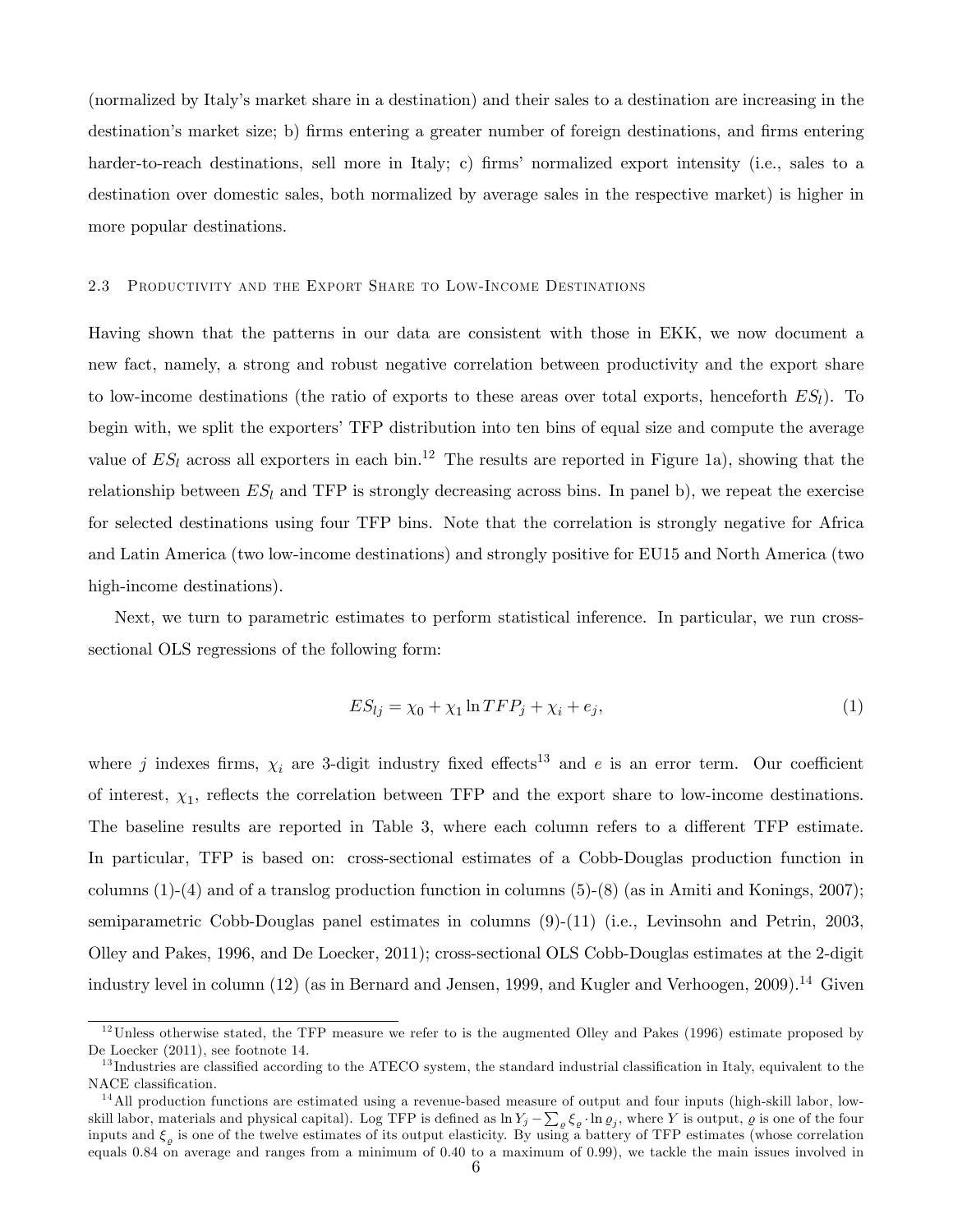that our main regressor is estimated, we report bootstrapped standard errors based on 500 replications (in square brackets), as well as, for comparison, heteroskedasticity-robust analytical standard errors (in round brackets).

In panel a), we estimate (1) for all exporters. Note that  $\chi_1$  is always negative and significantly different from zero beyond the 1% level, using either type of standard errors. Point estimates imply that a doubling of TFP is associated with a fall in the export share to low-income destinations of roughly 8 percentage points. In panel b), we estimate (1) on the subsample of exporters to both high-income and low-income destinations. Note that the negative correlation between  $ES<sub>l</sub>$  and TFP is slightly larger and still precisely estimated across the board.<sup>15</sup>

Finally, in Table 4 we show that the TFP elasticity of export revenue is increasing in the destination's per capita income.<sup>16</sup> In panels a)-c) we regress, respectively, log exports to low-income destinations  $(r_l)$ , log exports to high-income destinations  $(r_h)$  and log total exports  $(r_h + r_l)$  on TFP and 3-digit industry dummies. Note that the export-TFP elasticity is positive and precisely estimated in all cases, and that in high-income destinations it is roughly twice as large as in low-income destinations. In panels d)-f), we control for sample size by rerunning the same regressions on exporters to both destinations and find very similar results.

## 2.4 Robustness Checks

We start by checking that the negative correlation between  $ES_l$  and TFP is not driven by outliers. The results are in panel a) of Table 5. In columns (1)-(2) we winsorize and trim, respectively, the distributions of TFP and  $ES_l$  at the 5<sup>th</sup> and 95<sup>th</sup> percentiles, whereas in column (3) we estimate (1) using an outlierrobust procedure.<sup>17</sup> In all cases, the results are similar to those reported in Table 3a). In column (4), we regress  $ES_l$  on three dummy variables for firms in the second, third and fourth quartile of the TFP

the estimation of production function parameters, namely: a) choice of appropriate specification and sectorial aggregation of the production function; b) choice of appropriate estimators to address attenuation and simultaneity biases. As we do not observe firm-level prices, our revenue-TFP estimates may also reflect price differences across firms (Foster, Haltiwanger and Syverson, 2008). A first-order source of price differences, namely, markup heterogeneity due to asymmetries in market power in a context of horizontal product differentiation (omitted price variable bias, see Klette and Griliches, 1996), is addressed by the augmented Olley and Pakes estimator proposed by De Loecker (2011), which we use in column (11). We implement this estimator by augmenting the production function with log average output  $(\ln Q_i)$  in the 3-digit industry of each firm, and then compute log TFP as  $(1/(1-\chi_Q)) \cdot (\ln Y_j - \sum_{\varrho} \xi_{\varrho} \cdot \ln \varrho_j - \chi_Q \cdot \ln Q_i)$ , where  $\chi_Q$  is the coefficient on  $\ln Q_i$ . Revenue-TFP may also capture quality heterogeneity across firms, which may lead to both upward and down net effects (Katayama, Lu and Tybout, 2009, Kugler and Verhoogen, 2012). Guided by our theoretical model, we control for quality heterogeneity by adding R&D intensity in most of the TFP estimates. In the next section we discuss, in the light of our structural estimates, the possible impact of measurement error in TFP on our results.

 $15$ As we showed in a previous version of the paper, Crinõ and Epifani (2010), an equally strong pattern of correlations obtains when normalizing exports to low-income destinations by total sales (rather than total exports).

 $16$  From here onwards, to save space, we report bootstrapped standard errors only and focus on the augmented Olley and Pakes TFP estimate. Our main results are robust across the twelve TFP measures and are available upon request.

<sup>&</sup>lt;sup>17</sup>As for winsorizing, we replace the observations in the tails of the distributions of  $ES_l$  and TFP with the 5<sup>th</sup> and 95<sup>th</sup> percentiles. As for the outlier-robust procedure, we use the rreg command in Stata.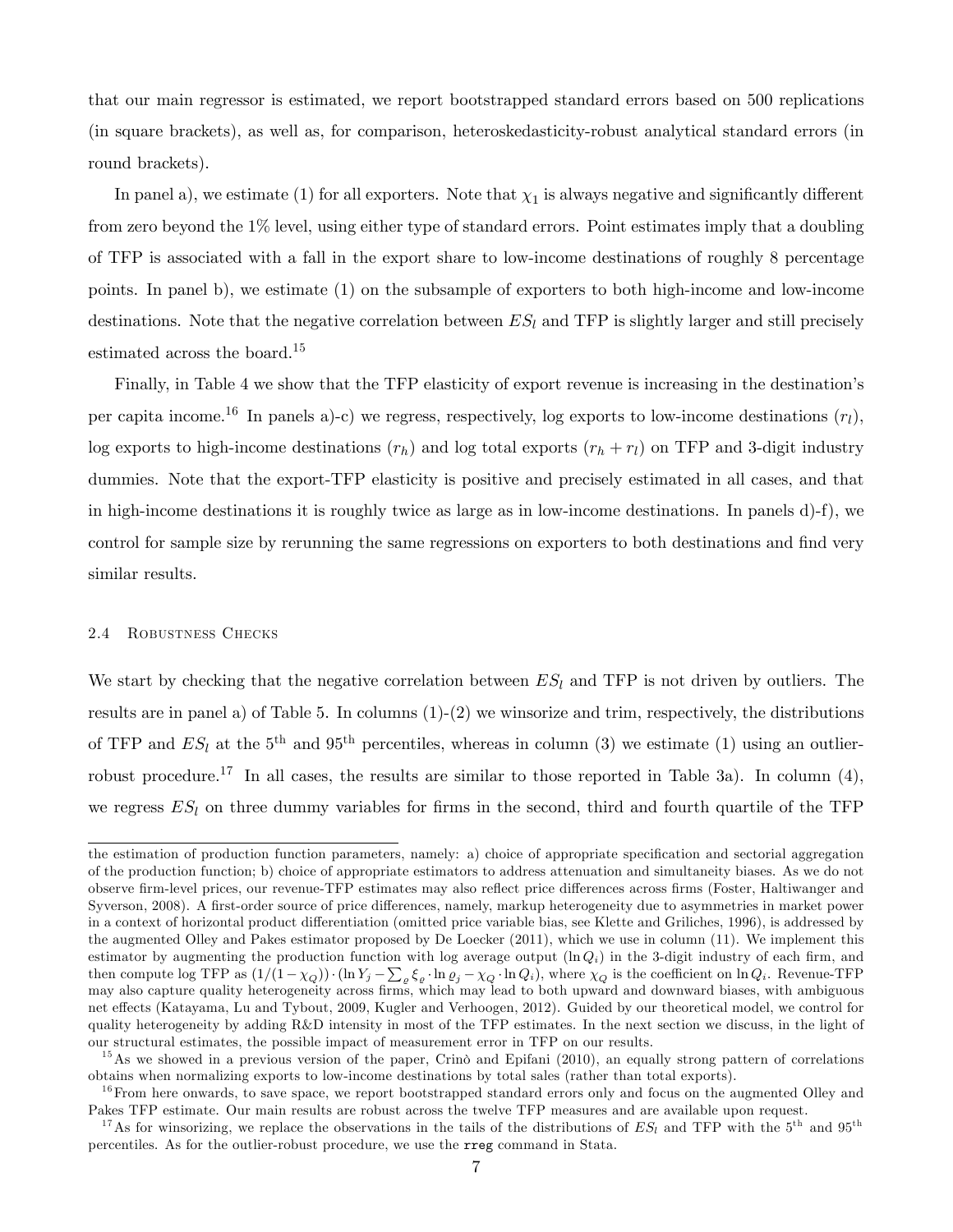distribution: the estimated coefficients are negative, statistically significant and increasing in absolute value, confirming that outliers play no role for our results.

In panel b), we check the robustness of our results with respect to the estimation strategy. To begin with, note that our TFP estimates build on the implicit assumption that firms share the same production function and that all heterogeneity is concentrated in the TFP term. We now allow for the possibility that exporters to low-income destinations use different technologies. To this purpose, we estimate TFP separately on exporters to low-income destinations and all other firms, and then rerun  $(1)$  using the new estimate. The results in column (5) show that the negative correlation between  $ES_l$  and TFP is now even stronger.

Next, note that so far we have relied on a two-step approach, in which TFP is estimated first, and then  $ES_l$  is regressed on it. An alternative strategy is to estimate the correlation between TFP and  $ES_l$  jointly with the production function parameters, so as to allow for the export decision in the first stage. Following Amiti and Konings (2007), we implement this one-step approach by adding  $ES_l$  as an explanatory variable in a Cobb-Douglas specification. The results are in column  $(6)$ . Note that the coefficient on  $ES_l$  is negative, very precisely estimated and similar in size to those in Table 3a). In column (7), we repeat the exercise by interacting each input with 3-digit industry dummies, thereby further relaxing the assumption of equal technologies across industries. The estimated correlations are largely unchanged, confirming that one-step and two-step approaches yield similar results. In column  $(8)$ , we revert to the two-step approach and allow for fully flexible (i.e., firm-specific) technologies, by using a Tornqvist index of TFP. The latter is constructed as  $(\ln Y_j - \overline{\ln Y}) - 0.5 \cdot \left[ \sum_{\varrho} (s h_{\varrho j} + \overline{s h_{\varrho}}) \cdot (\ln \varrho_j - \overline{\ln \varrho}) \right],$ where Y is output,  $sh_{\rho}$  is the cost share of input  $\rho$  (i.e., labor, capital and materials) and a bar over a variable denotes its sample mean.<sup>18</sup> Importantly, the coefficient on the TFP index is negative, significant at the  $1\%$  level and similar in size to those obtained in Table 3a) using estimated TFP measures.<sup>19</sup>

In panel c), we finally show that our stylized fact is unlikely to be driven by omitted variables correlated with TFP and  $ES_l$ . We start, in column (9), by showing that the results are little affected when adding to the baseline regression a large battery of controls: a full set of dummies for Italian administrative regions, the share of part-time workers in total employment, a dummy variable for firms quoted on the stock market and a set of three dummy variables controlling for ownership structure. In column (10), we control instead for other forms of Örm participation in foreign markets, and in particular for foreign direct investment (FDI), material and service offshoring (IMPINT and SERV) and inshoring (INSH).<sup>20</sup>

 $^{18}$ See, e.g., Aw, Chen and Roberts (2001). Unlike in the other TFP estimates, here we use overall labor rather high-skill and low-skill labor, because we do not observe wages by skill group.

 $19$ Note that the TFP index nicely complements the one-step approach, because a computed measure of TFP is less likely to be affected by the bias due to abstracting from the export decision in the first step. However, the TFP index builds on stronger assumptions and cannot accommodate measurement error (see, e.g., Van Biesebroeck, 2007).

 $^{20}FDI$  is the ratio of investment over total sales for the period 2001-2003. IMPINT is the share of imported inputs in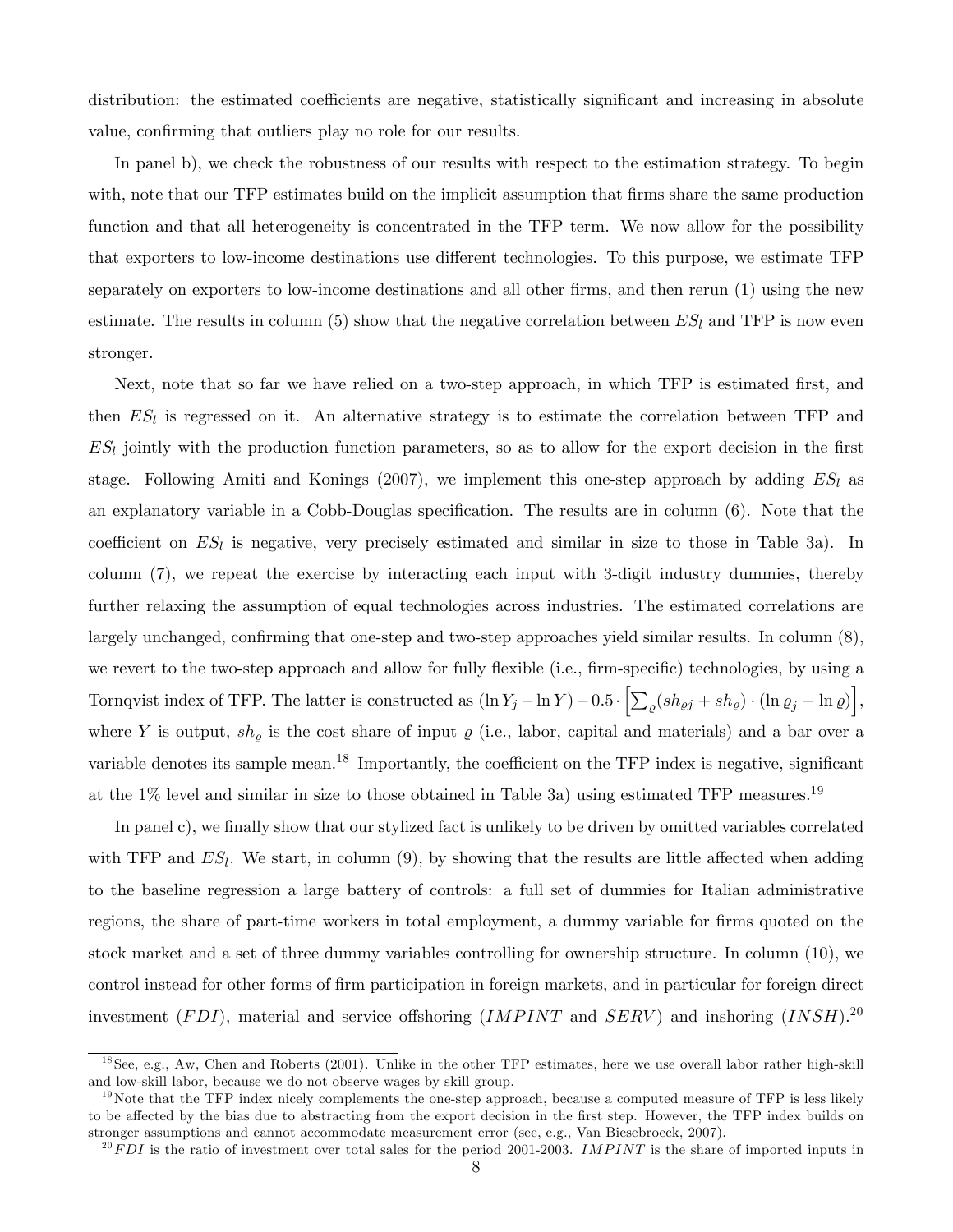Note that the export share is weakly positively correlated with most of these variables and that our coefficient of interest is unaffected.

In column  $(11)$ , we add to our baseline specification a full set of export market dummies for firms selling in each of the seven destinations. This should help control, among other things, for price differences across markets that are constant across firms (see also De Loecker, 2007, on this point).<sup>21</sup> Note that the main results are qualitatively similar. Finally, in column (12) we add a full set of interaction terms between export market dummies and 2-digit industry dummies, so as to allow for industry-specific price differences across markets. This specification now includes roughly three hundred variables, with a dramatic loss of degrees of freedom. Strikingly, however, the export share to low-income destinations remains strongly negatively correlated with TFP.

## 2.5 Value Added per Unit of Factor Cost

So far, we have relied on the TFP-based productivity measures most commonly used in the empirical trade literature. We now show the results obtained with an alternative productivity measure recently proposed by EKK. Specifically, we define productivity as value added per unit of factor cost  $(V A_{FC})$ , where value added equals revenue minus intermediate spending and factor cost equals total wage bill plus the cost of capital.<sup>22</sup> Then, we reestimate the main regressions for the export share to low-income destinations using the new productivity measure instead of TFP. As shown in Table 6, the results are similar, confirming that our evidence is not crucially affected by the way productivity is defined and measured.

# 3 Theory and Structural Estimation

In this section, we first formulate a simple model illustrating the key ingredients behind our interpretation of the above empirical regularities, and discuss its implications in the light of the heterogeneous-Örms literature. Then, following EKK, we develop a structural model, estimate its deep parameters by the simulated method of moments and study its implications.

total input purchases in 2003. SERV is a dummy variable equal to 1 if a firm purchased services from abroad in 2003.  $INSH$  is the share of sales arising from productions subcontracted by foreign firms in 2003.

 $^{21}$ If, ceteris paribus, exporters systematically charge lower prices in low-income destinations, their revenue-TFP may be underestimated and its negative correlation with  $ES_l$  overstated (see, e.g., Demidova, Looi Kee and Krishna, 2006, and Corcos et al., 2012).

<sup>&</sup>lt;sup>22</sup>The cost of capital is computed as the capital stock multiplied by the real interest rate  $(3\%)$  plus the depreciation rate  $(12\%).$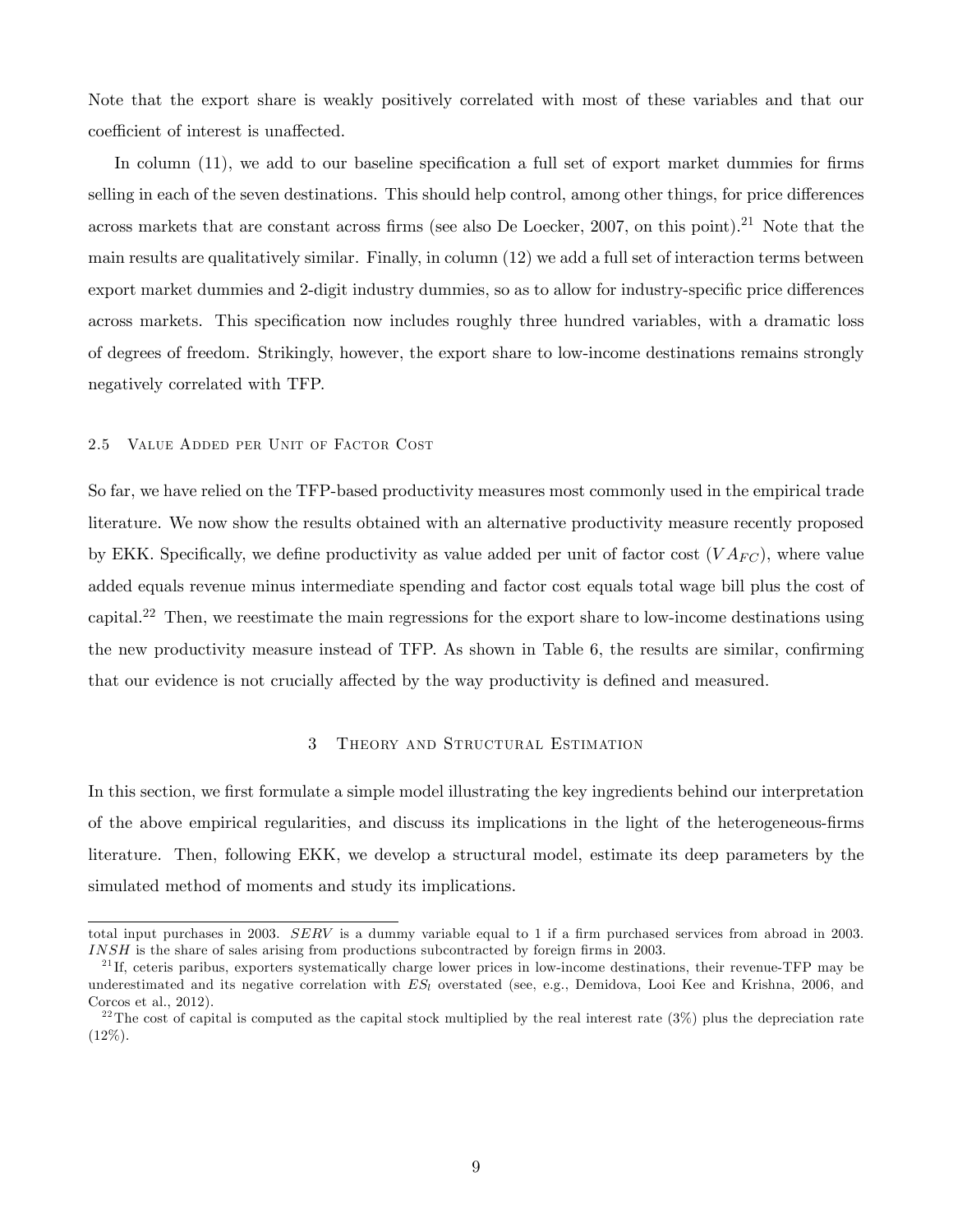## 3.1 Baseline Model

The representative consumer in destination  $z$  is characterized by the following preferences:

$$
U_z = \left[ \int_{v \in V_z} \lambda(v)^{\iota(y_z)(1-\rho)} d(v)^{\rho} \right]^{\frac{1}{\rho}} \quad 0 < \rho < 1,\tag{2}
$$

where  $v \in V_z$  indexes goods available for consumption in destination z,  $d(v)$  is consumption and  $\lambda(v) \geq 1$ is the quality of good  $v$ . Our first key assumption is that the preference for quality, reflected by the parameter  $\iota(y_z) > 0$ , is non-homothetic with respect to per capita income,  $y_z$ .<sup>23</sup> Specifically, we assume that  $\iota(y_h) > \iota(y_l)$  for  $y_h > y_l$ . Maximization of (2) subject to a budget constraint yields the demand for good  $v$  in destination  $z$ :

$$
d_z(v) = \lambda_z(v)^{\iota(y_z)} \frac{p_z(v)^{-\sigma} R_z}{P_z^{1-\sigma}},
$$
\n(3)

where  $R_z$  is total expenditure,  $p_z(v)$  is the price of good v in destination  $z, \sigma = (1 - \rho)^{-1} > 1$  is the constant elasticity of substitution between any two goods and  $P_z$  is the ideal price index associated to (2). Eq. (3) implies that the relative demand for high-quality products is ceteris paribus higher in high-income destinations.<sup>24</sup>

Firms produce differentiated goods under monopolistic competition and are heterogeneous in terms of efficiency,  $\varphi$ , and product quality,  $\lambda$ . Home (Italian) firms are indexed by j. We assume that the marginal cost of producing good j for market z,  $MC_z(j)$ , is decreasing in firms j's efficiency and increasing in product quality:<sup>25</sup>

$$
MC_z(j) = c_z(j)\lambda_z(j)^\delta, \quad c_z(j) = \frac{w\tau_z}{\varphi(j)},\tag{4}
$$

where w is the unit price of the bundle of inputs used to produce final output,  $\tau_z > 1$  is an iceberg trade cost and  $\delta \geq 0$  is the elasticity of marginal cost to product quality;  $c_z(j)$  can be interpreted as a measure of the marginal cost per unit of quality.

 $23$  Some recent contributions provide interesting microfoundations for the non-homotheticity of the demand for quality. In Fajgelbaum, Grossman and Helpman (2011), it is the outcome of discrete choices by consumers and complementarity in preferences between the quality of differentiated goods and the quantity of homogeneous goods. In Alcalà (2009), it arises instead from the fact that consumption requires time, leisure time is decreasing in per capita income and higher-quality goods provide higher satisfaction per unit of time. See also Markusen (1986), Hunter (1991), Matsuyama (2000) and Fieler (2011) on the role of non-homothetic preferences in international trade with representative firms, and Falvey and Kierzkowski (1987), Flam and Helpman (1987), Stokey (1991) and Murphy and Shleifer (1997) on product quality in international trade.

 $^{24}$ Note that, in a poor country, the elasticity of aggregate demand with respect to product quality may look like that of a rich country if income distribution is extremely unequal. The structural estimation results reported in the next section seem to suggest, however, that this is not the case in our data.

<sup>&</sup>lt;sup>25</sup> Marginal cost may be increasing in product quality if, for instance, higher-quality products require higher-quality inputs, see, e.g., Verhoogen (2008), Kugler and Verhoogen (2012) and Johnson (2012).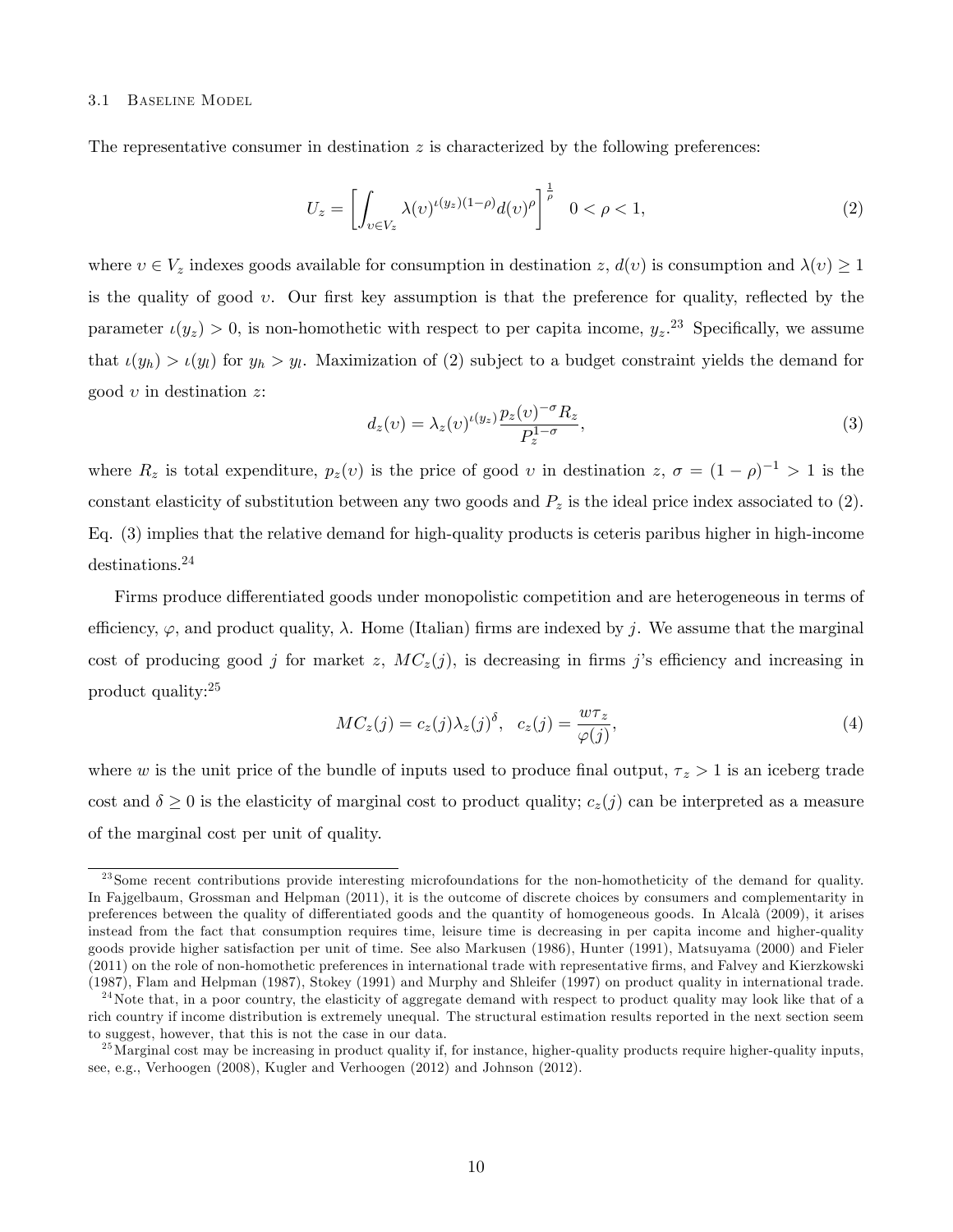The profit maximizing price is a constant markup  $(1/\rho)$  over marginal cost:<sup>26</sup>

$$
p_z(j) = \frac{1}{\rho} c_z(j) \lambda_z(j)^{\delta}.
$$
\n(5)

Using  $(3)$  and  $(5)$  yields firm j's revenue in destination z:

$$
r_z(j) = \lambda_z(j)^{\widetilde{\iota}(y_z)} R_z \left(\rho P_z\right)^{\sigma - 1} c_z(j)^{1 - \sigma},\tag{6}
$$

where  $\tilde{\iota}(y_z) = \iota(y_z) - \delta(\sigma - 1)$  is the elasticity of revenue with respect to product quality. Note, from (4) and (6), that the term  $\varphi(j)^{\sigma-1}$  captures how efficiency gets translated into revenue for given quality; henceforth, we will refer to it as productivity.

Our second key assumption is that producing higher-quality products requires higher fixed costs in terms of R&D and other innovation activities.<sup>27</sup> Specifically, we assume that producing a variety of quality  $\lambda_z$  for destination z requires a fixed cost  $RD_z = b\lambda_z^{\gamma}$ , where  $b > 0$  is a constant and  $\gamma > 0$  is the elasticity of the fixed cost with respect to product quality. Note that  $\lambda$  is indexed by z because we assume that firms sell goods of different quality in different markets. $^{28}$ 

Firm  $j$ 's profits in market  $z$  are given by:

$$
\pi_z(j) = \frac{1}{\sigma} r_z(j) - E_z - b\lambda_z(j)^{\gamma},\tag{7}
$$

where  $E_z$  is a destination-specific exogenous entry cost. Firm j chooses  $\lambda_z$  to maximize profits in z; provided that  $\tilde{\iota}(y_z) > 0$ , the first-order condition for a maximum can be written as:

$$
RD_z(j) = b\lambda_z(j)^\gamma = \frac{\tilde{\iota}(y_z)}{\gamma \sigma} r_z(j),\tag{8}
$$

which implies that the fixed cost of quality upgrading is proportional to firm  $j$ 's revenue in destination  $z^{29}$  Solving for  $\lambda_z(j)$  and using (6) yields optimal product quality:

$$
\lambda_z(j) = \left[ \frac{\tilde{\iota}(y_z) R_z(\rho P_z)^{\sigma - 1} c_z(j)^{1 - \sigma}}{b \gamma \sigma} \right]^{\frac{1}{\gamma - \tilde{\iota}(y_z)}},\tag{9}
$$

<sup>&</sup>lt;sup>26</sup>For an alternative approach in which quality is embedded into a framework  $\dot{a}$  la Melitz and Ottaviano (2008) featuring variable markups see, for instance, Kneller and Yu (2008).

<sup>&</sup>lt;sup>27</sup>See, e.g., Sutton (1991, 1998), and more recent applications to a heterogeneous-firms framework by Johnson (2012). Hallak and Sivadasan (2009) and Kugler and Verhoogen (2012). For instance, in a variant of the model in the latter paper, fixed costs are complementary to input quality in producing output quality.

 $^{28}$ See Verhoogen (2008) for an interesting case study consistent with this assumption. See also Bastos and Silva (2010) for evidence on within-Örm-product variation in unit values across export destinations. In the Appendix we show, however, that similar results hold under the alternative assumption that firms target their global market in choosing quality.

<sup>&</sup>lt;sup>29</sup>If  $\tilde{\iota}(y_z) \leq 0$ , revenue is non-increasing in product quality. In this case, firms maximize profits by setting  $\lambda_z = 1$ , i.e., they sell standardized products in destination z. See also the discussion in the Appendix.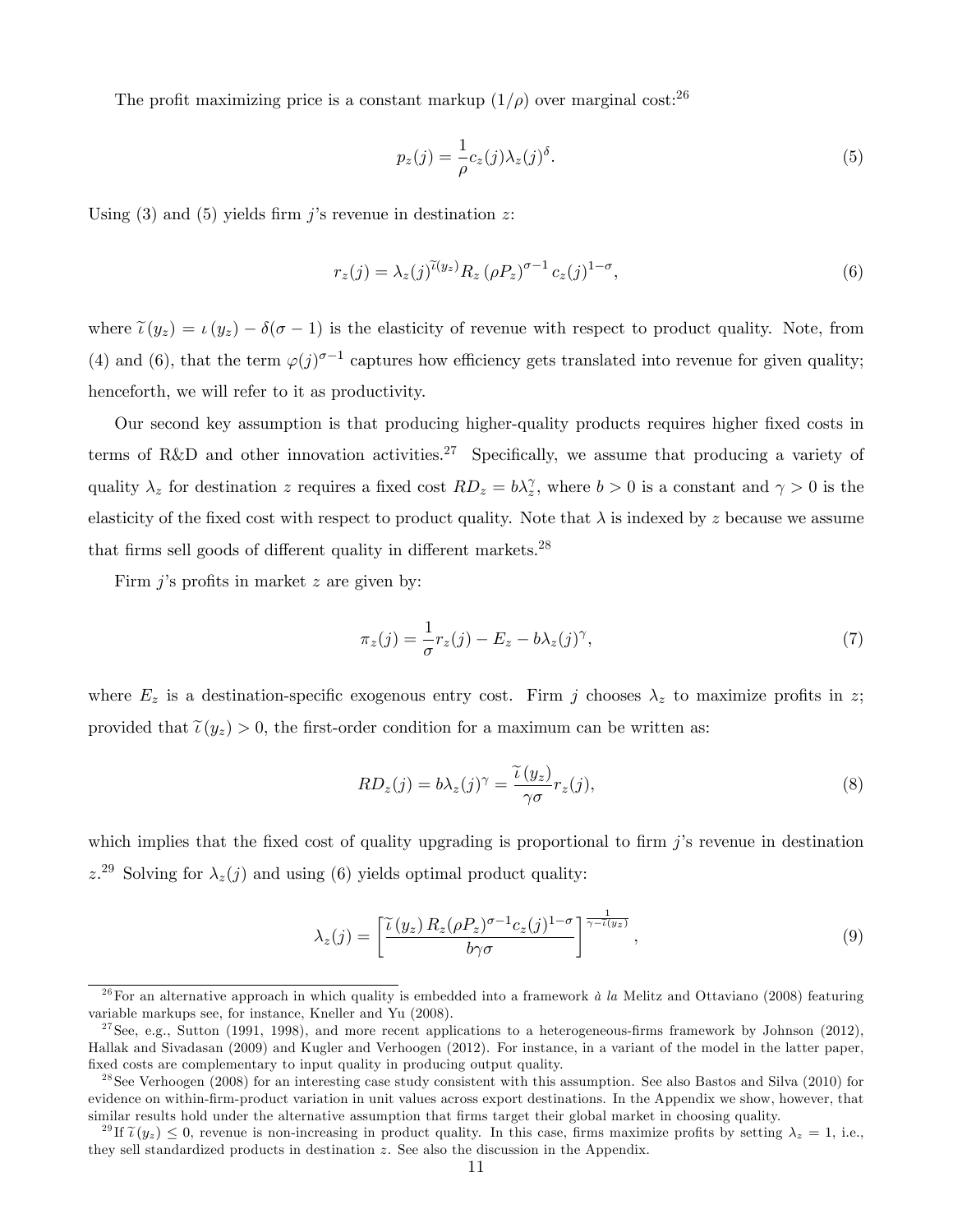where  $\gamma - \tilde{\iota}(y_z) > 0$  by the second-order condition for a maximum. Note that more productive firms produce higher-quality products for all the destinations they sell to, because they can spread the higher fixed costs of quality upgrading over a greater revenue. Using  $(9)$  in  $(6)$ , revenue can be written as:

$$
r_z(j) = \left[\frac{\tilde{\iota}(y_z)}{b\gamma\sigma}\right]^{\frac{\tilde{\iota}(y_z)}{\gamma - \tilde{\iota}(y_z)}} \left[R_z(\rho P_z)^{\sigma - 1}c_z(j)^{1 - \sigma}\right]^{\frac{\gamma}{\gamma - \tilde{\iota}(y_z)}}.
$$
\n(10)

Firm j enters destination z if  $\pi_z(j) > 0$ ; using (8) in (7) yields the zero-profit revenue cutoff:

$$
\overline{r}_z = \frac{\gamma \sigma E_z}{\gamma - \widetilde{\iota}(y_z)}.
$$
\n(11)

Equating  $(10)$  to  $(11)$  yields the zero-profit cost cutoff:

$$
\overline{c}_z = \left[\frac{\gamma - \widetilde{\iota}(y_z)}{\gamma \sigma E_z}\right]^{\frac{\gamma - \widetilde{\iota}(y_z)}{\gamma(\sigma - 1)}} \left[\frac{\widetilde{\iota}(y_z)}{b\gamma \sigma}\right]^{\frac{\widetilde{\iota}(y_z)}{\gamma(\sigma - 1)}} R_z^{\frac{1}{\sigma - 1}} \rho P_z. \tag{12}
$$

Finally, using (12) in (9) and (10) we can write the expressions for product quality and revenue in destination  $z$  (conditional on entry) as functions of zero-profit cutoffs:

$$
\lambda_z(j) = \left( \frac{\widetilde{\iota}(y_z) E_z}{b \left[ \gamma - \widetilde{\iota}(y_z) \right]} \right)^{\frac{1}{\gamma}} \left( \frac{c_z(j)}{\overline{c}_z(j)} \right)^{\frac{(1-\sigma)}{\gamma - \widetilde{\iota}(y_z)}},\tag{13}
$$

$$
r_z(j) = \frac{\gamma \sigma E_z}{\gamma - \widetilde{\iota}(y_z)} \left[ \frac{c_z(j)}{\overline{c}_z} \right]^{\frac{(1-\sigma)\gamma}{\gamma - \widetilde{\iota}(y_z)}} = \frac{\gamma \sigma E_z}{\gamma - \widetilde{\iota}(y_z)} \left[ \frac{\varphi(j)}{\overline{\varphi}_z} \right]^{\frac{(\sigma - 1)\gamma}{\gamma - \widetilde{\iota}(y_z)}} , \tag{14}
$$

where  $\overline{\varphi}_z = w\tau_z/\overline{c}_z$  is the zero-profit productivity cutoff in destination z. Note, from (14), that the elasticity of revenue with respect to productivity is increasing in per capita income of destination z.

Consider now two foreign destinations, indexed by h and l, with  $y_h > y_l$ . Firm j's export share to the low-income destination is:

$$
ES_l(j) = \frac{r_l(j)}{r_l(j) + r_h(j)} = \frac{r_l(j)/r_h(j)}{r_l(j)/r_h(j) + 1}.
$$
\n(15)

Evidently,  $ES_l(j)$  is monotonically increasing in relative exports,  $r_l(j)/r_h(j)$ . Using (14), taking the log of  $r_l(j)/r_h(j)$  and differentiating yields:

$$
\frac{d\ln r_l(j)/r_h(j)}{d\ln \varphi(j)^{\sigma-1}} = -\left[\frac{\widetilde{\iota}(y_h)}{\gamma - \widetilde{\iota}(y_h)} - \frac{\widetilde{\iota}(y_l)}{\gamma - \widetilde{\iota}(y_l)}\right] < 0. \tag{16}
$$

Hence, for firms exporting to both destinations, the model naturally delivers a negative relationship between productivity and the export share to the low-income destination.<sup>30</sup>

<sup>&</sup>lt;sup>30</sup>Note that  $ES_l = 0$  for  $\varphi < \overline{\varphi}_l$ , implying an ambiguous unconditional correlation between  $ES_l$  and productivity (more on this below).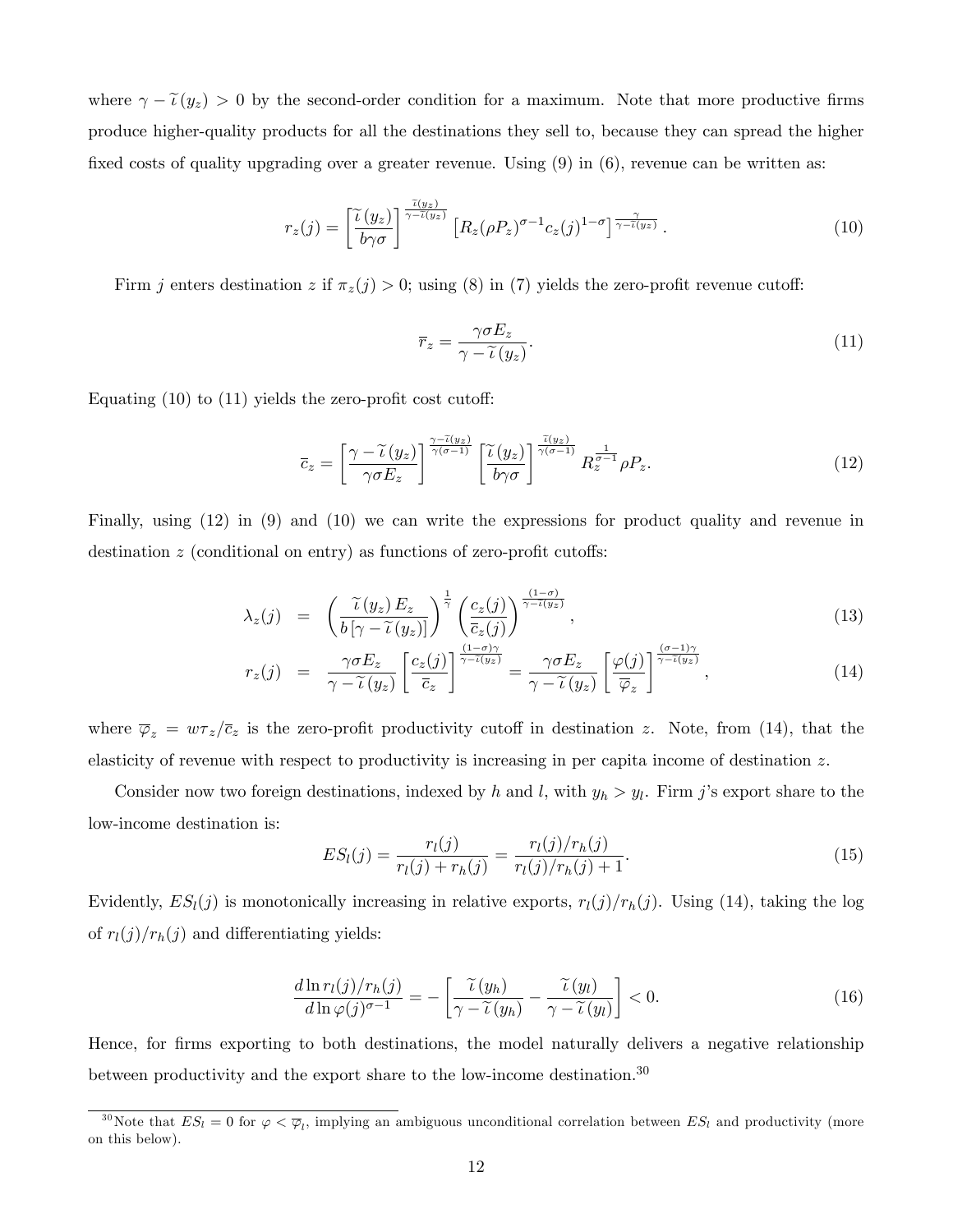#### 3.2 Discussion

This stripped-down model captures the basic idea behind our interpretation of the evidence, namely, that the empirical correlations between productivity and exports arise from the interaction between nonhomothetic preferences and firm heterogeneity in product quality. Before extending the model and estimating its deep parameters, we pause to discuss its implications in the light of the heterogeneous-firms literature with homogeneous quality.

#### 3.2.1 Melitz

In the simplest case in which product quality plays no role (i.e.,  $\lambda_z(j) = 1$  for all j and z), we are back in the Melitz  $(2003)$  model and firm j's revenue can be written as:

$$
r_z(j) = \sigma E_z \left(\frac{\varphi(j)}{\overline{\varphi}_z}\right)^{\sigma-1},
$$

where  $\overline{\varphi}_z^{\sigma-1} = \sigma E_z / \left[ R_z (\rho P_z / \omega \tau_z)^{\sigma-1} \right]$ . Conditional on firms selling in both destinations, the export share to the low-income destination is therefore unrelated to productivity:

$$
\frac{r_l(j)}{r_h(j)} = \frac{E_l}{E_h} \left(\frac{\overline{\varphi}_h}{\overline{\varphi}_l}\right)^{\sigma-1}.
$$

Unconditionally, i.e., across all exporters, the model predicts instead a positive correlation between  $ES_l$ and productivity, as  $ES_l = 0$  for  $\overline{\varphi}_h < \varphi < \overline{\varphi}_l$ . Hence, the simplest version of the Melitz model cannot explain our empirical regularities.<sup>31</sup>

#### 3.2.2 Export versus FDI

Next, consider the export versus FDI decision. As argued by Helpman, Melitz and Yeaple (2004), the FDI option is relatively more profitable for more productive firms. This suggests that, by reducing exports of more productive firms, FDI may induce a negative correlation between exports and productivity. However, given that a (horizontal) FDI may be a better substitute for exports to similar-income destinations (Markusen, 1995), it may lead more productive Italian firms to export relatively less to other high-income markets, thereby inducing a positive (rather than a negative) correlation between productivity and the export share to low-income destinations. Therefore, FDI does not seem to provide an obvious alternative explanation for our key empirical regularity. Moreover, as already shown in Table 5, controlling for FDI

 $31$ Our empirical regularities are not implied, either, by the models in Bernard et al. (2003), Bernard, Redding and Schott (2007) and Melitz and Ottaviano (2008).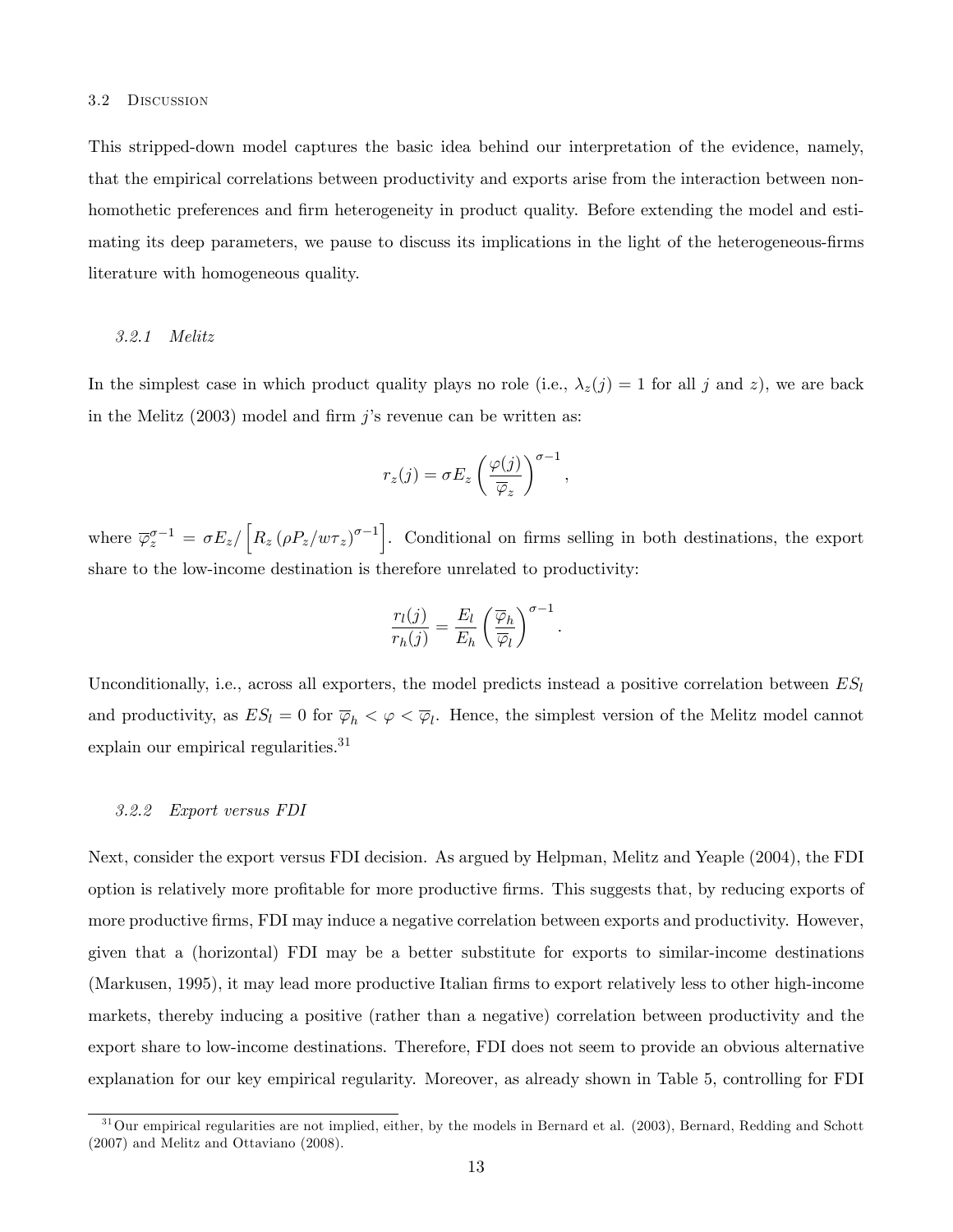(and other variables broadly related to it) does not weaken the negative correlation between  $ES_l$  and productivity.

#### 3.2.3 Endogenous market penetration costs

Consider now endogenous market penetration costs à la Arkolakis (2010). In this case, firm j's entry costs in destination z are given by:

$$
E_z(j) = E_z \frac{1 - (1 - f_z(j))^{1 - \beta}}{1 - \beta},\tag{17}
$$

where  $\beta > 0$  and  $f_z(j)$  is the share of consumers reached by firm j in destination z. Eq. (17) reflects the assumption that entry costs (i.e., marketing costs) are increasing and convex in the degree of market penetration. According to (17), the marginal cost of market penetration equals  $E_z(1-f_z(j))^{-\beta}$ ; firm j's revenue now equals instead  $r_z(j) = \sigma f_z(j) E_z (\varphi(j) / \overline{\varphi}_z)^{\sigma - 1}$ , and profit maximization yields the following expression for optimal market penetration:  $f_z(j) = 1 - [\overline{\varphi}_z/\varphi(j)]^{(\sigma-1)/\beta}$ . Note that  $f_z(j)$  is decreasing in  $\overline{\varphi}_z$ , i.e., firms reach a larger share of consumers in more popular destinations. It follows that the export share to the low-income destination is now increasing in productivity also conditional on firms entering both destinations:

$$
\frac{r_l(j)}{r_h(j)} = \frac{1 - \left(\frac{\overline{\varphi}_l}{\varphi(j)}\right)^{(\sigma - 1)/\beta} E_l}{1 - \left(\frac{\overline{\varphi}_h}{\varphi(j)}\right)^{(\sigma - 1)/\beta} E_h} \left(\frac{\overline{\varphi}_h}{\overline{\varphi}_l}\right)^{\sigma - 1}
$$
\n
$$
\Rightarrow \frac{d \ln[r_l(j)/r_h(j)]}{d \ln \varphi(j)^{\sigma - 1}} = \frac{1}{\beta \varphi(j)} \frac{f_h(j) - f_l(j)}{f_l(j)f_h(j)} > 0. \tag{18}
$$

Hence, convex entry costs  $\dot{a}$  la Arkolakis do not seem to help explain our empirical regularities, as they lead more productive firms to sell to relatively more consumers in harder-to-reach destinations.<sup>32</sup>

#### 3.2.4 Firm-specific heterogeneity in entry costs and demand

Our baseline model can nicely explain a negative correlation between productivity and the export share to low-income destinations, but only conditional on firms exporting to both destinations. Yet, our evidence shows that the negative correlation holds strong also across all exporters. Moreover, in the baseline model firms enter foreign destinations according to an exact hierarchy dictated by their efficiency; yet, as shown in Section 2, there is no strict sorting of exporters in our data.

 $3<sup>32</sup>$  In Arkolakis (2010) and EKK, endogenous entry costs are useful to accommodate the presence of small exporters. In our model, a similar role is played by the endogenous, market-specific fixed costs of quality upgrading, as they lead more productive Örms to bear higher overall Öxed costs in each of the destinations they sell to.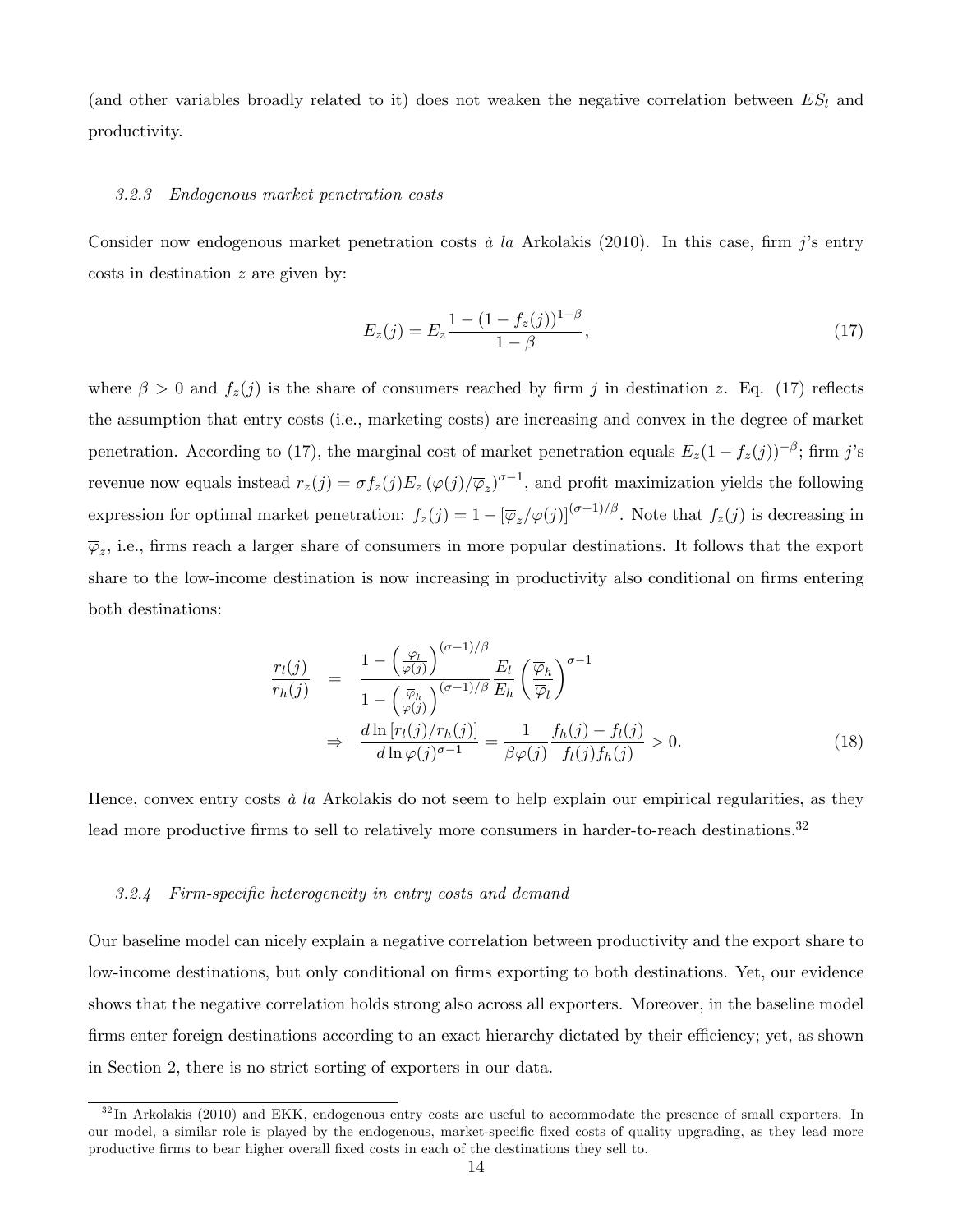To account for these facts, following EKK, in the next section we generalize our model by introducing firm- and market-specific heterogeneity in entry costs and demand. To provide context, we start by discussing how the presence of firm-specific shocks is likely to affect the unconditional correlation between  $ES_l$  and  $\varphi$ . Note, first, that a standard selection effect implies that low-productivity firms are less likely to export to less popular destinations. This leads to a higher frequency of zero export shares ( $ES_l = 0$ ) among low-productivity exporters and induces, ceteris paribus, a positive correlation between  $ES_l$  and  $\varphi$ . Second, low-productivity firms hit by a positive entry shock in a low-income destination are likely to export only there. This implies a higher frequency of export shares equal to one  $(ES_l = 1)$  among lowproductivity exporters and leads, ceteris paribus, to a negative correlation between  $ES_l$  and  $\varphi$ . Hence, the two effects push in opposite directions and are stronger among low-productivity exporters, as highproductivity firms are more likely to export to both destinations.

To have a sense of how these forces affect the relationship between  $ES_l$  and  $\varphi$  in EKK, we have simulated their model using our data.<sup>33</sup> Specifically, we have run 50 simulated regressions of  $ES_l(j)$  on  $\ln \left[\varphi(j)^{\sigma-1}\right]$  for 2507 artificial exporters, so as to mimic the regression results reported in Table 3. The average simulated regression coefficient (standard error) equals  $0.076$  (0.013) unconditionally and  $0.127$  $(0.013)$  conditional on firms entering both high-income and low-income destinations, thereby suggesting that the EKK model cannot easily accommodate our key empirical regularities.

## 3.3 STRUCTURAL MODEL

Following the tractable and elegant approach proposed by EKK, we now add more structure to the baseline model, in order to estimate its deep parameters and test its predictions in the presence of firmand market-specific heterogeneity in entry costs and demand.

## 3.3.1 Additional assumptions

We assume that entry costs to destination z equal  $E_z(j) = \varepsilon_z(j)E_z$ , where  $\varepsilon_z(j)$  is a fixed-cost shock specific to firm j in destination z. Similarly, we denote by  $\alpha_z(j)$  an exogenous demand shock specific to firm j in destination z. Finally, we assume that  $\alpha_z(j)$  and  $\eta_z(j) = \alpha_z(j)/\epsilon_z(j)$  (where  $\eta$  can be interpreted as an entry shock) are drawn from a joint density  $g(\alpha, \eta)$  that is the same across destinations and independent of  $c_z(j)$ .

Next, we assume that the measure of firms in country  $m \in \{1, 2, \ldots, \overline{m}\}\$  with efficiency greater than  $\varphi$  equals  $\mu^m(\varphi) = T^m \varphi^{-\theta}$ , where  $\theta > 0$  and  $T^m > 0$ . Using (4), the measure of firms with a unit cost of serving destination z less than c is therefore  $\mu_z^m(c) = \Phi_z^m c^{\theta}$ , where  $\Phi_z^m = T^m (w^m \tau_z^m)^{-\theta}$ . Under these

<sup>&</sup>lt;sup>33</sup> See the next section for more details on the simulation algorithm.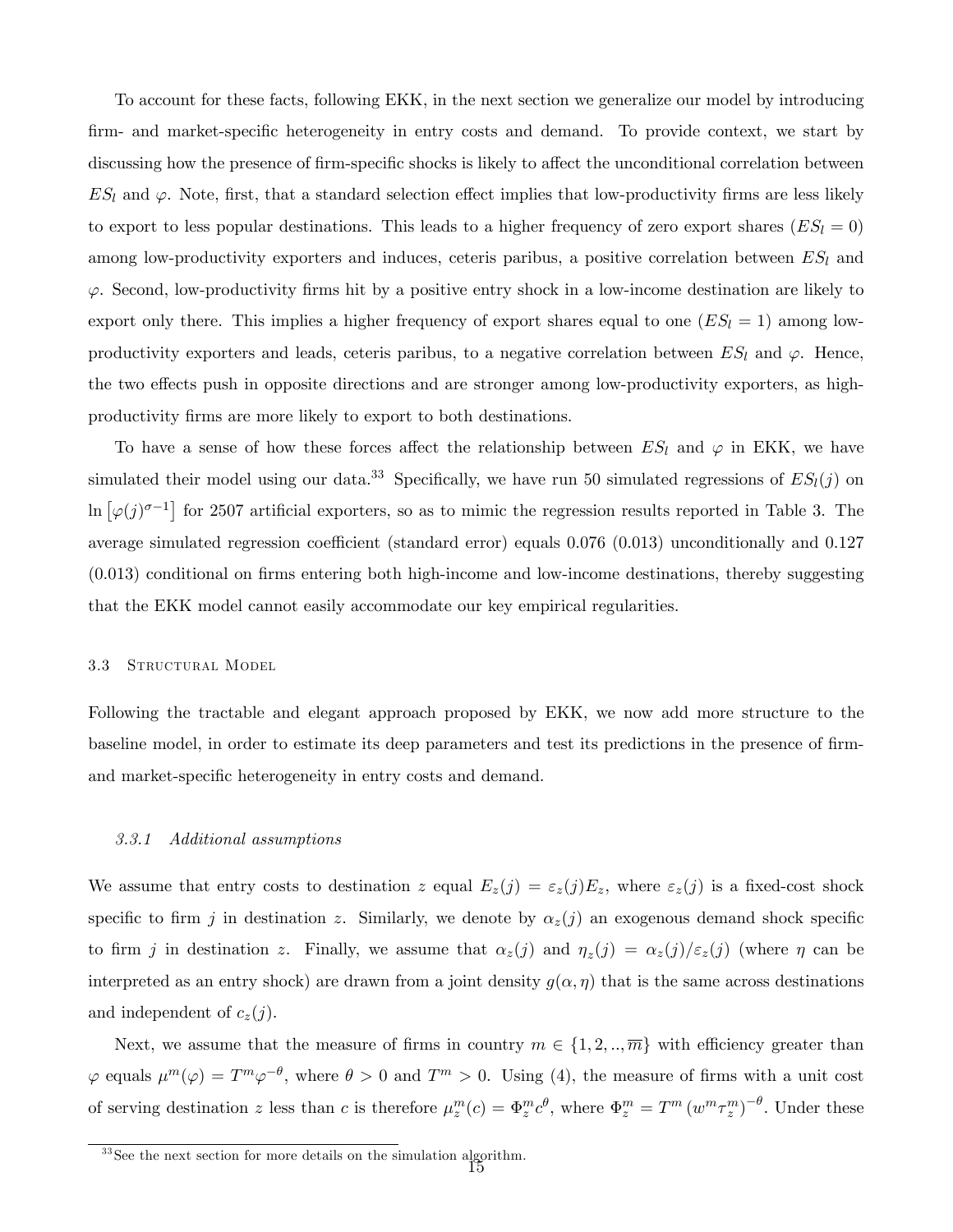assumptions, the expressions for  $\bar{c}_z$ ,  $\lambda_z(j)$  and  $r_z(j)$  in (12)-(14) generalize as follows:<sup>34</sup>

$$
\overline{c}_z(j) = \left[ \frac{\gamma - \widetilde{\iota}(y_z)}{\gamma \sigma E_z} \frac{\eta_z(j)}{\alpha_z(j)} \right]^{\frac{\gamma - \widetilde{\iota}(y_z)}{\gamma(\sigma - 1)}} \left[ \frac{\widetilde{\iota}(y_z)}{b\gamma \sigma} \right]^{\frac{\widetilde{\iota}(y_z)}{\gamma(\sigma - 1)}} [\alpha_z(j) R_z]^{\frac{1}{\sigma - 1}} \rho P_z, \tag{19}
$$

$$
\lambda_z(j) = \left( \frac{\alpha_z(j)}{\eta_z(j)} \frac{\widetilde{\iota}(y_z) E_z}{b \left[ \gamma - \widetilde{\iota}(y_z) \right]} \right)^{\frac{1}{\gamma}} \left( \frac{c_z(j)}{\overline{c}_z(j)} \right)^{\frac{(1-\sigma)}{\gamma - \widetilde{\iota}(y_z)}},\tag{20}
$$

$$
r_z(j) = \frac{\alpha_z(j)}{\eta_z(j)} \frac{\gamma \sigma E_z}{\gamma - \tilde{\iota}(y_z)} \left[ \frac{c_z(j)}{\bar{c}_z(j)} \right]^{\frac{(1-\sigma)\gamma}{\gamma - \tilde{\iota}(y_z)}}.
$$
\n(21)

## 3.3.2 Price index

The price index faced by the representative consumer in destination  $z$  is:

$$
P_z = \frac{1}{\rho} \left[ \iint \left( \sum_{m=1}^{\overline{m}} \int_0^{\overline{c}_z^m(\alpha,\eta)} \alpha \lambda_z^m(c)^{\widetilde{\iota}(y_z)} c^{1-\sigma} d\mu_z^m(c) \right) g(\alpha,\eta) d\alpha d\eta \right]^{-\frac{1}{\sigma-1}},
$$

where the inner integral represents the price index in destination  $z$  of the bundle of goods imported from country m for a given realization of the shocks. Using  $(19)$  and  $(20)$ , and following the same steps as in EKK, yields:

$$
P_z = \frac{1}{\rho} R_z^{\frac{\theta - (\sigma - 1)}{(\sigma - 1)\theta}} \left(\frac{q_z}{b\sigma}\right)^{-\frac{q_z}{(\sigma - 1)}} \left(1 - q_z\right)^{\frac{1}{\theta} - \frac{1 - q_z}{(\sigma - 1)}} \left(\kappa_{1z}\psi_z\right)^{-\frac{1}{\theta}},\tag{22}
$$

where:

$$
q_z = \frac{\widetilde{\iota}(y_z)}{\gamma} < 1 - \frac{1}{\widetilde{\theta}}, \ \widetilde{\theta} = \frac{\theta}{\sigma - 1},
$$
  

$$
\psi_z = \sum_m \Phi_z^m (\sigma E_z^m)^{-(1 - q_z)\widetilde{\theta} + 1},
$$
  

$$
\kappa_{1z} = \kappa_{0z} \iint \alpha^{q_z \widetilde{\theta} + 1} \eta^{(1 - q_z)\widetilde{\theta} - 1} g(\alpha, \eta) d\alpha d\eta,
$$
  

$$
\kappa_{0z} = \frac{(1 - q_z)\widetilde{\theta}}{(1 - q_z)\widetilde{\theta} - 1}.
$$

Note that  $q_z$  is the elasticity of revenue with respect to product quality divided by the elasticity of fixed costs with respect to product quality. We may refer to it as the normalized preference for quality. In this framework, it parsimoniously summarizes the impact of product quality and quality consumption on export behavior.<sup>35</sup>

 $34$ To save on notation, in the following we omit the country superscript when we refer to Home variables.

<sup>&</sup>lt;sup>35</sup>The restriction  $q_z < 1-1/\tilde{\theta}$  follows from our assumption of a positive and finite  $P_z$ . Note that this restriction ensures that the second-order condition for optimal product quality  $(\gamma - \tilde{\iota}(y_z) > 0 \Longleftrightarrow q_z < 1)$  is also satisfied.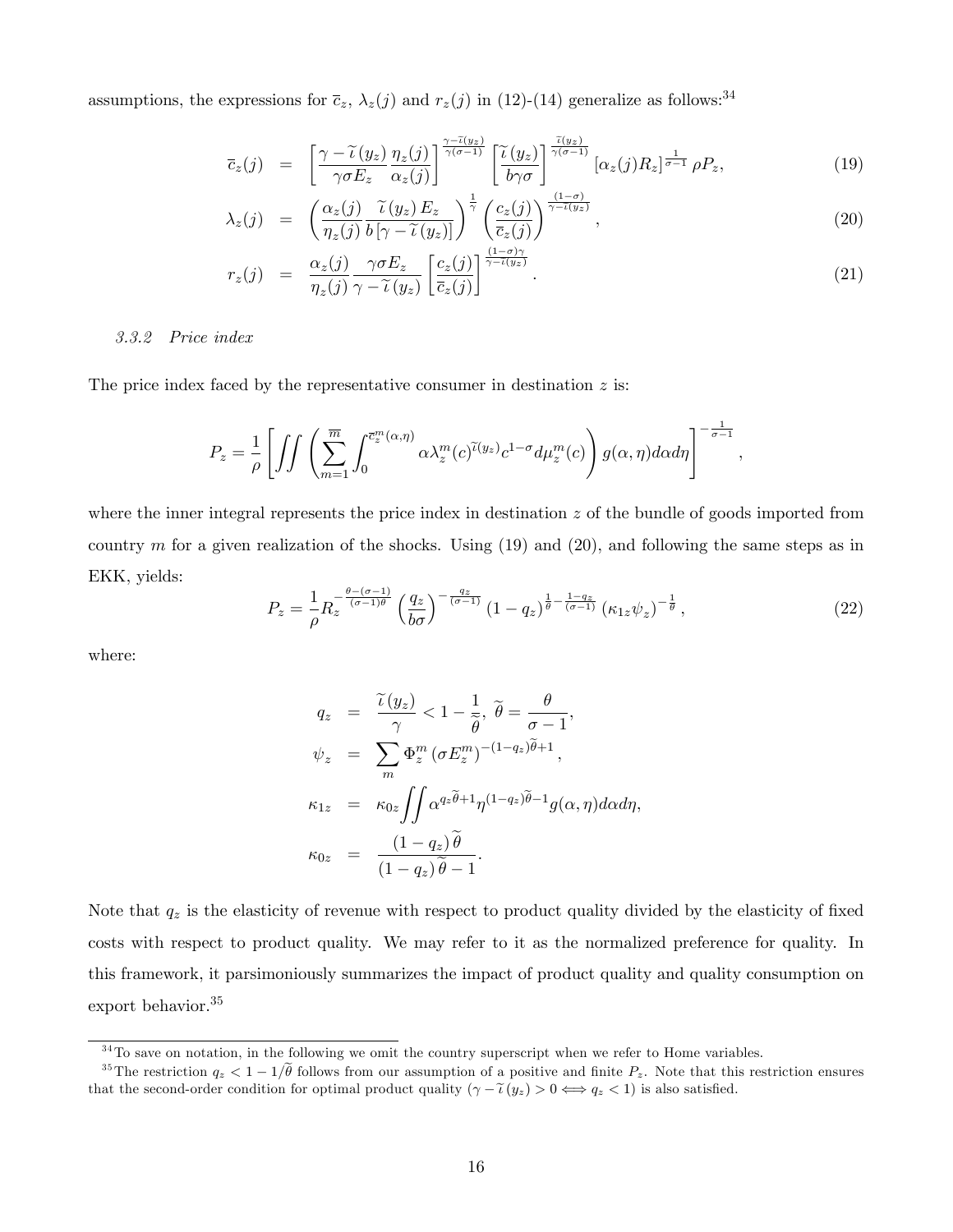Substituting (22) into (19) yields the following expression for the cost cutoff  $\bar{c}_z(j)$ :

$$
\overline{c}_z(j) = \alpha_z(j)^{\frac{q_z}{(\sigma-1)}} \eta_z(j)^{\frac{1-q_z}{(\sigma-1)}} \left(\sigma E_z\right)^{-\frac{1-q_z}{(\sigma-1)}} \left[\frac{R_z\left(1-q_z\right)}{\kappa_{1z}\psi_z}\right]^{\frac{1}{\theta}}.
$$
\n(23)

#### 3.3.3 Entry and sales

The measure  $N_z$  of domestic firms selling in destination z is obtained by integrating the measure  $\mu_z(\bar{c}_z(\alpha, \eta))$ of firms passing the entry hurdle over the joint density  $g(\alpha, \eta)$ :

$$
N_z = \iint \Phi_z \overline{c}_z^{\theta}(\alpha, \eta) g(\alpha, \eta) d\alpha d\eta = \frac{\kappa_{2z}}{\kappa_{1z}} \frac{\Pi_z R_z (1 - q_z)}{\sigma E_z},
$$
\n(24)

where:

$$
\Pi_z = \frac{\Phi_z}{\psi_z} (\sigma E_z)^{1 - \frac{1 - q_z}{(\sigma - 1)}},
$$
  

$$
\kappa_{2z} = \iint \alpha^{\tilde{\theta}q_z} \eta^{\tilde{\theta}(1 - q_z)} g(\alpha, \eta) d\alpha d\eta.
$$

For a given realization of the shocks, total sales  $X_z(\alpha, \eta)$  of domestic firms in destination z are obtained by substituting (23) into (21) and integrating revenue over the measure of costs  $\mu_z(c)$ :

$$
X_z(\alpha, \eta) = \frac{\alpha_z(j)\sigma E_z}{\eta_z(j)\left(1-q_z\right)} \int_0^{\overline{c}_z(\alpha, \eta)} \left[\frac{c}{\overline{c}_z}\right]^{\frac{1-\sigma}{1-q_z}} \theta \Phi_z c^{\theta-1} dc = \frac{\kappa_{0z}}{\kappa_{1z}} \Pi_z R_z \alpha^{\overline{\theta}q_z+1} \eta^{\overline{\theta}(1-q_z)-1}.
$$

Total sales are then obtained by integrating  $X_z(\alpha, \eta)$  over the joint density  $g(\alpha, \eta)$ :

$$
X_z = \frac{\Pi_z R_z}{\kappa_{1z}} \kappa_{0z} \iint \alpha^{\tilde{\theta}q_z + 1} \eta^{\tilde{\theta}(1 - q_z) - 1} g(\alpha, \eta) d\alpha d\eta = \Pi_z R_z.
$$
 (25)

Using (25) and (24) yields average sales  $\overline{X}_z$  of domestic exporters in destination z, which in turn allows us to write market entry costs in terms of  $\overline{X}_z$ :

$$
\overline{X}_z = \frac{X_z}{N_z} = \frac{\kappa_{1z}}{\kappa_{2z}} \frac{\sigma E_z}{1 - q_z} \Rightarrow \frac{\sigma E_z}{1 - q_z} = \frac{\kappa_{2z}}{\kappa_{1z}} \overline{X}_z.
$$
\n(26)

## 3.3.4 Standardized unit costs

Following EKK, we define a new variable, the standardized unit cost  $u(j)$ , obtained as a transformation of firm  $j$ 's efficiency:

$$
u(j) = T\varphi(j)^{-\theta} \Rightarrow \varphi(j) = \left(\frac{T}{u(j)}\right)^{\frac{1}{\theta}}.
$$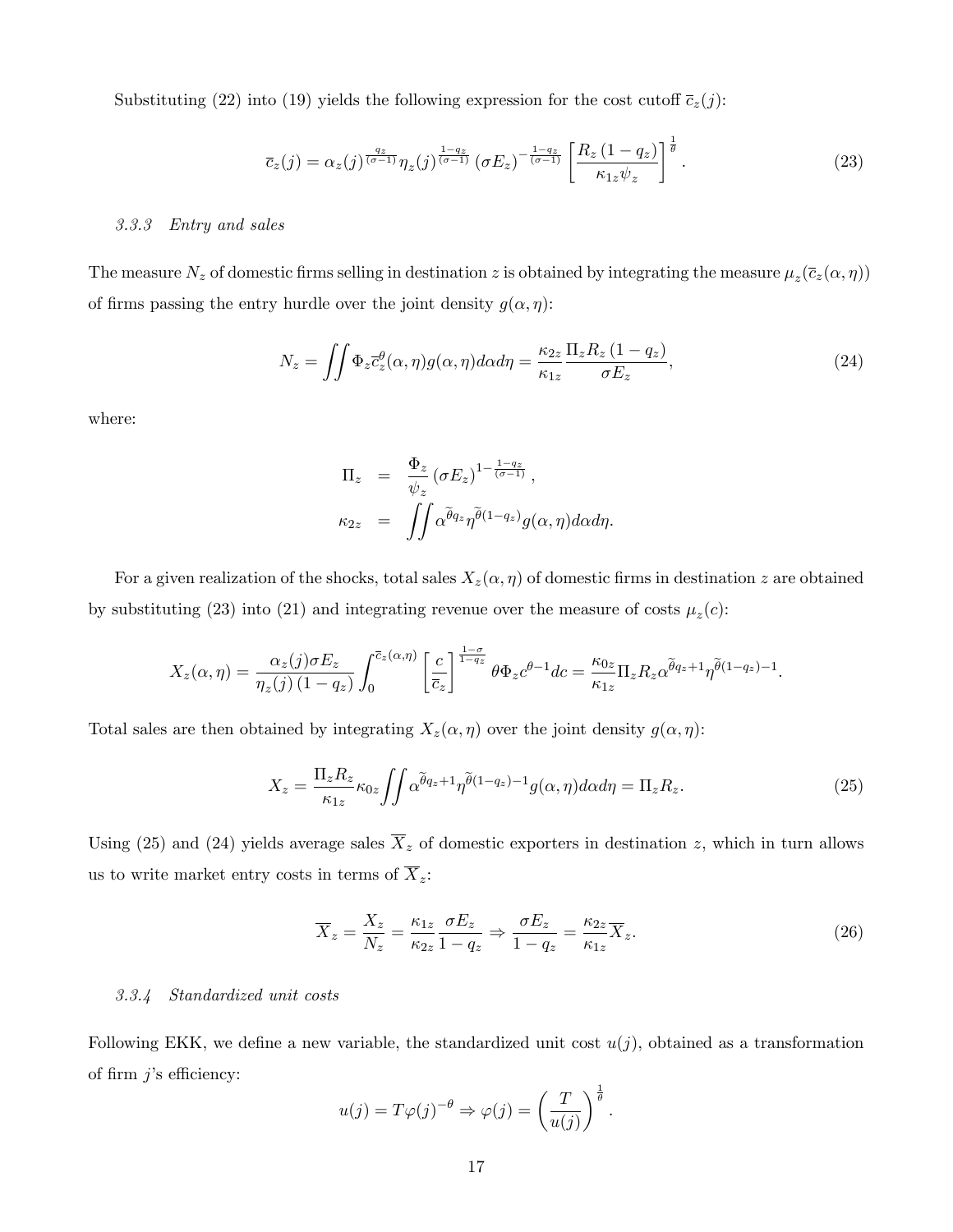The above transformation implies that the measure of firms with standardized unit cost below  $u$  equals the measure of firms with efficiency greater than  $(T/u)^{1/\theta}$ , and therefore we have:  $\mu((T/u)^{1/\theta}) =$  $T\left(\left(T/u\right)^{1/\theta}\right)^{-\theta} = u$ . It follows that standardized unit costs have a uniform measure that does not depend on any parameter.<sup>36</sup> Next, we write  $c_z(j)$  and  $\overline{c}_z(j)$  in terms of  $u(j)$  and  $\overline{u}_z(j)$ :

$$
c_z(j) = \frac{w\tau_z}{\varphi(j)} = \left(\frac{u(j)}{\Phi_z}\right)^{\frac{1}{\theta}} \Rightarrow \overline{c}_z(j) = \left(\frac{\overline{u}_z(j)}{\Phi_z}\right)^{\frac{1}{\theta}}.
$$
\n(27)

Using (23) and (24) in (27) yields an expression for  $\overline{u}(j)$  in terms of  $N_z$ :

$$
\overline{u}_z(j) = \Phi_z \overline{c}_z(j)^{\theta} = \alpha_z(j)^{\widetilde{\theta}q_z} \eta_z(j)^{\widetilde{\theta}(1-q_z)} \frac{\Pi_z R_z (1-q_z)}{\sigma E_z \kappa_{1z}} = \frac{N_z}{\kappa_{2z}} \alpha_z(j)^{\widetilde{\theta}q_z} \eta_z(j)^{\widetilde{\theta}(1-q_z)}.
$$
(28)

Substituting  $(26)-(28)$  into  $(21)$ , firm j's revenue can finally be written as:

$$
r_z(j) = \frac{\kappa_{2z}}{\kappa_{1z}} \frac{\alpha_z(j) \overline{X}_z}{\eta_z(j)} v(j)^{-1/\tilde{\theta}(1-q_z)},\tag{29}
$$

where  $v(j) = u(j)/\overline{u}_z(j)$  has a uniform distribution on the unit interval conditional on entry into market z.

## 3.3.5 Parametrization of the shocks

Finally, as in EKK, we assume that  $\ln \alpha$  and  $\ln \eta$  are normally distributed with zero mean, variance  $\sigma_{\alpha}^2$ and  $\sigma_{\eta}^2$  and correlation  $\rho_{\alpha\eta}$ . Under these assumptions,  $\kappa_{1z}$  and  $\kappa_{2z}$  can be written as:

$$
\kappa_{1z} = \frac{\tilde{\theta}(1 - q_z)}{\tilde{\theta}(1 - q_z) - 1} \times \qquad (30)
$$
\n
$$
\exp\left\{\frac{1}{2}\left[\sigma_{\alpha}^2\left(\tilde{\theta}q_z + 1\right)^2 + 2\rho_{\alpha\eta}\sigma_{\alpha}\sigma_{\eta}\left(\tilde{\theta}q_z + 1\right)\left[\tilde{\theta}\left(1 - q_z\right) - 1\right] + \sigma_{\eta}^2\left[\tilde{\theta}\left(1 - q_z\right) - 1\right]^2\right]\right\},\
$$
\n
$$
\kappa_{2z} = \exp\left\{\frac{1}{2}\left[\sigma_{\alpha}^2\left(\tilde{\theta}q_z\right)^2 + 2\rho_{\alpha\eta}\sigma_{\alpha}\sigma_{\eta}\tilde{\theta}^2q_z\left(1 - q_z\right) + \sigma_{\eta}^2\left[\tilde{\theta}\left(1 - q_z\right)\right]^2\right]\right\}.
$$
\n(30)

By comparing the expressions in (28)-(30) for entry hurdles, revenue,  $\kappa_{1z}$  and  $\kappa_{2z}$  with the equivalent expressions in EKK, note that our model boils down to theirs for  $q_z = 0$  (under the assumption of exogenous entry costs). As illustrated below, we can therefore easily adapt the EKK algorithm to simulate our model's behavior.

 $36$ This result proves useful in simulations, as it allows one to isolate the stochastic elements of the model from its parameters. See Eaton and Kortum (2010, Ch. 4) for an illustration.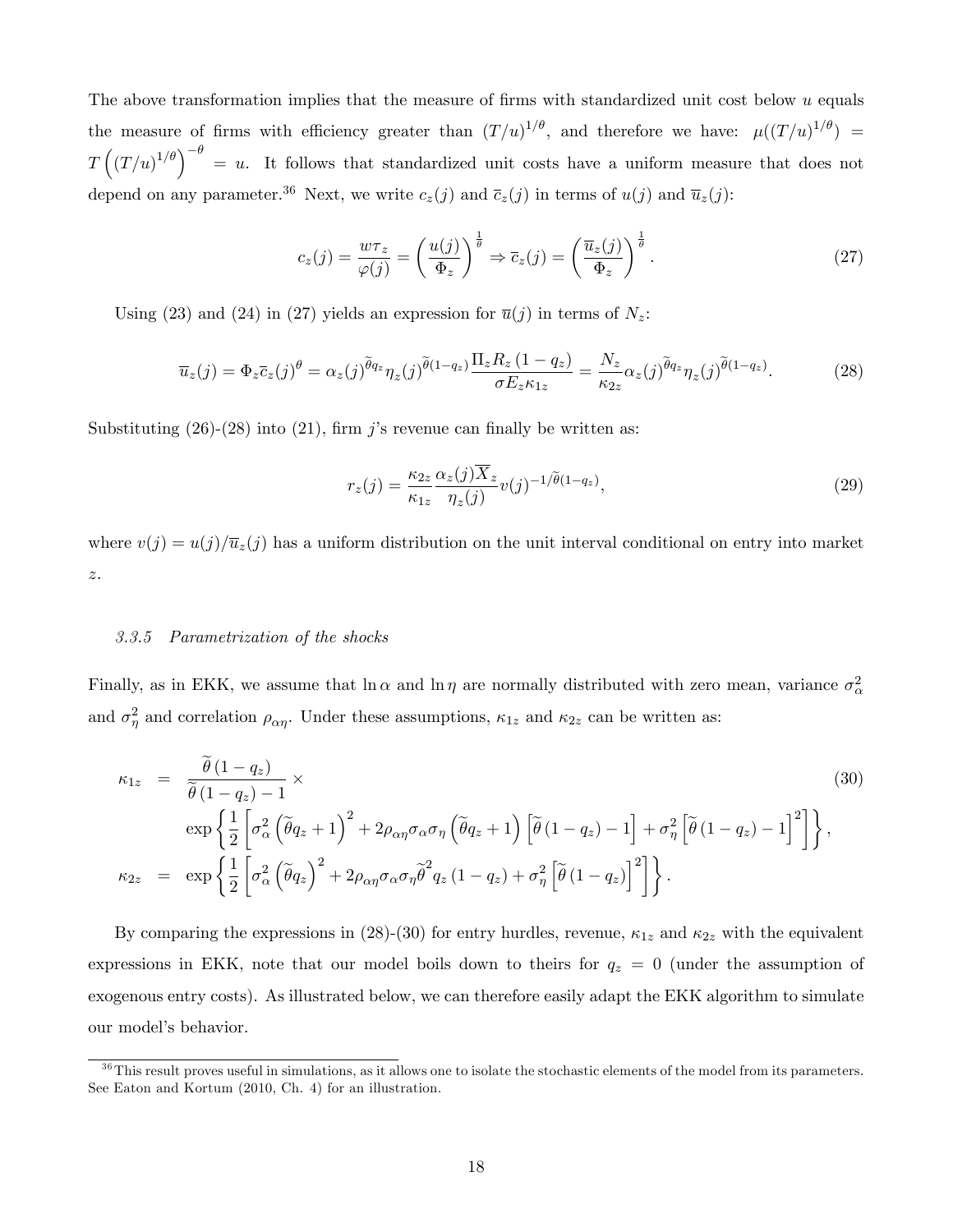In this section, we simulate a set of artificial Italian firms selling in at least one out of seven foreign destinations, three high-income and four low-income destinations. We use these artificial data to compute a set of artificial moments, which will then be compared with moments from the actual data to estimate the model's parameters and study its implications.

#### 3.4.1 Simulation algorithm

We simulate a set of S artificial firms, indexed by s. This requires assigning a cost draw  $u(s)$  and a value of the destination-specific shocks  $\ln \alpha_z(s)$  and  $\ln \eta_z(s)$  to each of them. As for the shocks, we first draw  $S \times 7$  realizations of  $a_z(s)$  and  $h_z(s)$  independently from the standard normal distribution  $N(0, 1)$  and then construct the realizations of  $\ln \alpha_z(s)$  and  $\ln \eta_z(s)$  as:

$$
\begin{bmatrix}\n\ln \alpha_z(s) \\
\ln \eta_z(s)\n\end{bmatrix} = \begin{bmatrix}\n\sigma_\alpha \sqrt{1 - \rho_{\alpha\eta}^2} & \sigma_\alpha \rho_{\alpha\eta} \\
0 & \sigma_\eta\n\end{bmatrix} \begin{bmatrix}\na_z(s) \\
h_z(s)\n\end{bmatrix}.
$$
\n(31)

As for the cost draws, we first draw S realizations of  $v(s)$  independently from the uniform distribution  $U[0,1]$ . Then, we use (28) to construct  $S \times 7$  entry hurdles  $\overline{u}_z(s)$ . To this purpose, we use (30) to calculate  $\kappa_{1z}$  and  $\kappa_{2z}$  in each destination, and we replace  $N_z$  with the actual integer number of Italian firms selling in each destination. This allows us to construct the cost draws as  $u(s) = v(s)\overline{u}^X(s)$ , where  $\overline{u}^X(s) = \max_z {\overline{u}_z(s)}$ . This ensures that  $u(s)$  is a realization from the uniform distribution over the interval  $[0, \overline{u}^X(s)]$  and is therefore consistent with firm s selling in at least one foreign destination. Next, using  $(29)$  we calculate sales in destination z as:

$$
r_z(s) = \delta_z(s) \frac{\kappa_{2z}}{\kappa_{1z}} \frac{\alpha_z(s) \overline{X}_z}{\eta_z(s)} \left(\frac{u(s)}{\overline{u}_z(s)}\right)^{-1/\tilde{\theta}(1-q_z)}, \qquad (32)
$$

where  $\delta_z(s)$  is an indicator variable equal to one for  $u(s) \leq \overline{u}_z(s)$ , namely, for firms selling in destination z. Moreover, we replace  $\overline{X}_z$  with actual average sales of Italian firms entering destination z. Finally, we use (32) to compute the export share to low-income destinations as  $ES_l(s) = r_l(s)/(r_l(s) + r_h(s))$ , where  $r_l(s)$  are the overall sales to the four low-income destinations and  $r_h(s)$  are the overall sales to the three high-income destinations.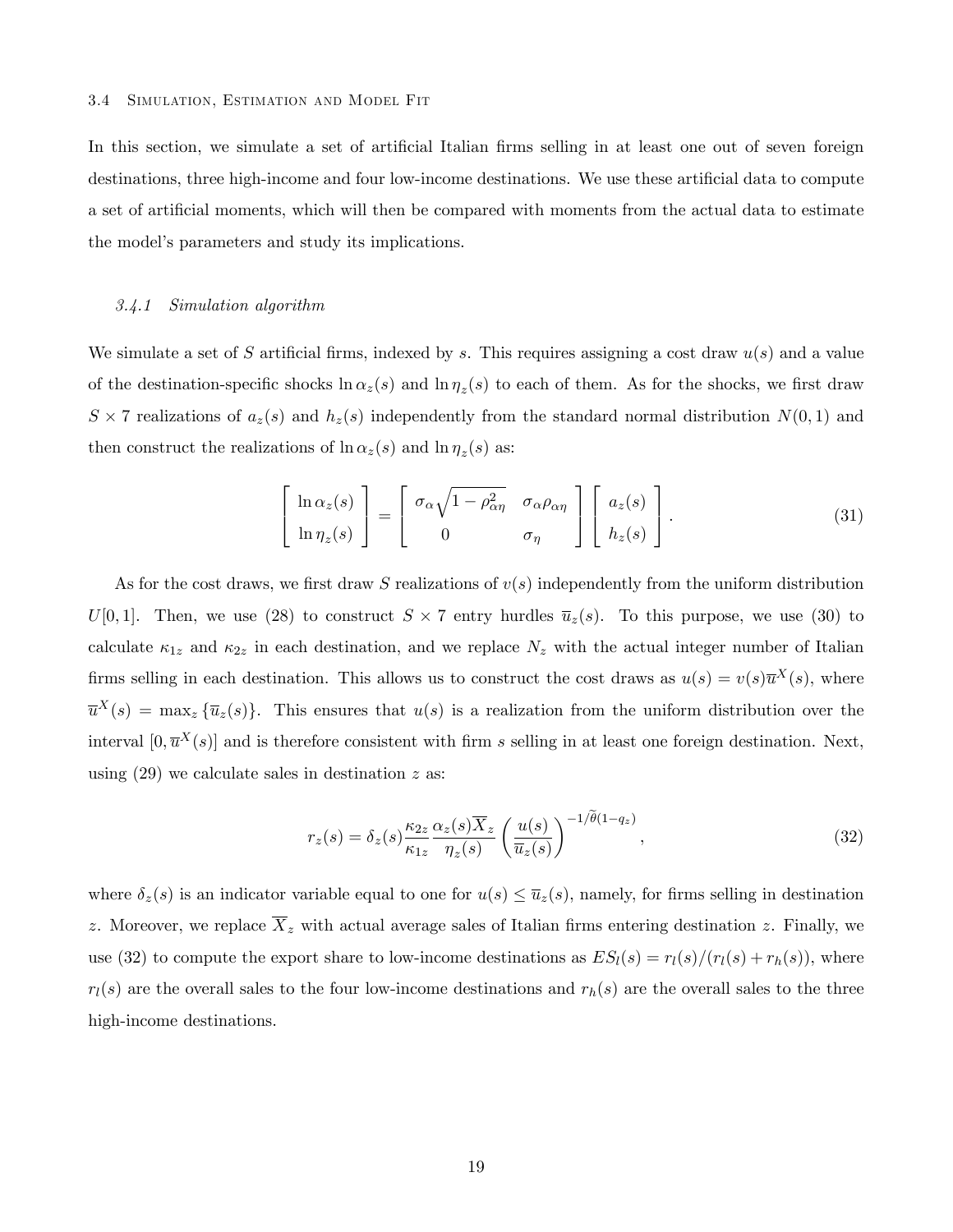## 3.4.2 Estimation

We use the above algorithm to estimate the following set of parameters:  $\Theta = \sigma_{\alpha}, \sigma_{\eta}, \rho_{\alpha\eta}, \theta, q_z$ , where z is one of the seven export destinations. To estimate  $\Theta$ , we simulate 50000 artificial firms and use this data to compute a vector of moments  $\phi(\Theta)$ . We choose the set of moments to exploit information on the distribution of exporters' sales across destinations. Specifically, we compute the  $q^{th}$  percentile (for  $q=5$ , 10, .., 90) of normalized sales (i.e., divided by average sales) for each destination  $(r<sub>z</sub>)$ , for low-income and high-income destinations  $(r_l$  and  $r_h$ ), and for total exports  $(r_h + r_l)$ . This gives us a 180-element vector of artificial moments to be matched with the equivalent vector  $\phi$  of moments from the actual data. We therefore compute  $\Delta(\Theta) = \phi - \phi(\Theta)$ , the vector of deviations between actual and artificial moments, and search for a  $\widehat{\Theta}$  such that  $\widehat{\Theta} = \arg \min_{\Theta} \{ \Delta(\Theta)' W \Delta(\Theta) \}$ , where W is a  $180 \times 180$  identity matrix.<sup>37</sup> The best fit is achieved at the following parameter values (with bootstrapped standard errors in parenthesis):<sup>38</sup>

| $\sigma_{\alpha}$ | $\sigma_n$                                                            | $\rho_{\alpha\eta}$  | $\widetilde{\theta}$ |                                                    |       |
|-------------------|-----------------------------------------------------------------------|----------------------|----------------------|----------------------------------------------------|-------|
| 0.096             |                                                                       | $1.080 -0.916$ 2.607 |                      |                                                    |       |
|                   | $(0.004)$ $(0.166)$ $(0.040)$ $(0.452)$                               |                      |                      |                                                    |       |
| $q_{NA}$          | $q_{EU15}$                                                            |                      |                      | $q_{OCE}$ $q_{EU10}$ $q_{LAT}$ $q_{CHN}$ $q_{AFR}$ |       |
| 0.310             |                                                                       |                      |                      | $0.265$ $0.173$ $0.157$ $0.132$ $0.061$            | 0.013 |
|                   | $(0.020)$ $(0.025)$ $(0.017)$ $(0.007)$ $(0.006)$ $(0.003)$ $(0.001)$ |                      |                      |                                                    |       |

Although our estimates cannot be directly compared with those in EKK, who rely on more disaggregated data, it is nonetheless interesting to note that our estimate of  $\sigma_{\alpha}$  (0.09 versus 1.69 in EKK) implies a much lower (by an order of magnitude) idiosyncratic variation in firms' sales across destinations, whereas our estimate of  $\sigma_{\eta}$  (1.08 versus 0.34 in EKK) implies a higher idiosyncratic variation in firms' entry costs across destinations.

More importantly our estimates imply that, consistent with our theory, the normalized preference for quality is monotonically increasing in the destination's per capita income. Cross-destination differences in  $q_z$  are also large and little affected by simulation error. For instance, the estimated preference for quality

<sup>&</sup>lt;sup>37</sup> Following EKK, we also computed  $W = \Omega^{-1}$ , where  $\Omega$  is the estimated variance-covariance matrix of the data moments. Specifically, we first drew with replacement 2000 random samples of 2382 exporters, i.e., 95% of all exporting firms in our data set (using 90% or 99% random samples would yield the same conclusions). Then, for each resampling bs, we computed the 180-element vector of moments  $\phi^{bs}$ . Finally, we calculated  $\Omega = \frac{1}{2000} \sum_{i=1}^{2000}$  $\sum_{bs=1}^{\infty} (\phi^{bs} - \phi)(\phi^{bs} - \phi)'$ . It turned out that  $\Omega$  is singular, as many of its elements are zero to working precision, thereby precluding invertibility. Taking the generalized inverse of  $\Omega$ (as in EKK, where however  $\Omega$  is singular not because of small sample variation, but because, by construction, some moments are linear combinations of the others) would imply losing critical information to the identification of the model's parameters. Moreover, the small-sample performance of estimators based on singular or quasi-singular estimates of  $\Omega$  is generally very poor (see, e.g., Deaton, 1986, and Altonji and Segal, 1996). Hence, following a standard practice in these cases, we used the consistent estimator based on the identity matrix.

<sup>&</sup>lt;sup>38</sup>Bootstrapped standard errors are based on 25 replications of the minimization procedure, implemented in MATLAB using the simplex algorithm.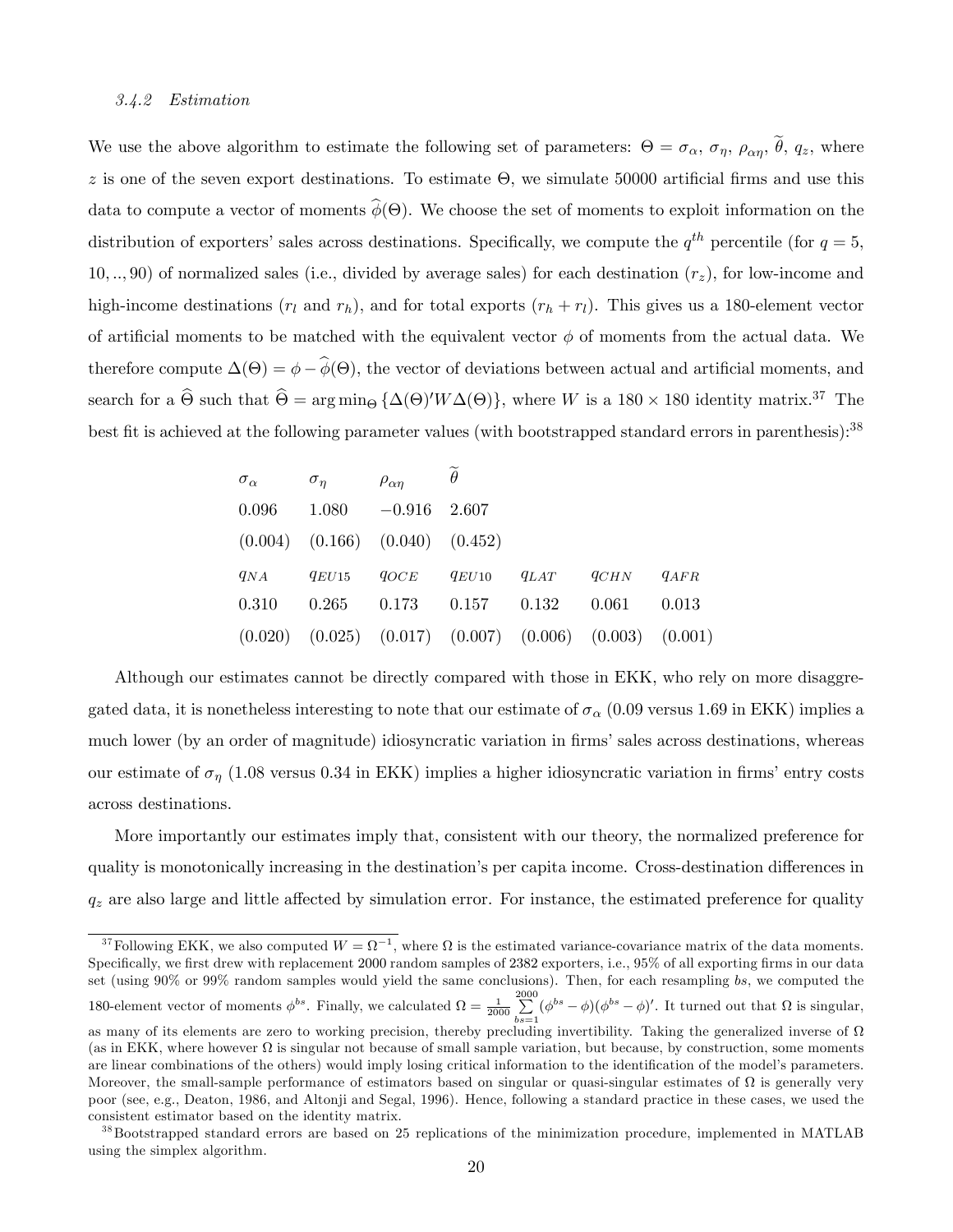in the poorer destination, Africa, is less than one-20th that in the richest destination, North America. Such asymmetries suggest quality to play a prominent role for the direction and intensity of international trade.<sup>39</sup>

## 3.4.3 Model Öt

To get a broad picture of the model fit, Figure 2 plots the vector  $\phi$  of actual moments on the y-axis against the vector  $\hat{\phi}$  of simulated moments on the x-axis. A regression of  $\phi$  on  $\hat{\phi}$  yields an R-squared of 0.95, suggesting that, with the estimated set of parameters, the model does a good job of matching moments of Italian data.

Next, we check whether the model is able to predict our key stylized fact. To this purpose, we run 50 simulated regressions of  $ES_l(j)$  on  $\ln [\varphi(j)^{\sigma-1}]$  for a set of 2507 artificial exporters.<sup>40</sup> The average simulated regression coefficient (standard error) equals  $-0.051$  (0.012) for all exporters and  $-0.063$  (0.011) for firms entering both high-income and low-income destinations. By comparing simulated results with actual regression results in panels a) and b) of Table 3, note that the model correctly predicts the pattern of correlations and broadly matches their size. Simulated coefficients are however smaller than actual ones in absolute value.

In comparing simulated and actual regression results, we are abstracting from measurement error in TFP. Guided by our structural estimates, which are independent of TFP estimates, we can have a sense of how mis-measurement of TFP may affect our empirical regularities. In particular, simulated regressions yield revenue-productivity elasticities equal to 1:85 (high-income destinations), 1:35 (low-income destinations) and 1:70 (total exports). The actual elasticities reported in Table 4 are therefore downward biased according to the model, consistent with measurement error in TFP. However, the estimates in panels a) and c) of Table 4 also imply an  $ES_l$ -TFP elasticity of  $0.45 - 0.99 = -0.54$ , versus an implied simulated elasticity of  $1.35 - 1.70 = -0.35$ . Hence, these back-of-the-envelope calculations suggest attenuation bias due to mis-measured TFP to be largely netted out in the regressions for the export shares, and to potentially account for all of the discrepancy between simulated and actual regressions in Table 3.

## 3.5 Value Added per Unit of Factor Cost

We now test whether the model is able to predict a negative correlation also between  $ES_l(i)$  and value added per unit of factor cost,  $VA_{FC}(j)$ . To this purpose, we define firm j's value added as  $VA(j)$ 

 $39$  For instance, they may help explain why rich countries still trade so little with African countries in manufacturing. See also Sutton (2007) on this point.

<sup>&</sup>lt;sup>40</sup>In the simulations, cross-firm variation in log productivity is captured by the term  $-(1/\tilde{\theta}) \ln u(s)$ .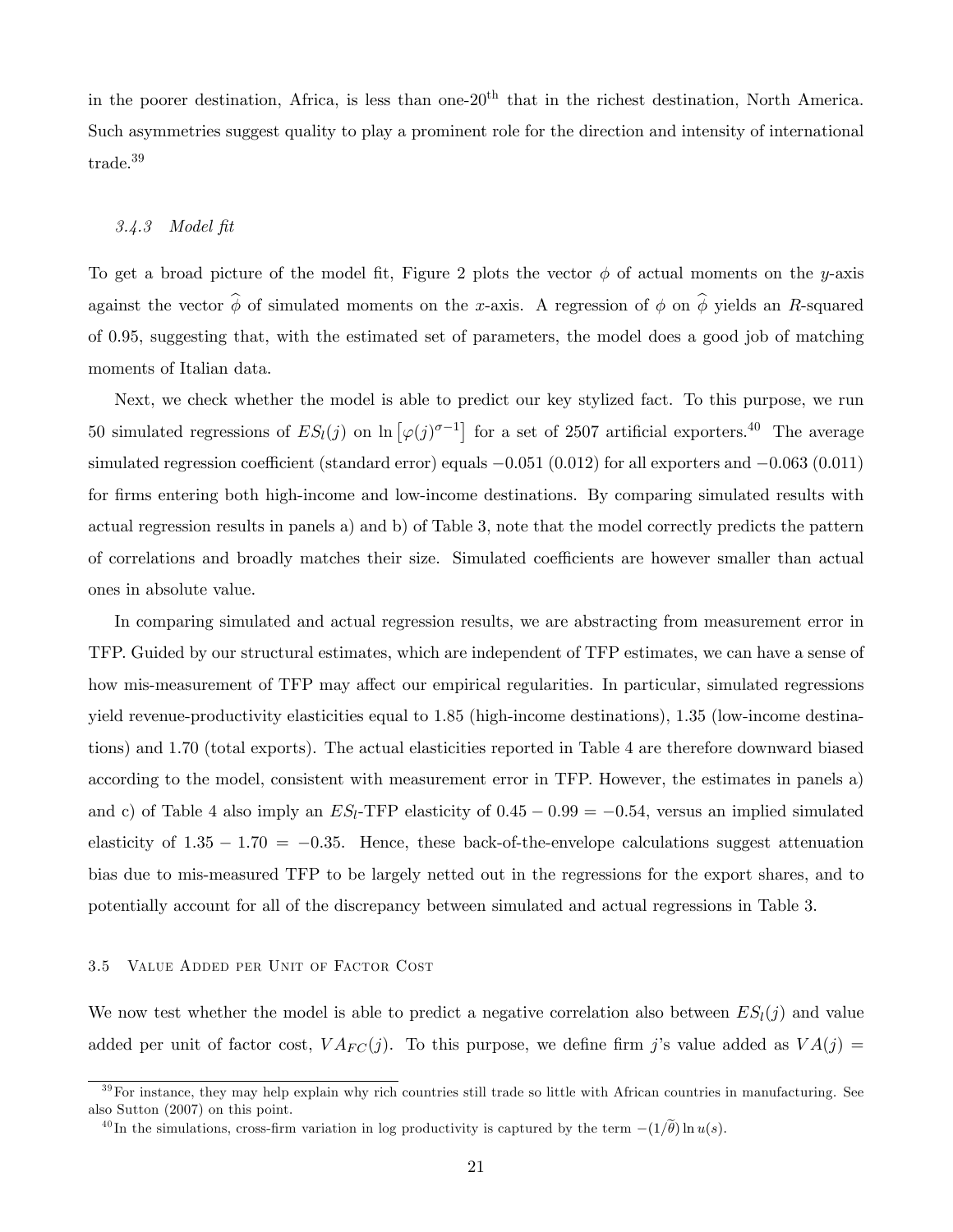$r(j) - I(j)$ , where  $r(j) = \sum_{z \in Z} r_z(j)$  is total revenue and  $I(j)$  is intermediate spending, computed as:<sup>41</sup>

$$
I(j) = (1 - \beta_V) \frac{\sigma - 1}{\sigma} r(j) + (1 - \beta_E) E(j) + (1 - \beta_{RD}) R D(j),
$$

where  $\beta_V$ ,  $\beta_E$  and  $\beta_{RD}$  reflect, respectively, the share of factor cost in: variable cost,  $\frac{\sigma-1}{\sigma}r(j)$ , fixed entry costs,  $E(j) = \sum_{z \in Z} E_z(j)$ , and R&D costs,  $RD(j) = \sum_{z \in Z} b \lambda_z^{\gamma}(j)$ .

Computing intermediate spending and factor cost requires an estimate of the elasticity of substitution  $\sigma$  and of the share of factor cost in the three cost components. In the spirit of EKK, we calibrate these parameters to match actual data on value added per unit of factor cost. Specifically, we choose as moments the  $5<sup>th</sup>$  to  $90<sup>th</sup>$  percentiles of the distribution of  $VA_{FC}$  (18 moments overall), thereby obtaining the following parameter estimates:  $\sigma = 1.58$ ,  $\beta_V = 0.12$ ,  $\beta_E = 0.37$  and  $\beta_{RD} = 0.03$ .

Using the above estimates, we simulate the behavior of  $3365$  artificial firms (with  $50$  draws), so as to match the actual number of Örms in our dataset (i.e., including non-exporters). The model predicts, on average, 2687 exporters (versus 2507 in our data). Then, we run simulated regressions of  $ES_l(j)$  on  $\ln [VA_{FC}(j)]$  to replicate the results in columns 1) and 2) of Table 6. The average simulated regression coefficient (standard error) equals  $-0.095$  (0.019) for all exporters and  $-0.061$  (0.017) for firms entering both high-income and low-income destinations. Note that the model correctly predicts the pattern of correlations, although it overpredicts their size.

## 3.6 R&D Intensity and Export Behavior

We now use the simulated model to draw implications for the relationship between firms' R&D intensity and their export behavior. From (8), we have:

$$
RD(j) = \sum_{z \in Z} b\lambda_z^{\gamma}(j) = \frac{1}{\sigma} \sum_{z \in Z} q_z r_z(j).
$$
\n(33)

Hence,  $R&D$  spending equals a sort of weighted average of firms' revenues in the destinations they sell to, with weights proportional to per capita income of the destinations (recall that  $q_z$  is increasing in  $y_z$ ). The model therefore implies that firms R&D intensity is closely related to their sales distribution across destinations. In particular, simulated regressions imply a strong negative correlation between  $ES_l(j)$  and  $RDI(j) = RD(j)/r(j)$ , with or without controlling for  $\ln [\varphi(j)^{\sigma-1}]$ , whose correlation with the export

 $41$ Note that the set of destinations Z now includes also the domestic market. This requires modifying the simulation algorithm to include non-exporters. Specifically, in  $u(s) = v(s)\overline{u}^X(s)$ , we replace  $\overline{u}^X(s)$  with  $\overline{u}(s) = \max_{z \in Z} {\overline{u}_z(s)}$ . Moreover, it requires choosing a value of  $q_z$  for the domestic market, which we set equal to the average for high-income destinations.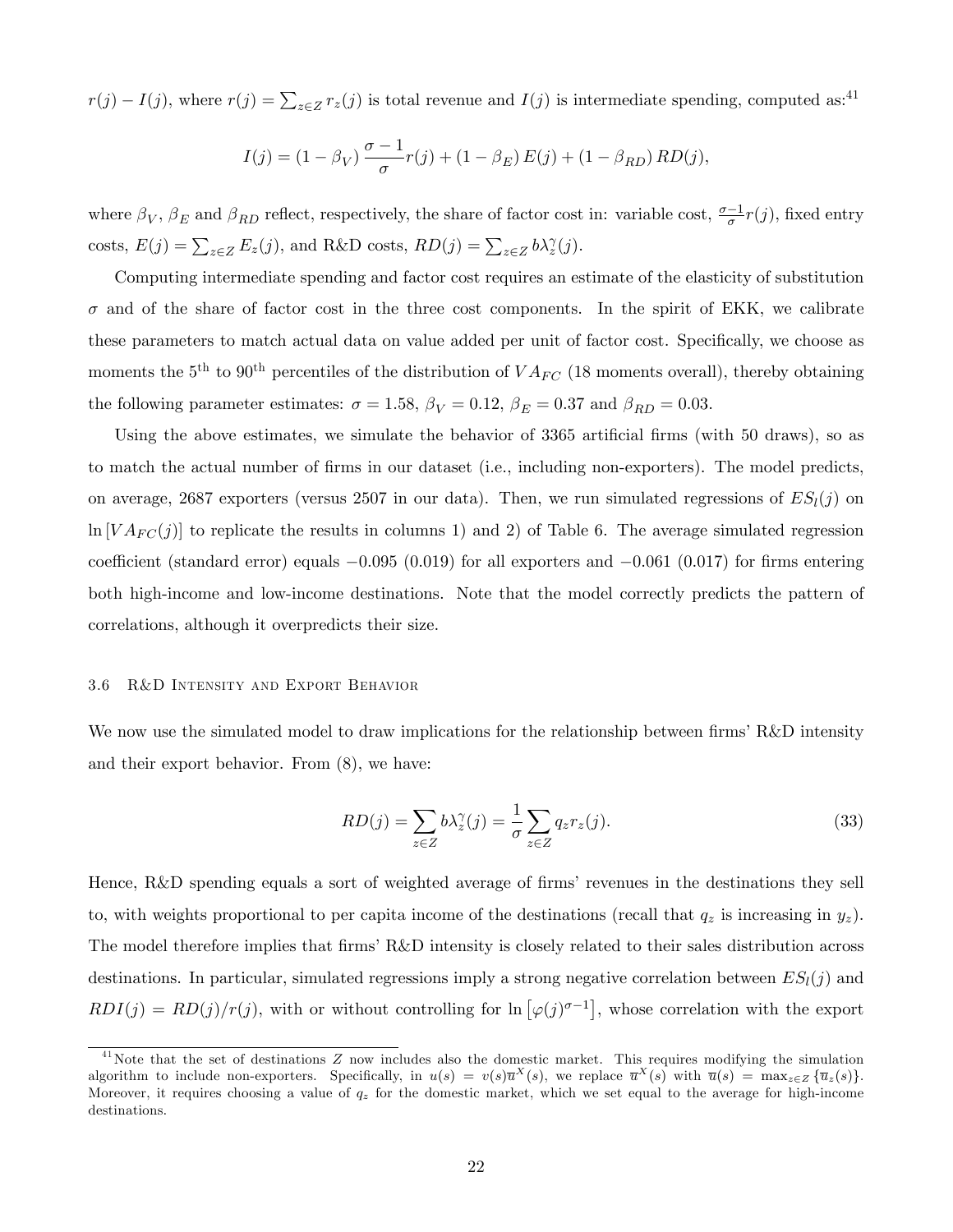share is also significantly negative.<sup>42</sup> Finally, simulated regression results imply that the correlation between  $RDI(j)$  and the export share to individual destinations,  $ES_z(j) = r_z(j)/\sum_{z \neq d} r_z(j)$ , is strongly increasing in  $q_z$ , as shown in Figure 3.<sup>43</sup>

## 4 Evidence on Innovation, Quality and Export Behavior

In this Section, we test the above-mentioned qualitative implications. To this purpose, we exploit some unique information in our dataset on firms' innovation activities. We focus, in particular, on the following variables: R&D intensity (R&D spending over total sales,  $RDI$ ), the share of sales from innovative products, and a dummy variable equal to one for Örms that invested in process innovation in the previous three years. We start by testing whether these variables are inversely correlated with the export share to low-income destinations. As shown in columns  $(1)-(3)$  of Table 7, the correlation is always negative and, except for the dummy variable, very precisely estimated. In columns (5)-(7), we control for TFP. As predicted by the model, the coefficient on  $RDI$  (and related proxies) is unaffected, and the coefficient on TFP is also negative and precisely estimated. Finally, as a further robustness check, in columns  $(9)-(11)$ we also control for firm size using the log number of employees. The main results are unchanged and the coefficient on firm size is insignificantly different from zero.

Next we construct a new variable, dubbed *Quality*, obtained by extracting the principal component from the above proxies for firms' innovation activities. In the light of our model, this variable can be given two complementary interpretations. First, it can be interpreted as a synthetic proxy for the intensity of firms' innovation activities. Second, and probably more interestingly, it can be treated as a proxy for product quality. The reason is that, as suggested by (33), high-productivity firms produce higher-quality products because they invest more in R&D and related activities.<sup>44</sup> In columns (4), (8) and (12) of Table 7, we therefore use the new proxy instead of the individual proxies for innovation intensity. Note that  $ES_l$  is strongly negatively correlated with  $Quality$ , with or without controlling for productivity and firm size.

In Table 8, we perform additional robustness checks, using  $RDI$  in panel a) and Quality in panel b).

<sup>&</sup>lt;sup>42</sup> Specifically, simulated regressions of  $ES_l(j)$  on  $RDI(j)$  and  $\ln [\varphi(j)^{\sigma-1}]$  yield average coefficients (standard errors) of  $-0.325$  (0.005) and  $-0.013$  (0.004), where the former coefficient is essentially identical also without controlling for productivity. The intuition for why productivity may affect the export share also conditional on R&D intensity (and, therefore, also conditional on quality) is that our model features more dimensions of heterogeneity, due to firm-specific shocks in entry costs and demand. This breaks the simple, deterministic relationship between productivity and other endogenous firm-level variables, which characterizes models with one dimension of heterogeneity. See also Hallak and Sivadasan (2009) on this point. They formulate a model with two dimensions of firm heterogeneity, in order to explain their robust finding that exporters' premia remain positive and statistically significant conditional on firm size.

<sup>&</sup>lt;sup>43</sup>The model also implies the correlation between  $ES_z(j)$  and productivity to be increasing in  $q_z$ .

 $44$ This interpretation is also consistent with the classic and more recent literature on quality differentiation (e.g., Sutton, 1998, and Kugler and Verhoogen, 2012), which suggests the scope for quality upgrading to be associated with the intensity of R&D and other activities aimed at producing new products or processes.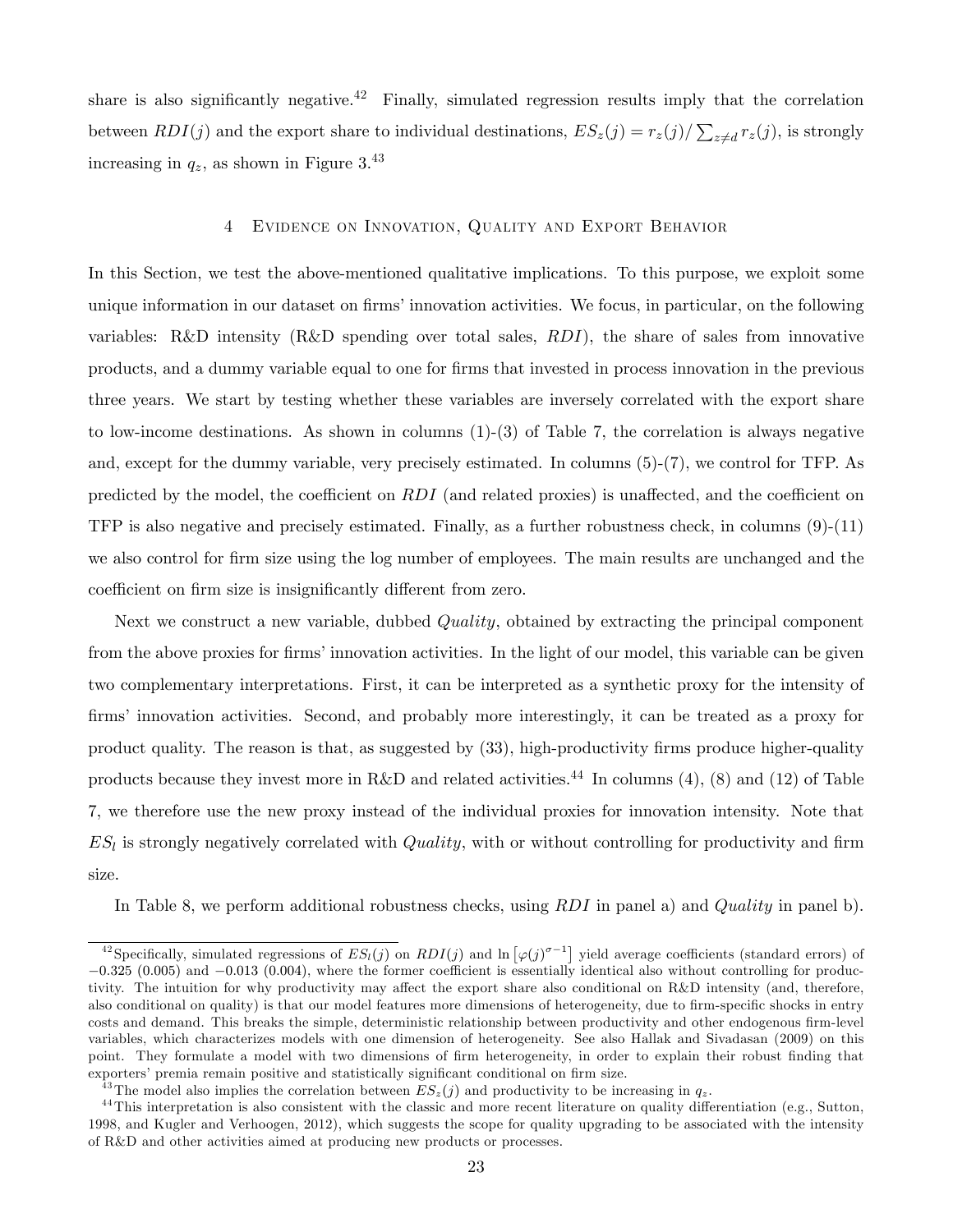Specifically, we add to the baseline specification the same controls used in Table 5: general controls in column  $(1)$ , trade controls in column  $(2)$  and export market dummies in column  $(3)$ . In columns  $(4)-(6)$ , we add TFP to the above specifications, and in columns  $(7)-(9)$  we also control for firm size. In all cases, the export share to low-income destinations is strongly negatively correlated with both RDI and Quality.

Finally, we study how the correlation between  $ES_l$  and  $Quality$  depends on industry characteristics. It is easy to conjecture that a multi-sector extension of our model would predict industries characterized by a greater scope for quality differentiation to deliver a stronger negative correlation between the two variables. This is because a given heterogeneity in efficiency would translate into higher quality heterogeneity in these industries. To test this conjecture, following Kugler and Verhoogen (2012), we construct a variable, Quality Differentiation, equal to the median R&D intensity across all firms in each 3-digit industry. The results are reported in Table 9, with standard errors corrected for clustering within 3-digit industries. In column (1), we regress  $ES_l$  on Quality, Quality Differentiation and their interaction: as expected, the coefficients on *Quality* and its interaction with *Quality Differentiation* are negative and very precisely estimated. In column  $(2)$ , we add TFP and its interaction with *Quality Differentiation*: the coefficient on the latter interaction term is insignificantly different from zero and our coefficients of interest are little affected. In column  $(3)$ , we add firm size and its interaction with *Quality Differentiation*, and find that the results are unchanged. Finally, in column  $(4)$  we also interact Quality with a dummy for differentiated (3-digit) industries, identified using the Rauch (1999) classification. Consistent with this variable being a proxy for horizontal rather than vertical differentiation, the coefficient on the new interaction term is insignificantly different from zero and the other results are qualitatively unchanged.

#### 4.1 Panel Evidence

Our model predicts that the correlations between productivity, R&D intensity or product quality and the export share to a destination are increasing in the destinationís per capita income. To test these predictions, we construct a panel of export shares to each of the seven destinations and estimate regressions of the form:

$$
ES_{zj} = \chi_z + \chi_{zi} + \chi_1 \Omega_j + \chi_2(\Omega_j \cdot y_z) + e_{zj},\tag{34}
$$

where  $ES_{zj}$  is firm j's export share to destination z,  $\chi_z$  are destination fixed effects,  $\chi_{zi}$  are destinationindustry fixed effects,  $y_z$  is destination z's per capita income<sup>45</sup> and  $\Omega$  is one of the following three variables: productivity (TFP or  $VA_{FC}$ ), RDI or Quality. Note that the term  $\Omega_j \cdot y_z$  captures the impact of foreign income on the correlation between  $ES_z$  and  $\Omega$ : the expected sign of  $\chi_2$  is therefore positive. The results

<sup>&</sup>lt;sup>45</sup>We measure  $y_z$  using data on per capita GDP in PPP for the year 2003 (sourced from the World Development Indicators) and normalize it by Italyís per capita income.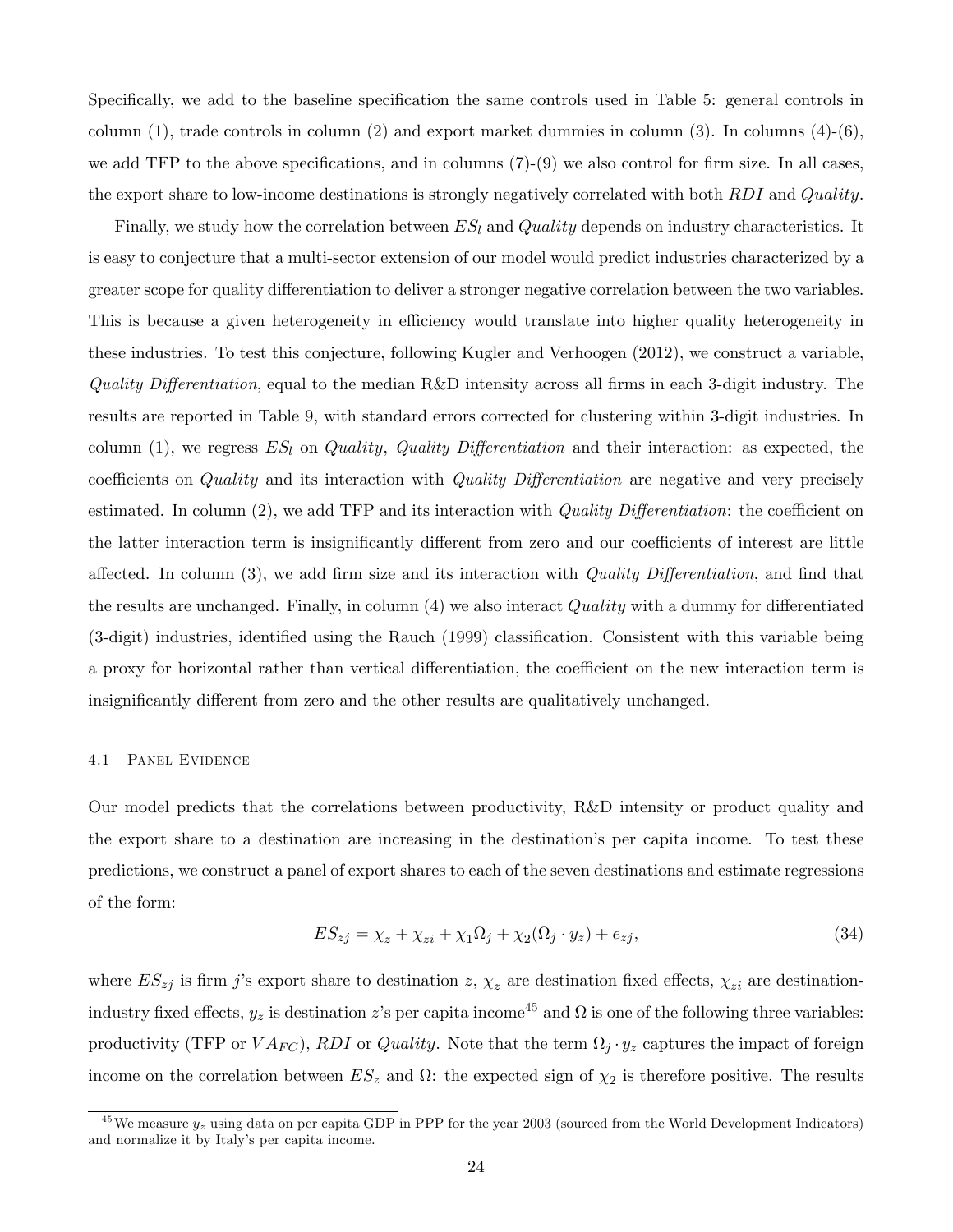are reported in Table 10, with standard errors corrected for clustering at the firm level. To begin with, in columns (1) and (2) we estimate (34) with  $\Omega =$  productivity. As expected, the coefficient  $\chi_2$  is always positive and statistically significant beyond the  $1\%$  level.

Next, we set  $\Omega = RDI$  in columns (3)-(7) and  $\Omega = Quality$  in columns (8)-(12). In particular, in columns  $(3)$  and  $(8)$  we estimate the baseline specification, in columns  $(4)$  and  $(9)$  we control for TFP and its interaction with foreign income, and in columns  $(5)$  and  $(10)$  we add firm size and its interaction with foreign income. Note that  $\chi_2$  is positive and precisely estimated across the board. Finally, in columns  $(6)-(7)$  and  $(11)-(12)$  we sequentially add distance and population of the foreign destination interacted with all the above firm characteristics, so as to check that our main results are not spuriously driven by the correlation of distance and market size with per capita income.<sup>46</sup> Strikingly, the coefficient  $\chi_2$  is very precisely estimated also in these very demanding specifications. $47$ 

## 5 CONCLUSION

In this paper, we have documented new empirical regularities in the pattern of firms' exports across destinations. Using firm-level data for Italy we have shown, in particular, that a number of productivity measures are strongly negatively correlated with the export share to low-income destinations. We have argued that this fact cannot be easily accommodated by the existing heterogeneous-firms literature. We have therefore formulated a simple model in which, in the spirit of Verhoogen (2008), high-productivity firms endogenously choose higher-quality products and high-income countries have a stronger preference for high-quality goods. The model naturally delivered the main patterns in our data and was amenable to the structural estimation of its parameters along the lines recently suggested by Eaton, Kortum and Kramarz (2011).

With the estimated set of parameters, the model fitted our data well. The estimated parameters imply the preference for quality to be monotonically increasing in per capita income of the foreign destinations and suggest cross-destination heterogeneity in quality consumption to be large. The estimated model also delivered testable predictions concerning the relationship between R&D intensity, product quality

<sup>&</sup>lt;sup>46</sup>We compute distances as the number of kilometers between Rome and the capital city of Italy's main trading partner within destination  $z$  (see Corcos et al., 2012, for a discussion of alternative distance measures). We use data from CEPII and normalize individual distances by the average across all destinations. For a given destination, the main trading partner is the country with the highest share in Italy's trade, retrieved from CEPII's data on bilateral trade flows for the year 2003. In particular, the main trading partners are: Germany (EU15), United States  $(NA)$ , Australia (OCE), Poland (EU10), Brazil  $(LAT)$ , Tunisia  $(AFR)$  and China  $(CHN)$ . Population figures are sourced from the WDI for the year 2003 and normalized by Italy's population.

 $^{47}$ Although the coefficients are imprecisely estimated, our results are broadly consistent with the correlation between export shares and quality/marginal cost being increasing in distance. They are therefore consistent with the Hummels and Skiba (2004) "good apples" story and with a by now large literature showing that export unit values are higher in more distant markets (see, in particular, Johnson, 2012, Baldwin and Harrigan, 2011, Manova and Zhang, 2012, Bastos and Silva, 2010, and Martin, 2010).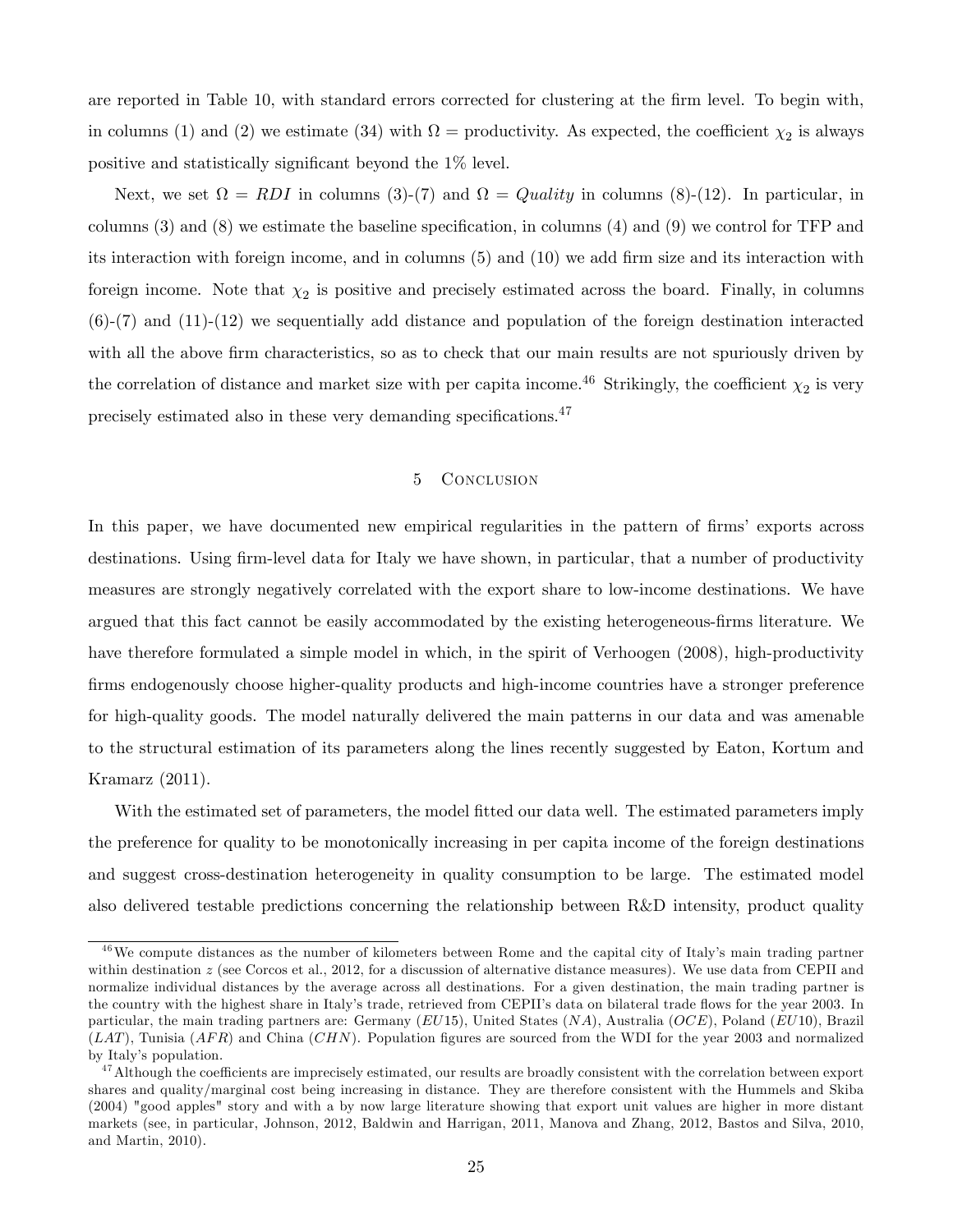and export behavior. Exploiting some unique information in our dataset, we tested these predictions and found that they are supported by our data. In particular, we found that a number of proxies for firms' involvement in innovation activities are strongly negatively correlated with their export share to low-income destinations.

Our results bear some potentially relevant implications. In particular, they suggest that what Örms produce, and how they produce it, seems to be closely related to where they sell it. This implies, for instance, that quality upgrading may be a prerequisite for effective access to richer countries' markets. Moreover, our results suggest that North-South trade liberalization may have not too disruptive effects on rich countries' industrial structure, because the trade-reducing effect of non-homothetic preferences may be exacerbated in the presence of firm heterogeneity in productivity and quality.

Although in recent years we have dramatically improved our understanding of firms' export behavior, the determinants of the popularity of foreign destinations from the standpoint of domestic exporters are not yet fully understood. We hope that, by showing how firms' exports may depend on the interplay between productivity, product quality and quality consumption, our contribution can shed light on this important issue. We still do not know, however, whether the empirical regularities documented in this paper, although strong and plausible, hold elsewhere. Testing whether our results extend beyond Italian manufacturing is therefore a promising avenue for future research.

## 6 Appendix

#### 6.1 EKK-Type Patterns

We now show that the Italian data broadly replicates all the main patterns unveiled by EKK using French data (see Section 2 of that paper).

In Figure A1, we show how firms' entry and sales to each of the seven foreign destinations depend on market size. Panel a) plots the number of Italian exporters to each destination (normalized by Italyís market share in the destination) against the destination's total manufacturing absorption.<sup>48</sup> Note that the normalized number of exporters is strongly increasing in the destination's market size. Panel b) plots the  $50<sup>th</sup>$  and  $90<sup>th</sup>$  percentiles of exporters' sales in each destination against total manufacturing absorption. With one exception  $(EU10)$ , sales are strongly increasing in the destination's market size.

In Figure A2, we show the relationship between firms' export participation and sales in Italy. To begin with, we group firms according to the minimum number  $k$  of foreign destinations in which they sell,

<sup>&</sup>lt;sup>48</sup>Italy's market share in each destination, and total manufacturing absorption of the destinations, are constructed using data from Dekle, Eaton and Kortum (2007), available for the year 2004. We use data on Italy's main trading partner within each destination. Market shares are defined as Italy's exports over total expenditure in the destinations; manufacturing absorption is defined instead as production plus imports minus exports in each destination. Data are converted from US\$ to Euros using exchange rates from the European Central Bank.<br> $\frac{26}{26}$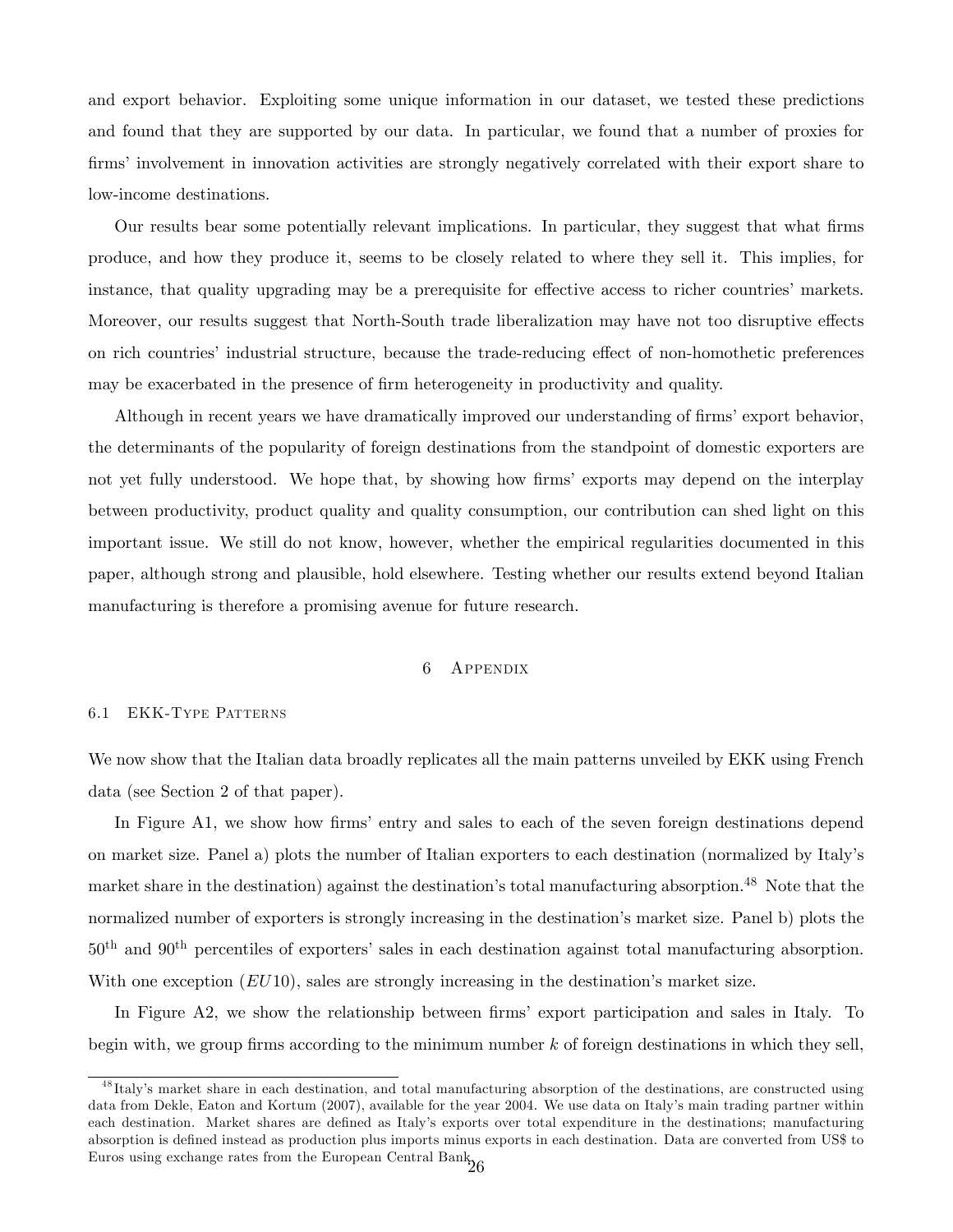with k ranging from 1 to 7 in our data. In panel a), we plot the  $90<sup>th</sup>$  percentile sales in Italy of firms exporting to at least k destinations, with k on the horizontal axis. Note that sales in Italy are almost monotonically increasing in k. In panel b), we plot sales in Italy against the number of exporters to at least k destinations. The relationship is almost monotonically decreasing. In panel c), we plot sales in Italy against the number of exporters to each destination. With the exception of China, firms selling to more popular destinations have lower sales in Italy.

Finally, we show how the normalized export intensity varies with the number of exporters to a destination; the former variable is defined as the ratio of sales to a destination over domestic sales, both divided by average sales in the respective market. In Figure A3, we plot the mean and  $95<sup>th</sup>$  percentile export intensity against the number of exporters to each destination. Note that the normalized export intensity is strongly increasing in the popularity of a destination.

To conclude our data nicely replicates, on a smaller scale, EKK-type patterns, and hence does not seem to be special in this respect.<sup>49</sup> By the same token, the new patterns shown in our paper, not studied by EKK, may perhaps hold true in their (and other) datasets as well.

#### 6.2 Global Quality Upgrading

Finally, we show that similar results hold when firms target their global market (rather than individual destinations) in choosing quality. In this case, they solve the following problem:

$$
\max_{\lambda} \left\{ \varphi(j)^{\sigma-1} \sum_{z \in \{d,h,l\}} \delta_z(j) \left( M_z \lambda^{\tilde{\iota}(y_z)} - E_z \right) - b \lambda^{\gamma} \right\},
$$
\n(35)

where a subscript d indexes domestic variables,  $M_z = R_z (\rho P_z/w \tau_z)^{\sigma-1}$  and  $\delta_z(j)$  is an indicator variable equal to one if firm j sells in market  $z$  (i.e.,  $\delta_z(j) = 1$  for  $\varphi(j) > \overline{\varphi}_z$ ). The first-order condition for this problem can be written as:

$$
\gamma b \lambda^{\gamma} = \varphi(j)^{\sigma - 1} \sum_{z \in \{d, h, l\}} \delta_z(j) \widetilde{\iota}(y_z) M_z \lambda^{\widetilde{\iota}(y_z)}, \tag{36}
$$

where both the LHS and the RHS are increasing in  $\lambda$  and, by the second-order condition for a maximum, the LHS is steeper than the RHS. Note, first, that a higher value of  $\varphi$  shifts the RHS upwards, implying a higher equilibrium value of  $\lambda$  for given  $\delta_z$ . Second, starting from  $\delta_d = 1$  and  $\delta_h = \delta_l = 0$ , the RHS shifts upwards for  $\delta_h = 1$  and for  $\delta_h = \delta_l = 1$ , implying that firms exporting to a larger number of markets choose a higher value of  $\lambda$ . Moreover, for  $\overline{\varphi}_l > \overline{\varphi}_h > \overline{\varphi}_d$ , the latter firms are more productive. Hence, as in

 $49$  Although explaining the above empirical regularities was clearly not the focus of this paper, our model is able to replicate their qualitative pattern with the estimated set of parameters. The results are available upon request.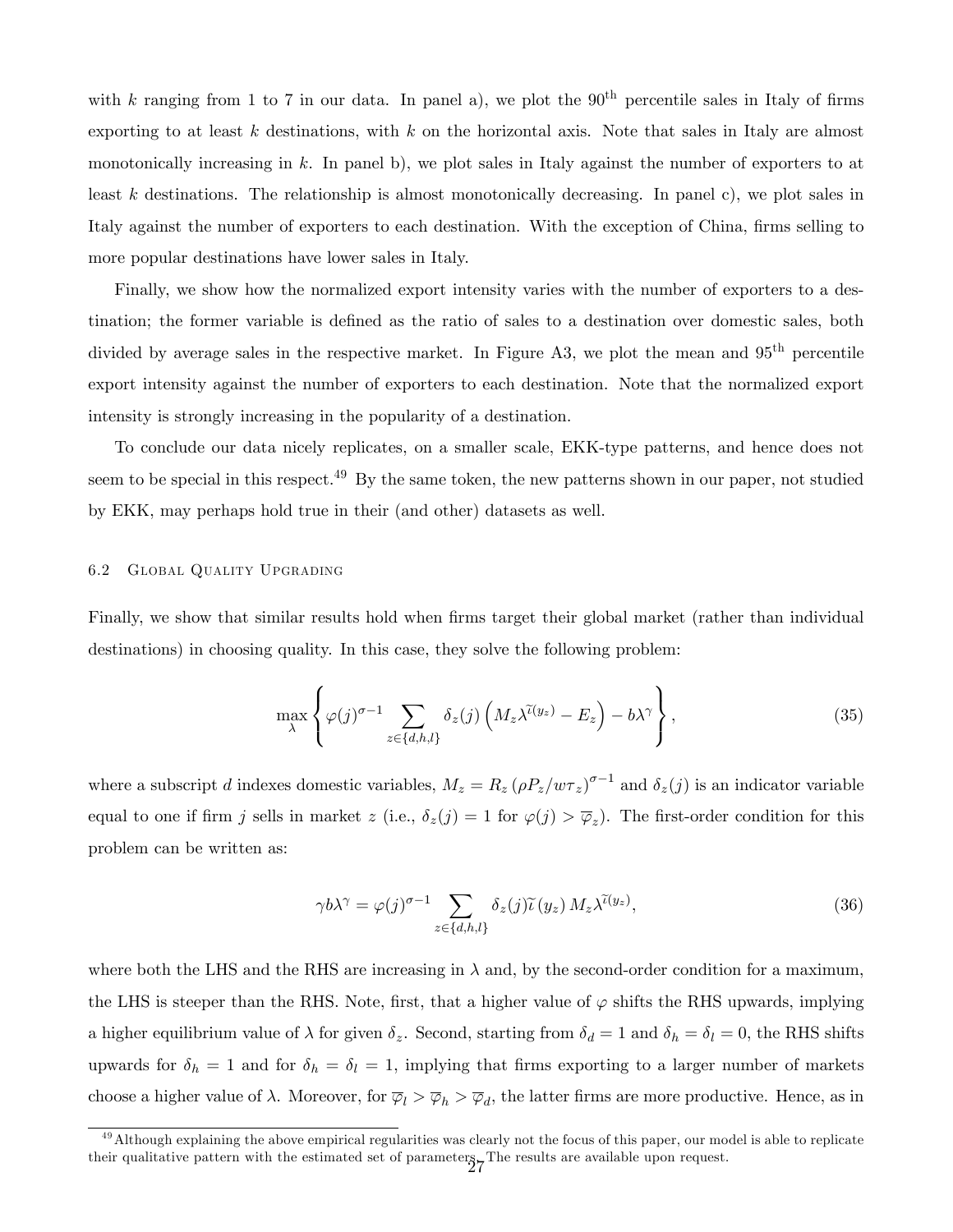the baseline model, high-productivity Örms produce higher-quality products: they enter more destinations (extensive margin) and sell more in each of them (intensive margin), hence they can spread the higher fixed costs of quality upgrading over a greater revenue. By applying the implicit function theorem to (36), we can write a general expression for the elasticity of product quality to productivity:

$$
\epsilon \equiv \frac{d\ln\lambda(j)}{d\ln\varphi(j)^{\sigma-1}} = \frac{\displaystyle\sum_{z\in\{d,h,l\}} \delta_z(j)\widetilde{\iota}(y_z)\,M_z\lambda(j)^{\widetilde{\iota}(y_z)} }{\displaystyle\sum_{z\in\{d,h,l\}} \delta_z(j)\,[\gamma-\widetilde{\iota}(y_z)]\,\widetilde{\iota}(y_z)\,M_z\lambda(j)^{\widetilde{\iota}(y_z)} } > 0,
$$

where the inequality follows from the second-order condition for optimal product quality. Hence we have:

$$
\frac{r_l(j)}{r_h(j)} = \lambda(j)^{\widetilde{\iota}(y_l) - \widetilde{\iota}(y_h)} \frac{M_l}{M_h} \Rightarrow \frac{d \ln \left( r_l(j) / r_h(j) \right)}{d \ln \varphi(j)^{\sigma - 1}} = \epsilon \left[ \widetilde{\iota}(y_l) - \widetilde{\iota}(y_h) \right] < 0. \tag{37}
$$

A special case is of interest because it may lead to quality differentiation across destinations (as in the baseline model) even when firms choose quality to solve (35). To see this assume, for simplicity, that  $y_d = y_h$ . More importantly, assume that  $y_l$  is so low that revenue is decreasing in quality in destination l, i.e.,  $\tilde{\iota}(y_l) = \iota(y_l) - \delta(\sigma - 1) < 0$ . In this case, firms maximize profits by selling standardized products in the low-income destination (i.e., they set  $\lambda_l(j) = 1$ ), and otherwise choose quality based only on the size of high-income countries.<sup>50</sup> In this case, it is straightforward to show that:

$$
\frac{d\ln(r_l(j)/r_h(j))}{d\ln\varphi(j)^{\sigma-1}} = -\frac{\widetilde{\iota}(y_h)}{\gamma - \widetilde{\iota}(y_h)} < 0.
$$

#### **REFERENCES**

- [1] Alcalà, F., 2007, "Product Quality and Trade," Mimeo, University of Murcia
- [2] Alcalà, F., 2009, "Time, Quality and Growth," Working Paper 07, Departamento de Fundamentos del Análisis Económico, University of Murcia
- [3] Altonji, J. G. and L. M. Segal, 1996, "Small-Sample Bias in GMM Estimation of Covariance Structures," Journal of Business and Economic Statistics, 14(3), pp. 353-366
- [4] Amiti, M. and J. Konings, 2007, "Trade Liberalization, Intermediate Inputs, and Productivity: Evidence from Indonesia," American Economic Review, 97(5), pp. 1611-1638

 $50$  Note, in passing, that the model provides a possible microfoundation for the assumption, standard in the literature on endogenous technological change (see, e.g., Gancia and Zilibotti, 2009), that firms target their innovations based on the size of high-income markets only.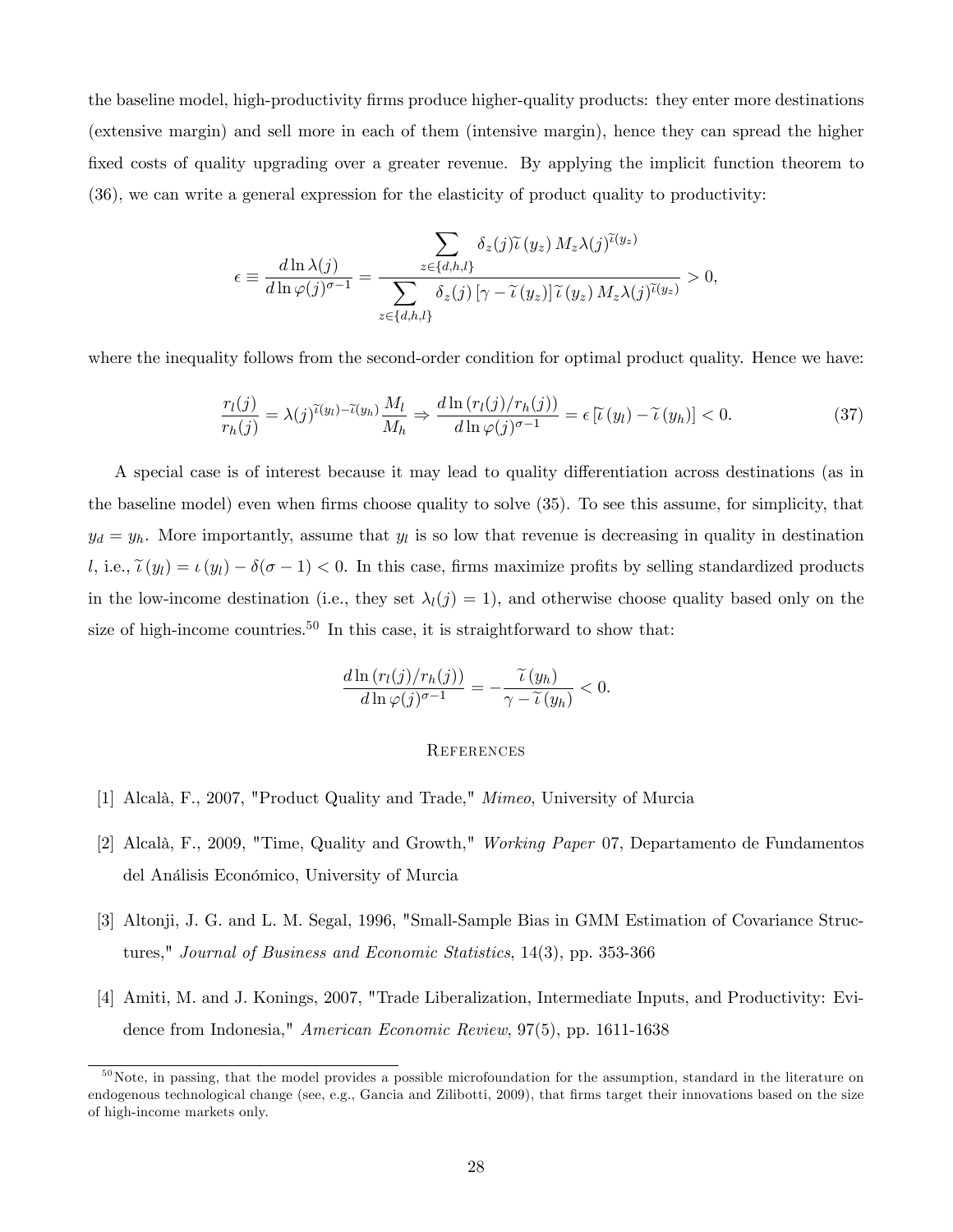- [5] Angelini, P. and A. Generale, 2008, "On the Evolution of Firm Size Distributions," American Economic Review, 98(1), pp. 426-438
- [6] Arkolakis, K., 2010, "Market Penetration Costs and the New Consumers Margin in International Trade," Journal of Political Economy, 118(6), pp. 1151-1199
- [7] Aw, B. Y., X. Chen and M. J. Roberts, 2001, "Firm-Level Evidence on Productivity Differentials and Turnover in Taiwanese Manufacturing," Journal of Development Economics, 66(1), pp. 51-86
- [8] Baldwin, R. E. and J. Harrigan, 2011, "Zeros, Quality and Space: Trade Theory and Trade Evidence," American Economic Journal: Microeconomics, 3(2), pp. 60-88
- [9] Bastos, P. and J. Silva, 2010, "The Quality of a Firmís Exports: Where You Export to Matters," Journal of International Economics, 82(2), pp. 99-111
- [10] Benfratello, L., F. Schiantarelli and A. Sembenelli, 2009, "Banks and Innovation: Microeconometric Evidence on Italian Firms," Journal of Financial Economics, 90(2), pp. 197-217
- [11] Bernard, A. B., J. Eaton, J. B. Jensen and S. Kortum, 2003, "Plants and Productivity in International Trade," American Economic Review,  $93(4)$ , pp. 1268–1290
- [12] Bernard, A. B. and J. B. Jensen, 1999, "Exceptional Exporter Performance: Cause, Effect or Both?," Journal of International Economics, 47(1), pp. 1-25
- [13] Bernard, A. B., S. J. Redding and P. K. Schott, 2007, "Comparative Advantage and Heterogeneous Firms," Review of Economic Studies, 74(1), pp. 31-66
- [14] Bils, M. and P. Klenow, 2001, "Quantifying Quality Growth," American Economic Review, 91(4), pp. 1006-1030
- [15] Brooks, E. L., 2006, "Why Donít Firms Export More? Product Quality and Colombian Plants," Journal of Development Economics, 80(1), pp. 160-178
- [16] Bustos, P., 2011, "Trade Liberalization, Exports, and Technology Upgrading: Evidence on the Impact of MERCOSUR on Argentinean Firms," American Economic Review, 101(1), pp. 304-340
- [17] Castellani, D., 2002, "Export Behavior and Productivity Growth: Evidence from Italian Manufacturing Firms," Weltwirtschaftliches Archiv/Review of World Economics,  $138(4)$ , pp. 605–628
- [18] Castellani, D., F. Serti and C. Tomasi, 2010, "Firms in International Trade: Importersí and Exporters' Heterogeneity in the Italian Manufacturing Industry," World Economy, 33(3), pp. 424-457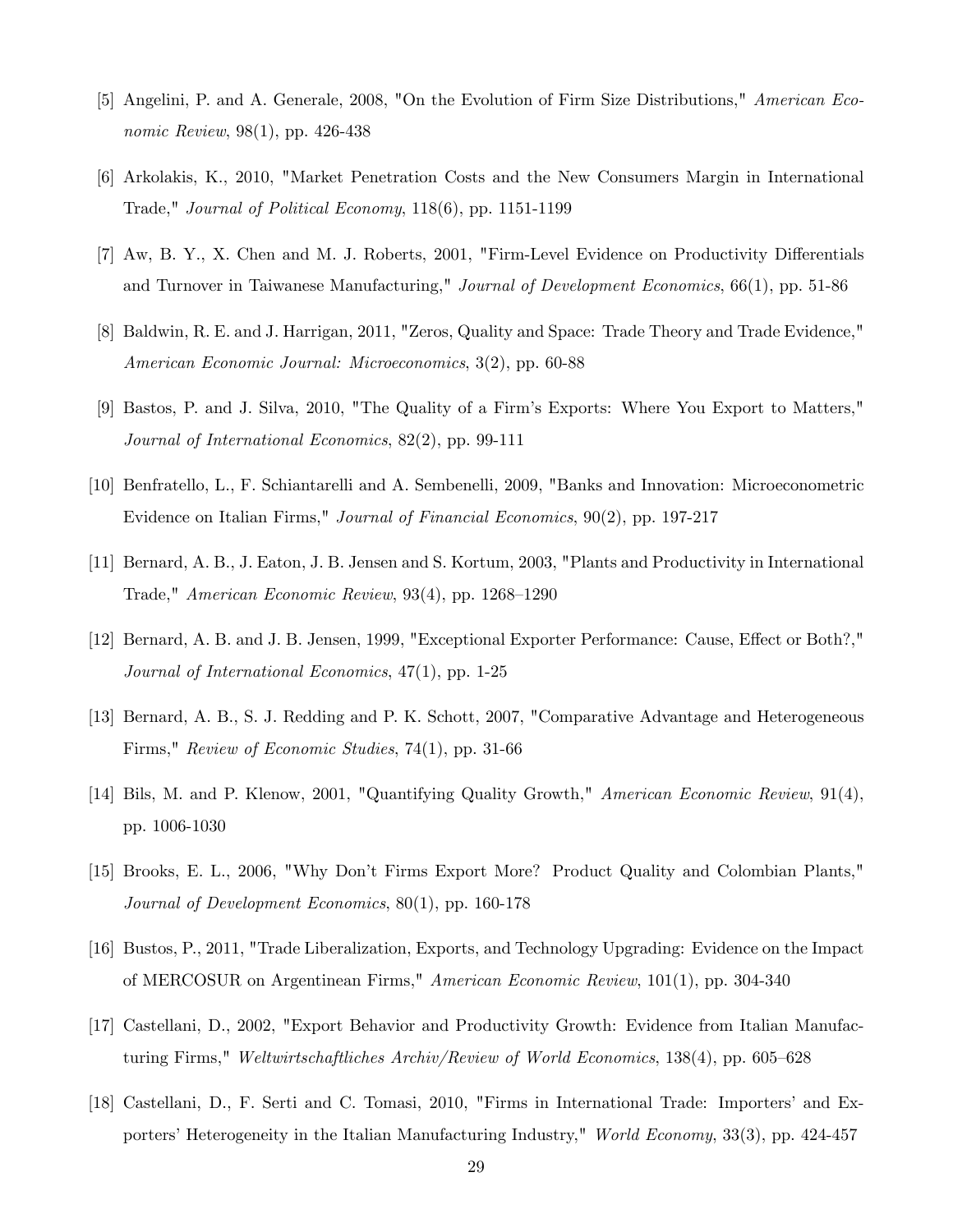- [19] Choi, Y. C., D. Hummels and C. Xiang, 2009, "Explaining Import Quality: The Role of the Income Distribution," Journal of International Economics, 77(2), pp. 265-275
- [20] Corcos, G., M. Del Gatto, G. Mion and G. Ottaviano, 2012, "Productivity and Firm Selection: Quantifying the "New" Gains from Trade," Economic Journal, forthcoming (DOI N.: 10.1111/j.1468- 0297.2011.02487.x)
- [21] Crinò, R. and P. Epifani, 2010, "Productivity, Quality, and Export Intensities," UFAE&IAE Working Paper 824.10
- [22] Crozet, M., K. Head and T. Mayer, 2012, "Quality Sorting and Trade: Firm-Level Evidence for French Wine," Review of Economic Studies, forthcoming (DOI N.: 10.1093/restud/rdr030)
- [23] Deaton, A., 1986, "Demand Analysis," in Z. Griliches and M. D. Intriligator, eds., Handbook of Econometrics III, pp. 1767-1834, Elsevier Science Publishers: Amsterdam
- [24] Dekle, R., J. Eaton and S. Kortum, 2007, "Unbalanced Trade," American Economic Review: Papers and Proceedings, 97(2), pp. 351-355
- [25] De Loecker, J., 2007, "Do Exports Generate Higher Productivity? Evidence from Slovenia," Journal of International Economics, 73(1), pp. 69-98
- [26] De Loecker, J., 2011, "Product Differentiation, Multi-Product Firms and Estimating the Impact of Trade Liberalization on Productivity," *Econometrica*,  $79(5)$ , pp.  $1407-1451$
- [27] Demidova, S., H. Looi Kee and K. Krishna, 2006, "Do Trade Policy Differences Induce Sorting? Theory and Evidence from Bangladeshi Apparel Exporters," NBER Working Paper 12725
- [28] Eaton, J. and S. Kortum, 2010, "Technology in the Global Economy: A Framework for Quantitative Analysis," Mimeo, University of Chicago
- [29] Eaton, J., S. Kortum and F. Kramarz, 2011, "An Anatomy of International Trade: Evidence from French Firms,"  $Econometrica$ , 79(5), pp. 1453–1498
- [30] Fajgelbaum, P., G. Grossman, and E. Helpman, 2011, "Income Distribution, Product Quality, and International Trade," Journal of Political Economy, 119(4), pp. 721-765
- [31] Falvey, R. and H. Kierzkowski, 1987, "Product Quality, Intra-Industry Trade and (Im)perfect Competition," in H. Kierzkowski, ed., Protection and Competition in International Trade, Basil Blackwell: Oxford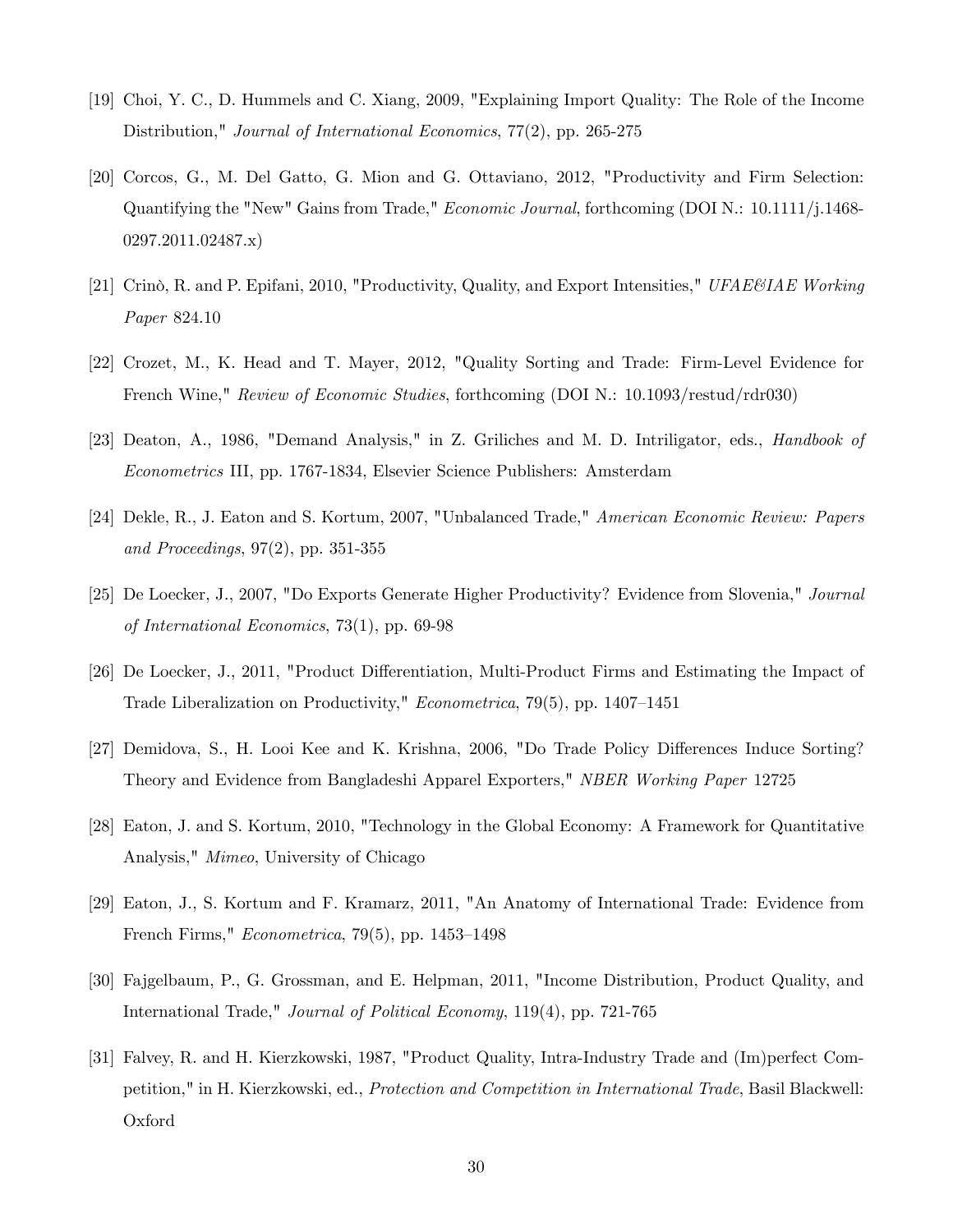- [32] Fieler, A. C., 2011, "Nonhomotheticity and Bilateral Trade: Evidence and a Quantitative Explanation," *Econometrica*, 79(4), pp. 1069–1101
- [33] Flam, H. and E. Helpman, 1987, "Vertical Product Differentiation and North–South Trade," American Economic Review,  $77(5)$ , pp.  $810-822$
- [34] Foster, L., J. Haltiwanger and C. Syverson, 2008, "Reallocation, Firm Turnover, and Efficiency: Selection on Productivity or Profitability?," American Economic Review, 98(1), pp. 394-425
- [35] Gancia, G. and F. Zilibotti, 2009, "Technological Change and the Wealth of Nations", Annual Review of Economics, 1, pp. 93-120
- [36] Hallak, J. C., 2006, "Product Quality and the Direction of Trade," Journal of International Economics,  $68(1)$ , pp. 238–265
- [37] Hallak, J. C., 2010, "A Product-Quality View of the Linder Hypothesis," Review of Economics and Statistics, 92(3), pp. 453-466
- [38] Hallak, J. C. and P. K. Schott, 2011, "Estimating Cross-Country Differences in Product Quality," Quarterly Journal of Economics, 126(1), pp. 417-474
- [39] Hallak, J. C. and J. Sivadasan, 2009, "Firms' Exporting Behavior under Quality Constraints," NBER Working Paper 14928
- [40] Helpman, E., M. J. Melitz and S. R. Yeaple, 2004, "Export Versus FDI with Heterogeneous Firms," American Economic Review, 94(1), pp. 300-316
- [41] Hummels, D. and P. Klenow, 2005, "The Variety and Quality of a Nation's Exports," American Economic Review, 95(3), pp. 704-723
- [42] Hummels, D. and A. Skiba, 2004, "Shipping the Good Apples Out? An Empirical Confirmation of the Alchian-Allen Conjecture," Journal of Political Economy, 112(6), pp. 1384-1402
- [43] Hunter, L., 1991, "The Contribution of Non-Homothetic Preferences to Trade," Journal of International Economics,  $30(3-4)$ , pp.  $345-358$
- [44] Johnson, R. C., 2012, "Trade and Prices with Heterogeneous Firms," Journal of International Eco*nomics*,  $86(1)$ , pp. 43-56
- [45] Katayama, H., S. Lu and J. Tybout, 2009, "Firm-Level Productivity Studies: Illusions and a Solution," International Journal of Industrial Organization, 27(3), pp. 403-413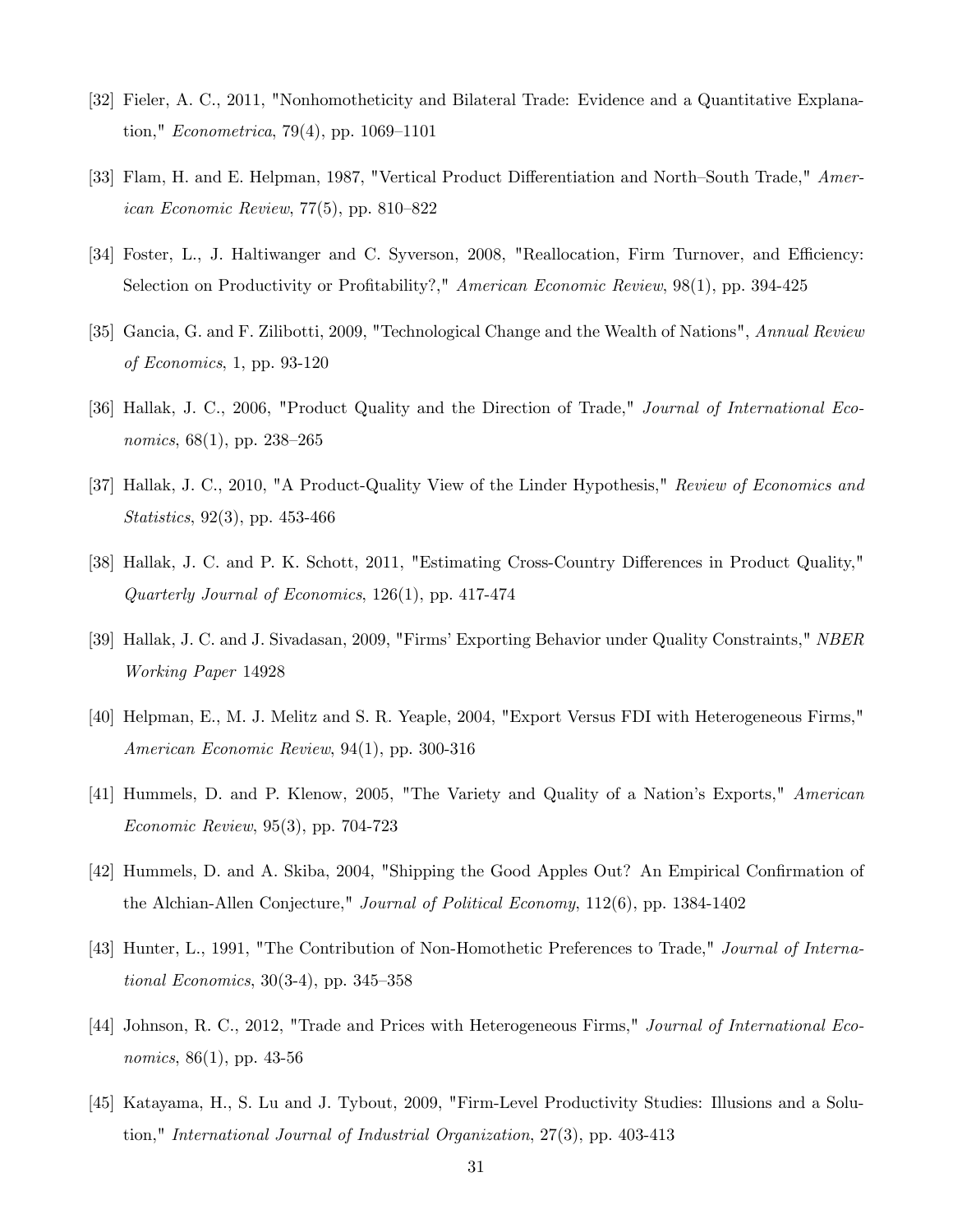- [46] Khandelwal, A. K., 2010, "The Long and Short (of) Quality Ladders," Review of Economic Studies, 77(4), pp. 1450-1476
- [47] Klette, T. J. and Z. Griliches, 1996, "The Inconsistency of Common Scale Estimators when Output Prices are Unobserved and Endogenous," *Journal of Applied Econometrics*, 11(4), pp. 343-361
- [48] Kneller, R. A. and Z. Yu, 2008, "Quality Selection, Chinese Exports and Theories of Heterogeneous Firm Trade," GEP Discussion Paper 08/44
- [49] Kugler, M. and E. Verhoogen, 2009, "Plants and Imported Inputs: New Facts and an Interpretation," American Economic Review: Papers and Proceedings, 99(2), pp. 501-507
- [50] Kugler, M. and E. Verhoogen, 2012, "Prices, Plant Size, and Product Quality," Review of Economic Studies, forthcoming (DOI N.: 10.1093/restud/rdr021)
- [51] Levinsohn, J. and A. Petrin, 2003, "Estimating Production Functions Using Inputs to Control for Unobservables," Review of Economic Studies, 70(2), pp. 317-342
- [52] Manasse, P. and A. Turrini, 2001, "Trade, Wages and Superstars," Journal of International Economics, 54(1), pp. 97–117
- [53] Manova, K. and Z. Zhang, 2012, "Export Prices Across Firms and Destinations," Quarterly Journal of Economics, forthcoming (DOI N.:10.1093/qje/qjr051)
- [54] Markusen, J. R., 1986, "Explaining the Volume of Trade: An Eclectic Approach," American Economic Review, 76(5), pp. 1002-1011
- [55] Markusen, J. R., 1995, "The Boundaries of Multinational Enterprises and the Theory of International Trade," Journal of Economic Perspectives, 9(2), pp. 169-189
- [56] Martin, J., 2010, "Mark-Ups, Quality and Transport Costs," CREST Working Paper 2010-17
- [57] Matsuyama, K., 2000, "A Ricardian Model with a Continuum of Goods under Non-Homothetic Preferences: Demand Complementarities, Income Distribution, and North-South Trade," Journal of Political Economy,  $108(6)$ , pp.  $1093-1120$
- [58] Melitz, M. J., 2003, "The Impact of Trade on Intra-Industry Reallocations and Aggregate Industry Productivity," Econometrica, 71(6), pp. 1695-1725
- [59] Melitz, M. J. and G. Ottaviano, 2008, "Market Size, Trade, and Productivity," Review of Economic Studies, 75(1), pp. 295-316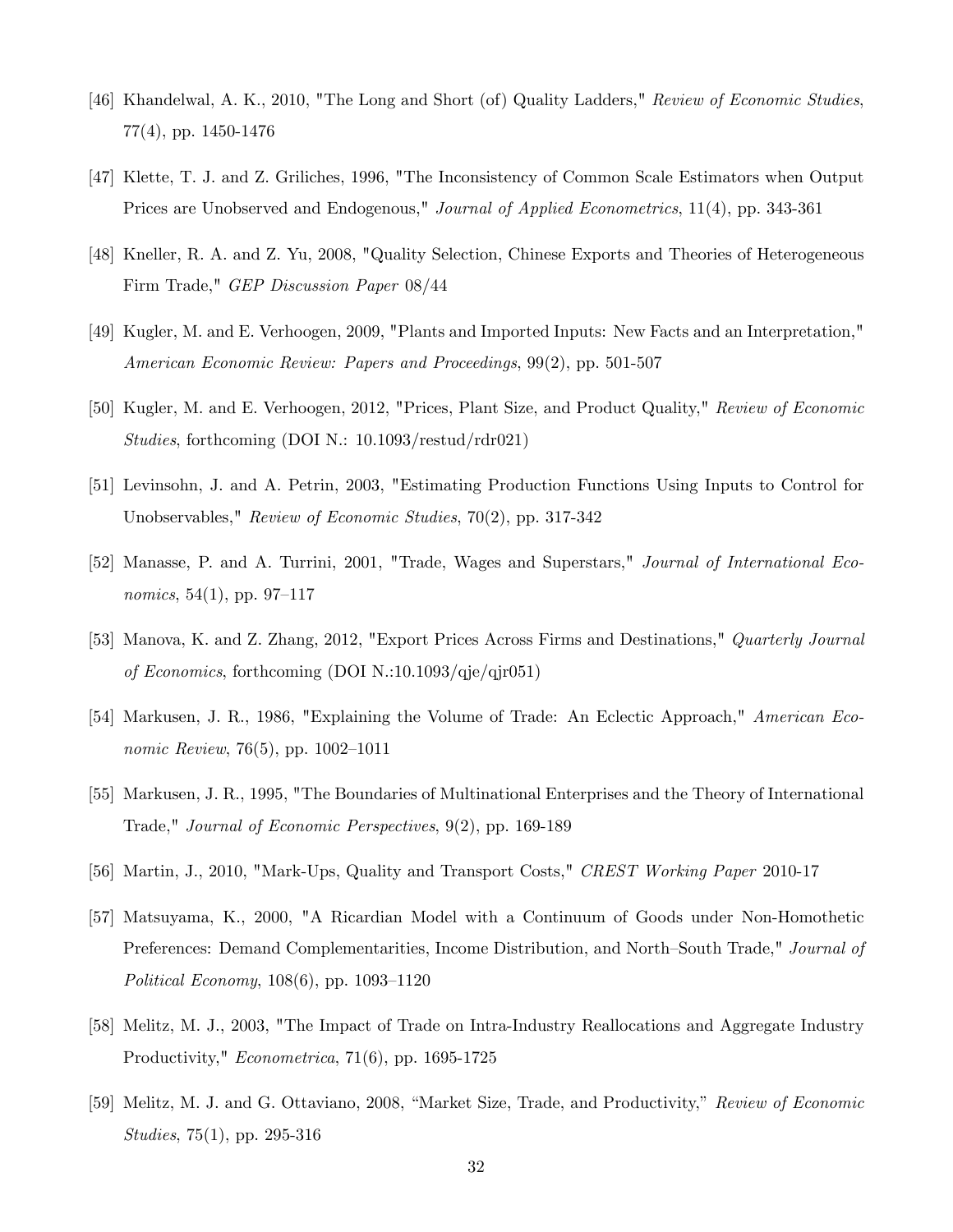- [60] Murphy, K. M. and A. Shleifer, 1997, "Quality and Trade," Journal of Development Economics,  $53(1)$ , pp.  $1-15$
- [61] Olley, G. S. and A. Pakes, 1996, "The Dynamics of Productivity in the Telecommunications Equipment Industry",  $Econometrica$ , 64(6), pp. 1263-1297
- [62] Parisi, M. L., F. Schiantarelli and A. Sembenelli, 2006, "Productivity, Innovation and R&D: Micro Evidence for Italy," European Economic Review, 50(8), pp. 2037-2061
- [63] Rauch, J. E., 1999, "Networks versus Markets in International Trade," Journal of International Economics, 48(1), pp. 7-35
- [64] Schott, P. K., 2004, "Across-Product versus Within-Product Specialization in International Trade," Quarterly Journal of Economics, 119(2), pp. 647-678
- [65] Stokey, N., 1991, "The Volume and Composition of Trade between Rich and Poor Countries," Review of Economic Studies,  $58(1)$ , pp.  $63-80$
- [66] Sutton, J., 1991, Sunk Costs and Market Structure: Price Competition, Advertising, and the Evolution of Concentration, MIT Press: Cambridge, Massachusetts
- [67] Sutton, J., 1998, Technology and Market Structure: Theory and History, MIT Press: Cambridge, Massachusetts
- [68] Sutton, J., 2007, "Quality, Trade and the Moving Window: The Globalisation Process," Economic Journal,  $117(524)$ , pp. F469–F498
- [69] Van Biesebroeck, J., 2007, "Robustness of Productivity Estimates," Journal of Industrial Economics, 3(55), pp. 529-569
- [70] Verhoogen, E., 2008, "Trade, Quality Upgrading and Wage Inequality in the Mexican Manufacturing Sector," Quarterly Journal of Economics, 123(2), pp. 489-530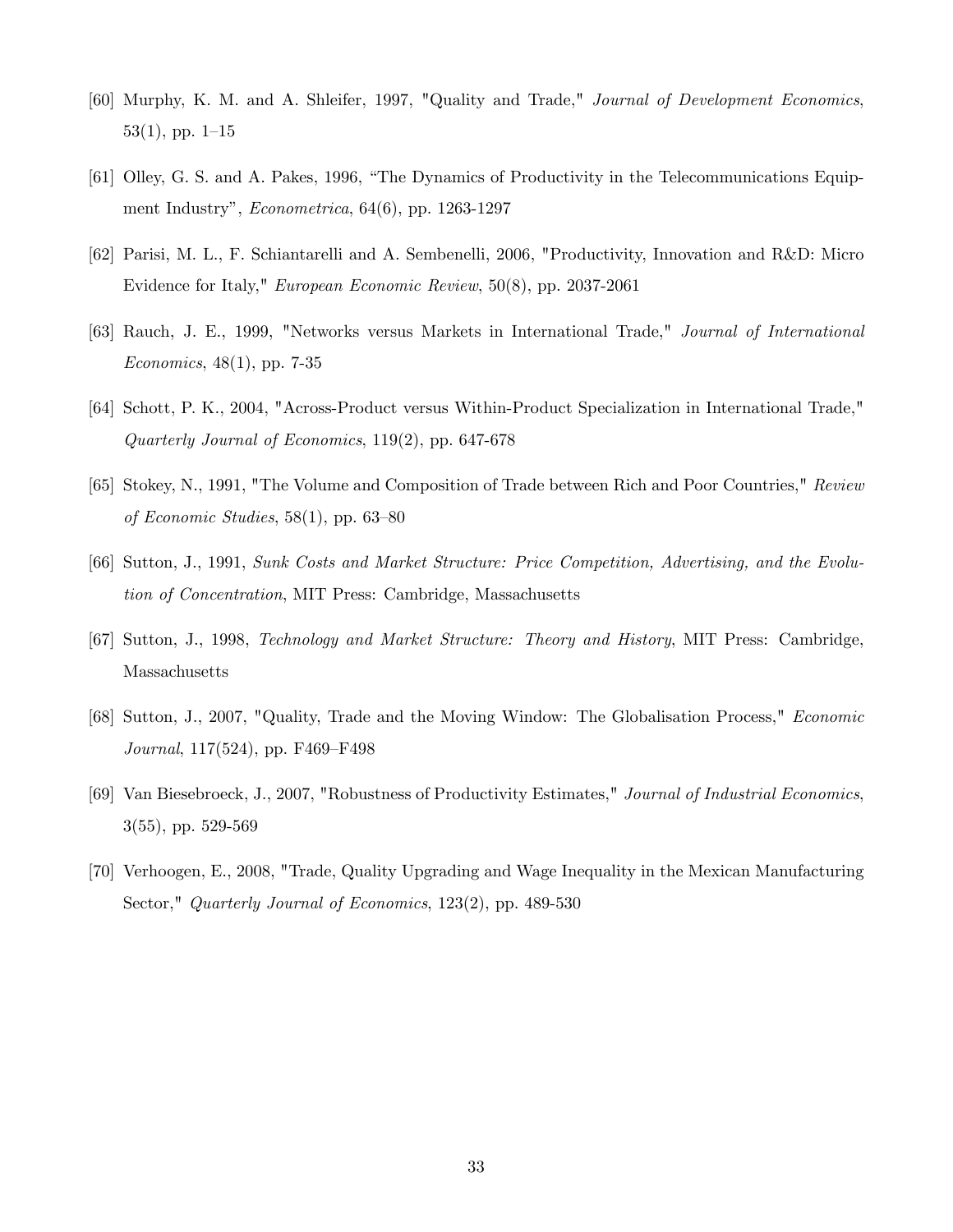| Table 1 - Firms' Entry and Exports across Destinations |
|--------------------------------------------------------|
|--------------------------------------------------------|

|                                | Number of | Share of Total | Export |
|--------------------------------|-----------|----------------|--------|
|                                | Exporters | Exporters      | Share  |
|                                | (1)       | (2)            | (3)    |
| <b>Aggregate Destinations</b>  |           |                |        |
| High-Income                    | 2428      | 0.97           | 0.83   |
| Low-Income                     | 1315      | 0.52           | 0.17   |
| <b>Individual Destinations</b> |           |                |        |
| EU15                           | 2357      | 0.94           | 0.70   |
| North America                  | 1104      | 0.44           | 0.12   |
| New EU Members                 | 865       | 0.35           | 0.08   |
| Africa                         | 562       | 0.22           | 0.04   |
| Latin America                  | 494       | 0.20           | 0.03   |
| Oceania                        | 350       | 0.14           | 0.01   |
| China                          | 321       | 0.13           | 0.02   |
| Total                          | 2507      |                |        |

High-income destinations include North America, EU15 and Oceania. Low-income destinations include Africa, China, Latin America and New EU Members. All variables are computed for the year 2003. Source: *Unicredit*.

| Table 2 - Firms Selling to Strings of Foreign Destinations |
|------------------------------------------------------------|
|------------------------------------------------------------|

|                                          | Number of | Under          |
|------------------------------------------|-----------|----------------|
|                                          | Exporters | Independence   |
| <b>Export Strings</b>                    | T         | (2)            |
| EU15                                     | 759       | 404            |
| <b>EU15 - NA</b>                         | 332       | 318            |
| EU15 - NA - EU10                         | 99        | 167            |
| EU15 - NA - EU10 - AFR                   | 35        | 48             |
| EU15 - NA - EU10 - AFR - LAT             | 31        | 12             |
| EU15 - NA - EU10 - AFR - LAT - OCE       | 38        | $\overline{2}$ |
| EU15 - NA - EU10 - AFR - LAT - OCE - CHN | 55        | $\Omega$       |
| Total                                    | 1349      | 951            |
| % of Total                               | 0.54      | 0.38           |

The string "EU15" means selling in EU15 but not in the other destinations, "EU15 - NA" means selling in EU15 and North America but not in the other destinations, etc.. Column (1) shows how many exporters sell to each string in the data. Column (2) shows how many exporters would sell to each string under the assumption that selling in a destination is independent of selling in any other destination; these numbers are computed using data in column (2) of Table 1.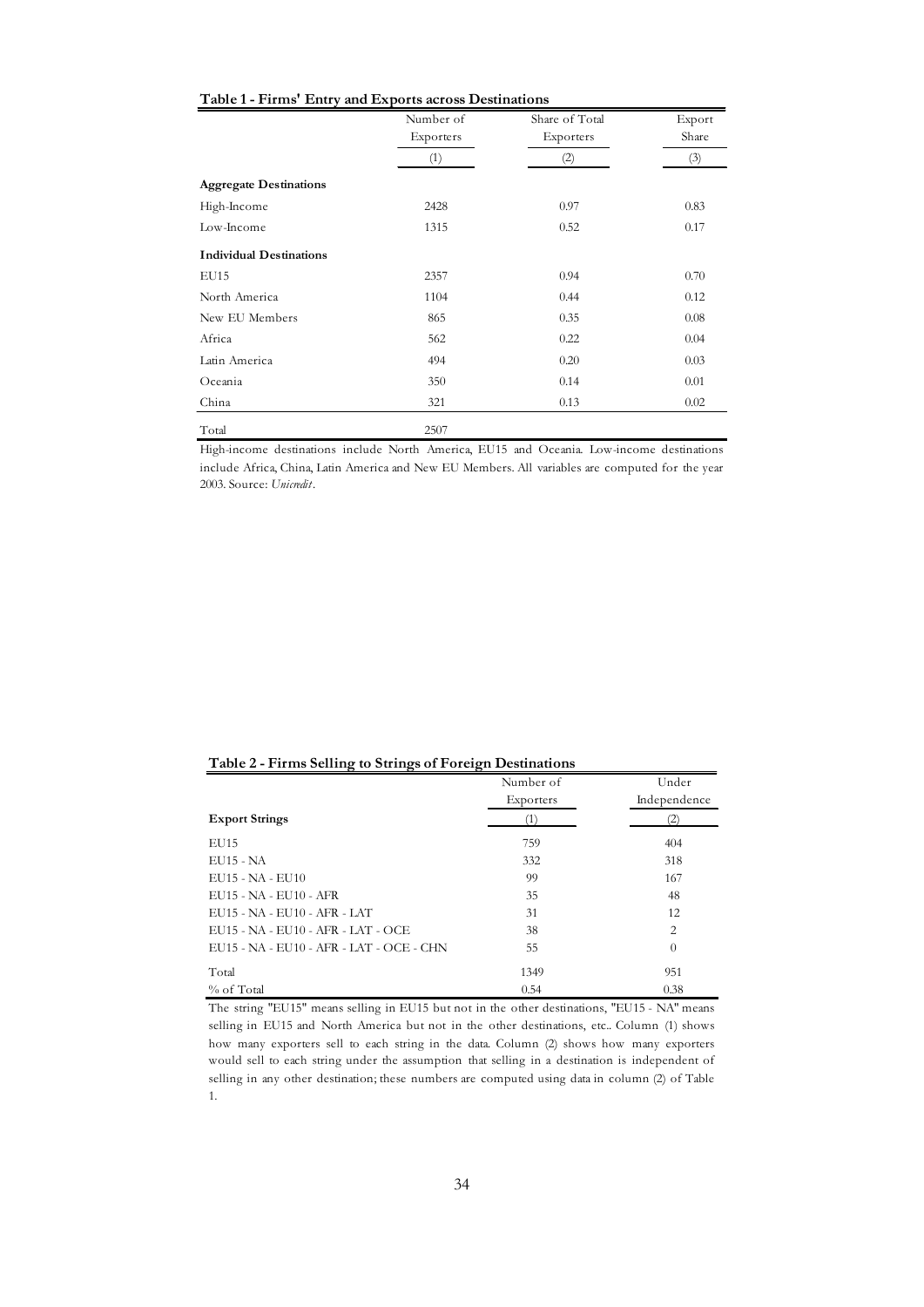## **Table 3 - Productivity and Export Behavior: TFP**

Dependent Variable: Export Share to Low-Income Destinations (*ES <sup>l</sup>* )

|                                                              |             | Cobb-Douglas Production Functions |                       |             |             | Translog Production Functions |                       |             | Panel Regressions | CD+Controls |                          |                |
|--------------------------------------------------------------|-------------|-----------------------------------|-----------------------|-------------|-------------|-------------------------------|-----------------------|-------------|-------------------|-------------|--------------------------|----------------|
|                                                              | Baseline    | Adding<br>Controls                | Prod/Non-2SLS<br>Prod |             | Baseline    | Adding<br>Controls            | Prod/Non-2SLS<br>Prod |             | Lev./Pet.         | Olley/Pakes | Olley/Pakes<br>Augmented | (2-Digit Ind.) |
|                                                              | (1)         | (2)                               | (3)                   | (4)         | (5)         | (6)                           | (7)                   | (8)         | (9)               | (10)        | (11)                     | (12)           |
| a) All Exporters                                             |             |                                   |                       |             |             |                               |                       |             |                   |             |                          |                |
| In TFP                                                       | $-0.080***$ | $-0.080***$                       | $-0.078***$           | $-0.087***$ | $-0.098***$ | $-0.098***$                   | $-0.085***$           | $-0.102***$ | $-0.079***$       | $-0.079***$ | $-0.077***$              | $-0.075***$    |
|                                                              | [0.024]     | [0.024]                           | [0.021]               | [0.024]     | [0.027]     | [0.026]                       | [0.023]               | [0.027]     | [0.021]           | [0.021]     | [0.021]                  | [0.024]        |
|                                                              | (0.024)     | (0.024)                           | (0.022)               | (0.024)     | (0.027)     | (0.026)                       | (0.024)               | (0.026)     | (0.022)           | (0.021)     | (0.021)                  | (0.024)        |
| Obs.                                                         | 2185        | 2185                              | 2507                  | 2185        | 2185        | 2185                          | 2507                  | 2185        | 2507              | 2507        | 2507                     | 2185           |
| R-squared                                                    | 0.11        | 0.11                              | 0.10                  | 0.12        | 0.12        | 0.12                          | 0.10                  | 0.12        | 0.10              | 0.10        | 0.10                     | 0.11           |
| b) Exporters to Both High-Income and Low-Income Destinations |             |                                   |                       |             |             |                               |                       |             |                   |             |                          |                |
| In TFP                                                       | $-0.097**$  | $-0.095**$                        | $-0.086***$           | $-0.110***$ | $-0.124***$ | $-0.121***$                   | $-0.103***$           | $-0.135***$ | $-0.099***$       | $-0.090***$ | $-0.090***$              | $-0.096***$    |
|                                                              | [0.038]     | [0.038]                           | [0.033]               | [0.036]     | [0.037]     | [0.038]                       | [0.034]               | [0.036]     | [0.034]           | [0.033]     | [0.033]                  | [0.037]        |
|                                                              | (0.037)     | (0.037)                           | (0.033)               | (0.036)     | (0.037)     | (0.038)                       | (0.034)               | (0.036)     | (0.033)           | (0.033)     | (0.032)                  | (0.037)        |
| Obs.                                                         | 1077        | 1077                              | 1236                  | 1077        | 1077        | 1077                          | 1236                  | 1077        | 1236              | 1236        | 1236                     | 1077           |
| R-squared                                                    | 0.14        | 0.14                              | 0.12                  | 0.14        | 0.14        | 0.14                          | 0.13                  | 0.14        | 0.13              | 0.13        | 0.13                     | 0.14           |

OLS regressions with robust standard errors in round brackets and bootstrapped standard errors based on 500 replications in square brackets. \*\*\*,\*\* ,\* = significant at 1, 5 and 10 percent level, respectively. All specifications include a full set of industry dummies, defined at the 3-digit level of the ATECO classification. Each column in the table refers to a different TFP estimate. All production functions are estimated using a revenue-based measure of output and four inputs: high-skill labor, low-skill labor, materials and physical capital. Revenue-based output is the sum of sales, capitalized costs and change in final goods inventories; material inputs are the difference between purchases and change in inventories of intermediate goods; capital stock is the book value of capital. Skills are proxied by occupations (production vs. non-production workers) in columns (3), (7) and (9)-(11); otherwise, they are proxied by educational attainment (workers with at least a high school degree vs. other workers). The production functions are estimated on the cross-section of firms for the year 2003 in columns (1)-(8) and (12) and on the three-year panel for 2001-2003 in columns (9)-(11). Estimation is performed by: OLS in columns (1)-(3), (5)-(7) and (12); Two-Stage Least Squares (using inputs in 2001 and 2002 as instruments for their level in 2003) in columns (4) and (8); semiparametric methods (respectively, Levinsohn and Petrin, 2003, Olley and Pakes, 1996, and De Loecker, 2011) in columns (9)-(11). In columns (2)-(4) and (6)-(12), the production functions include the following controls: R&D intensity, the share of part-time workers in total employment, a dummy for firms quoted on the stock market, three dummies for ownership structure and full sets of dummies for Italian administrative regions and 3-digit industries. In columns (9)-(11), they also include time dummies.

| Table 4 - TFP Elasticity of Foreign Sales      |  |
|------------------------------------------------|--|
| Dependent Variables Indicated in Depald Headin |  |

|                          | Dependent Variables Indicated in Panels' Headings |                             |                       |
|--------------------------|---------------------------------------------------|-----------------------------|-----------------------|
|                          | a) Log Exports to Low-                            | b) Log Exports to High-     | c) Log Total          |
|                          | Income Destinations $(r_l)$                       | Income Destinations $(r_h)$ | Exports $(r_b + r_l)$ |
| $ln$ TFP                 | $0.447*$                                          | 1.087***                    | $0.991***$            |
|                          | [0.246]                                           | [0.183]                     | [0.164]               |
| Obs.                     | 1315                                              | 2428                        | 2507                  |
| R-squared                | 0.12                                              | 0.11                        | 0.12                  |
|                          |                                                   |                             |                       |
| <b>Exporters to Both</b> | d) Log Exports to Low-                            | e) Log Exports to High-     | f) Log Total          |
| Destinations             | Income Destinations $(r_l)$                       | Income Destinations $(r_h)$ | Exports $(r_b + r_l)$ |
| ln TFP                   | $0.526*$                                          | $1.091***$                  | $0.936***$            |
|                          | [0.278]                                           | [0.296]                     | [0.270]               |
| Obs.                     | 1236                                              | 1236                        | 1236                  |

TFP is based on the augmented Olley and Pakes estimate. All specifications include a full set of 3-digit industry dummies and standard errors are bootstrapped (500 replications). See also notes to previous tables.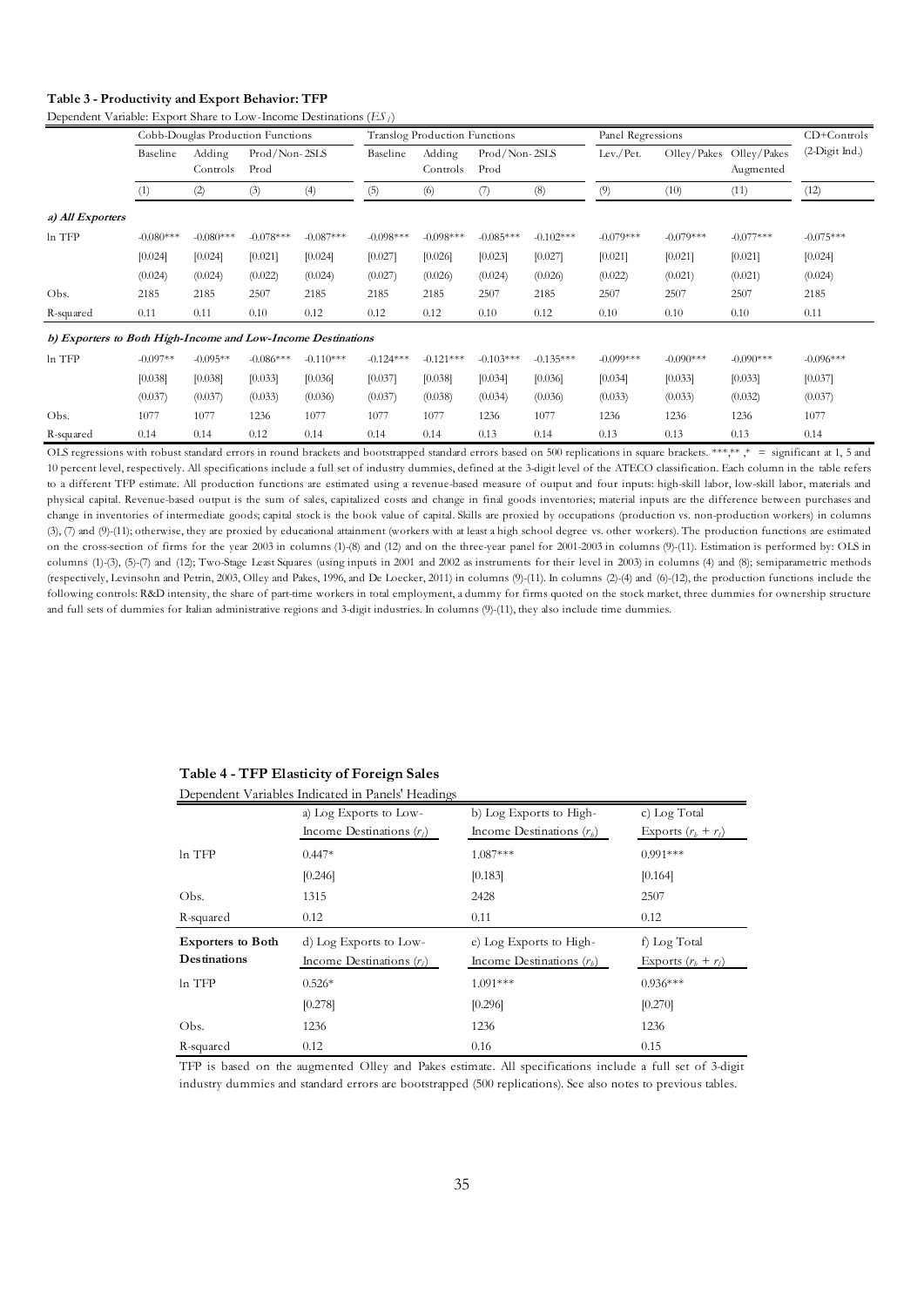|                                   | a) Outliers                 |             |             |             |             | b) Estimation Method |                                    |                                | c) Specification |             |                           |                     |  |
|-----------------------------------|-----------------------------|-------------|-------------|-------------|-------------|----------------------|------------------------------------|--------------------------------|------------------|-------------|---------------------------|---------------------|--|
|                                   | Winsorizing Trimming Robust |             |             | TFP Bins    |             |                      | Sample One-Step One-Step Tornqvist |                                | General Trade    |             |                           | Exp. MKT Exp. MKT * |  |
|                                   |                             |             | Estimation  |             | Split       |                      |                                    | Approach Approach Index of TFP |                  |             | Controls Controls Dummies | Ind. Dummies        |  |
|                                   | (1)                         | (2)         | (3)         | (4)         | (5)         | (6)                  | (7)                                | (8)                            | (9)              | (10)        | (11)                      | (12)                |  |
| ln TFP                            | $-0.083***$                 | $-0.101***$ | $-0.077***$ |             | $-0.269***$ |                      |                                    | $-0.069***$                    | $-0.066***$      | $-0.079***$ | $-0.029**$                | $-0.035***$         |  |
|                                   | [0.023]                     | [0.035]     | [0.022]     |             | [0.024]     |                      |                                    | [0.026]                        | [0.022]          | [0.021]     | [0.013]                   | [0.013]             |  |
| ES <sub>1</sub>                   |                             |             |             |             |             | $-0.071***$          | $-0.062***$                        |                                |                  |             |                           |                     |  |
|                                   |                             |             |             |             |             | [0.020]              | [0.022]                            |                                |                  |             |                           |                     |  |
| In TFP (2 <sup>nd</sup> Quartile) |                             |             |             | $-0.026*$   |             |                      |                                    |                                |                  |             |                           |                     |  |
|                                   |                             |             |             | [0.016]     |             |                      |                                    |                                |                  |             |                           |                     |  |
| ln TFP (3 <sup>rd</sup> Quartile) |                             |             |             | $-0.031*$   |             |                      |                                    |                                |                  |             |                           |                     |  |
|                                   |                             |             |             | [0.016]     |             |                      |                                    |                                |                  |             |                           |                     |  |
| ln TFP (4 <sup>th</sup> Quartile) |                             |             |             | $-0.053***$ |             |                      |                                    |                                |                  |             |                           |                     |  |
|                                   |                             |             |             | [0.015]     |             |                      |                                    |                                |                  |             |                           |                     |  |
| <b>FDI</b>                        |                             |             |             |             |             |                      |                                    |                                |                  | 0.667       |                           |                     |  |
|                                   |                             |             |             |             |             |                      |                                    |                                |                  | [0.963]     |                           |                     |  |
| <b>IMPINT</b>                     |                             |             |             |             |             |                      |                                    |                                |                  | 0.043       |                           |                     |  |
|                                   |                             |             |             |             |             |                      |                                    |                                |                  | [0.040]     |                           |                     |  |
| <b>SERV</b>                       |                             |             |             |             |             |                      |                                    |                                |                  | 0.016       |                           |                     |  |
|                                   |                             |             |             |             |             |                      |                                    |                                |                  | [0.013]     |                           |                     |  |
| <b>INSH</b>                       |                             |             |             |             |             |                      |                                    |                                |                  | $-0.008$    |                           |                     |  |
|                                   |                             |             |             |             |             |                      |                                    |                                |                  | [0.019]     |                           |                     |  |
| Obs.                              | 2507                        | 1116        | 2507        | 2507        | 2507        | 2185                 | 2185                               | 2115                           | 2473             | 2463        | 2507                      | 2507                |  |
| R-squared                         | 0.11                        | 0.12        | 0.10        | 0.10        | 0.17        | 0.96                 | 0.97                               | 0.11                           | 0.12             | 0.10        | 0.60                      | 0.64                |  |

**Table 5 - TFP and Export Behavior: Robustness Checks**

Dependent Variables: Export Share to Low-Income Destinations  $(ES<sub>i</sub>)$  and Log Output  $(Y,$  columns (6) and (7))

The observations in the tails of the distributions of  $ES<sub>l</sub>$  and TFP are replaced by the  $5<sup>th</sup>$  and  $95<sup>th</sup>$  percentiles in column (1) and excluded in column (2). The results in column (3) are obtained using the rreg command in Stata. In column (4), the explanatory variables are dummies taking a value of 1 for firms in the second, third and fourth quartile of the TFP distribution; the reference group is given by firms in the first TFP quartile. In column (5), TFP is estimated separately on exporters to low-income destinations and all other firms. In columns (6) and (7), the Cobb-Douglas production function is augmented by *ES <sup>l</sup>* : inputs enter linearly in the former column and interacted with 3-digit industry dummies in the latter. In column (8), TFP is computed rather than estimated, using the formula for the Tornqvist index illustrated in the text. In column (9), *general controls* are: the share of part-time workers in total employment, a dummy for firms quoted on the stock market, three dummies for ownership structure and a full set of dummies for Italian administrative regions. In column (10), *FDI* is the ratio of outward FDI to sales over the period 2001-2003, *IMPINT* is the share of imported inputs in total input purchases, *SERV* is a dummy variable equal to 1 for importers of services, and *INSH* is the share of sales subcontracted from abroad. In column (11), *export market dummies* are seven dummies each taking a value of 1 for firms exporting to a given destination. Column (12) also includes interactions between export market dummies and 2-digit industry dummies. All specifications include a full set of 3-digit industry dummies. See also notes to previous tables.

|                       | a) Main Specifications |                                                                  | b) Robustness Checks |                   |                |  |  |  |  |  |
|-----------------------|------------------------|------------------------------------------------------------------|----------------------|-------------------|----------------|--|--|--|--|--|
|                       | All Exporters          | Exporters to Both High-<br>Income and Low-Income<br>Destinations |                      | General Controls  | Trade Controls |  |  |  |  |  |
|                       |                        | $\left( 2\right)$                                                | (3)                  | $\left( 4\right)$ | (5)            |  |  |  |  |  |
| $ln$ VA <sub>FC</sub> | $-0.036***$            | $-0.029**$                                                       | $-0.035***$          | $-0.031***$       | $-0.036***$    |  |  |  |  |  |
|                       | [0.011]                | [0.015]                                                          | [0.012]              | [0.011]           | [0.011]        |  |  |  |  |  |
| Obs.                  | 2494                   | 1227                                                             | 2494                 | 2460              | 2450           |  |  |  |  |  |
| R-squared             | 0.11                   | 0.12                                                             | 0.11                 | 0.12              | 0.11           |  |  |  |  |  |

| Table 6 - Productivity and Export Behavior: Value Added per Unit of Factor Cost |
|---------------------------------------------------------------------------------|
| Dependent Variable: Export Share to Low-Income Destinations $(ESl)$             |

*VAFC* is value added per unit of factor cost. Value added equals revenue minus intermediate spending and factor cost equals total wage bill plus the cost of capital. The cost of capital is computed as the capital stock multiplied by the real interest rate (3%) plus the depreciation rate (12%). All specifications include a full set of 3-digit industry dummies and standard errors are robust to heteroskedasticity. See also notes to previous tables.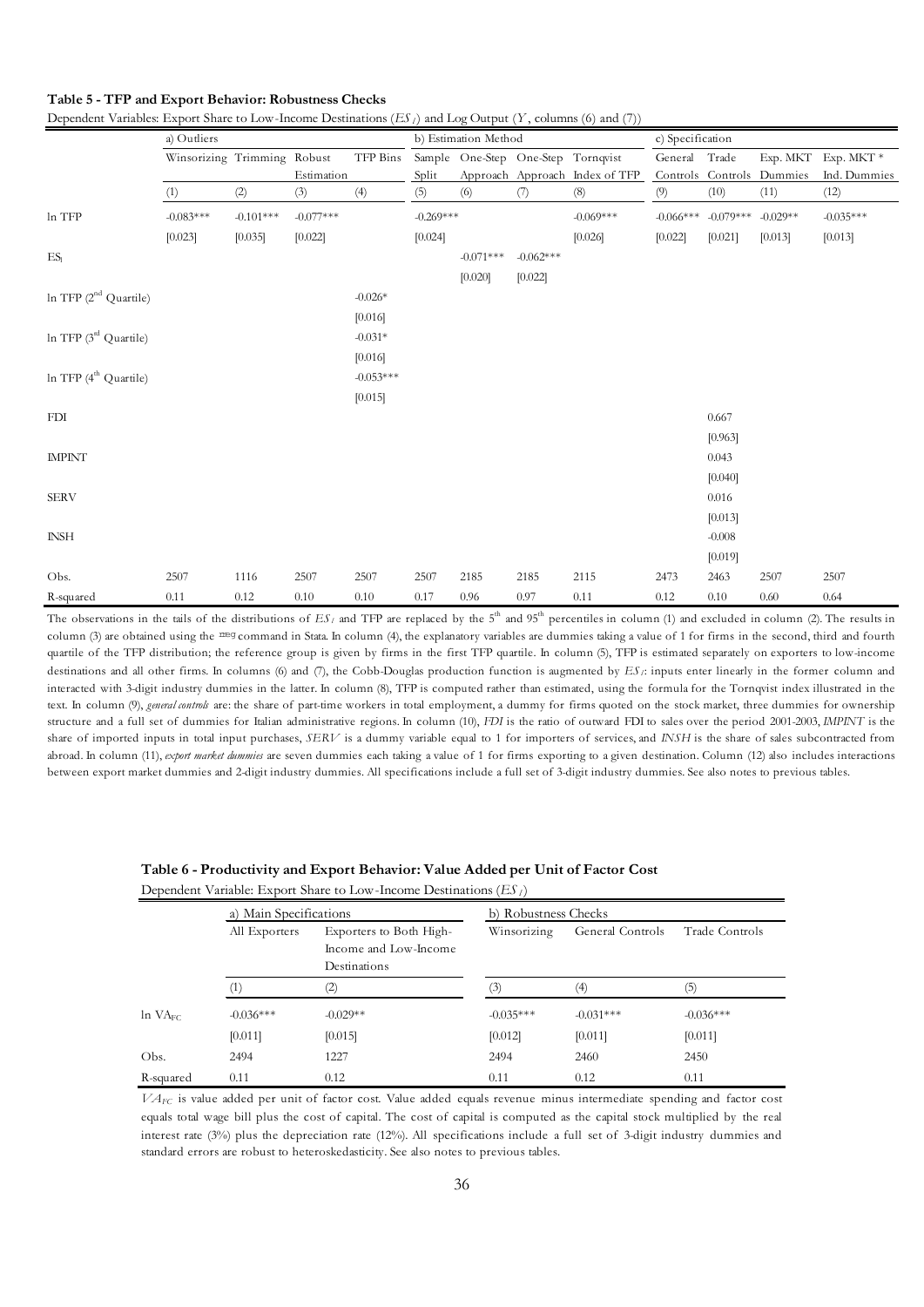### **Table 7 - Innovation, Quality and Export Behavior**

Dependent Variable: Export Share to Low-Income Destinations (*ES <sup>l</sup>* )

|                                         | Baseline    |             |          |             | Controlling for TFP |             |             |             | Controlling for Firm Size |             |             |             |
|-----------------------------------------|-------------|-------------|----------|-------------|---------------------|-------------|-------------|-------------|---------------------------|-------------|-------------|-------------|
|                                         | (1)         | (2)         | (3)      | (4)         | (5)                 | (6)         | (7)         | (8)         | (9)                       | (10)        | (11)        | (12)        |
| R&D Intensity (RDI)                     | $-0.020***$ |             |          |             | $-0.019***$         |             |             |             | $-0.019***$               |             |             |             |
|                                         | [0.007]     |             |          |             | [0.007]             |             |             |             | [0.007]                   |             |             |             |
| Share of Sales from Innovative Products |             | $-0.051***$ |          |             |                     | $-0.050***$ |             |             |                           | $-0.050***$ |             |             |
|                                         |             | [0.014]     |          |             |                     | [0.015]     |             |             |                           | [0.015]     |             |             |
| Dummy for Process Innovation            |             |             | $-0.172$ |             |                     |             | $-0.144$    |             |                           |             | $-0.145$    |             |
|                                         |             |             | [0.123]  |             |                     |             | [0.137]     |             |                           |             | [0.136]     |             |
| Quality                                 |             |             |          | $-0.041***$ |                     |             |             | $-0.041***$ |                           |             |             | $-0.041***$ |
|                                         |             |             |          | [0.014]     |                     |             |             | [0.014]     |                           |             |             | [0.014]     |
| ln TFP                                  |             |             |          |             | $-0.078***$         | $-0.089***$ | $-0.084***$ | $-0.081***$ | $-0.079***$               | $-0.089***$ | $-0.084***$ | $-0.082***$ |
|                                         |             |             |          |             | [0.024]             | [0.026]     | [0.023]     | [0.027]     | [0.024]                   | [0.026]     | [0.023]     | [0.027]     |
| In Employment                           |             |             |          |             |                     |             |             |             | 0.012                     | 0.015       | 0.003       | 0.017       |
|                                         |             |             |          |             |                     |             |             |             | [0.023]                   | [0.023]     | [0.022]     | [0.025]     |
| Obs.                                    | 2415        | 2515        | 2754     | 2186        | 2341                | 2272        | 2486        | 2115        | 2341                      | 2272        | 2486        | 2115        |
| R-squared                               | 0.10        | 0.10        | 0.10     | 0.11        | 0.11                | 0.11        | 0.11        | 0.11        | 0.11                      | 0.11        | 0.11        | 0.11        |

*Quality* is the principal component of the first three variables, extracted through factor analysis. All specifications include a full set of 3-digit industry dummies and standard errors are robust to heteroskedasticity. See also notes to previous tables.

## **Table 8 - Innovation, Quality and Export Behavior: Robustness Checks**

| Control Variables: General |             | Trade             | Exp. MKT   | General     | Trade       | Exp. MKT   | General     | Trade       | Exp. MKT    |
|----------------------------|-------------|-------------------|------------|-------------|-------------|------------|-------------|-------------|-------------|
|                            |             | Controls Controls | Dummies    | Controls    | Controls    | Dummies    | Controls    | Controls    | Dummies     |
|                            | (1)         | (2)               | (3)        | (4)         | (5)         | (6)        | (7)         | (8)         | (9)         |
| a) Using R&D Intensity     |             |                   |            |             |             |            |             |             |             |
| <b>RDI</b>                 | $-0.020***$ | $-0.022***$       | $-0.015**$ | $-0.018***$ | $-0.020***$ | $-0.014**$ | $-0.019***$ | $-0.020***$ | $-0.013**$  |
|                            | [0.007]     | [0.008]           | [0.006]    | [0.007]     | [0.008]     | [0.006]    | [0.007]     | [0.007]     | [0.006]     |
| In TFP                     |             |                   |            | $-0.067***$ | $-0.080***$ | $-0.029*$  | $-0.068***$ | $-0.080***$ | $-0.027*$   |
|                            |             |                   |            | [0.025]     | [0.025]     | [0.016]    | [0.025]     | [0.025]     | [0.016]     |
| In Employment              |             |                   |            |             |             |            | 0.010       | 0.000       | $-0.061***$ |
|                            |             |                   |            |             |             |            | [0.028]     | [0.025]     | [0.017]     |
| Obs.                       | 2380        | 2334              | 2415       | 2309        | 2305        | 2341       | 2309        | 2305        | 2341        |
| R-squared                  | 0.12        | 0.10              | 0.60       | 0.12        | 0.11        | 0.60       | 0.12        | 0.11        | 0.60        |
| b) Using Quality           |             |                   |            |             |             |            |             |             |             |
| Quality                    | $-0.039***$ | $-0.047***$       | $-0.019*$  | $-0.041***$ | $-0.045***$ | $-0.019*$  | $-0.041***$ | $-0.045***$ | $-0.019*$   |
|                            | [0.014]     | [0.014]           | [0.011]    | [0.014]     | [0.014]     | [0.011]    | [0.014]     | [0.014]     | [0.011]     |
| In TFP                     |             |                   |            | $-0.071**$  | $-0.082***$ | $-0.031*$  | $-0.071**$  | $-0.082***$ | $-0.029*$   |
|                            |             |                   |            | [0.028]     | [0.027]     | [0.018]    | [0.028]     | [0.028]     | [0.018]     |
| In Employment              |             |                   |            |             |             |            | 0.013       | 0.006       | $-0.059***$ |
|                            |             |                   |            |             |             |            | [0.029]     | [0.026]     | [0.018]     |
| Obs.                       | 2155        | 2114              | 2186       | 2087        | 2086        | 2115       | 2087        | 2086        | 2115        |
| R-squared                  | 0.13        | 0.11              | 0.60       | 0.13        | 0.11        | 0.59       | 0.13        | 0.11        | 0.60        |

Dependent Variable: Export Share to Low-Income Destinations (*ES <sup>l</sup>* )

*General controls* in columns (1), (4) and (7) are the share of part-time workers in total employment, a dummy for firms quoted on the stock market, three dummies for ownership structure and a full set of dummies for Italian administrative regions. *Trade controls* in columns (2), (5) and (8) are the ratio of outward FDI to sales over the period 2001-2003, the share of imported inputs in total input purchases, a dummy variable equal to 1 for importers of services and the share of sales subcontracted from abroad. *Export market dummies* in columns (3), (6) and (9) are seven dummies each taking a value of 1 for firms exporting to a given destination. All specifications include a full set of 3-digit industry dummies and standard errors are robust to heteroskedasticity. See also notes to previous tables.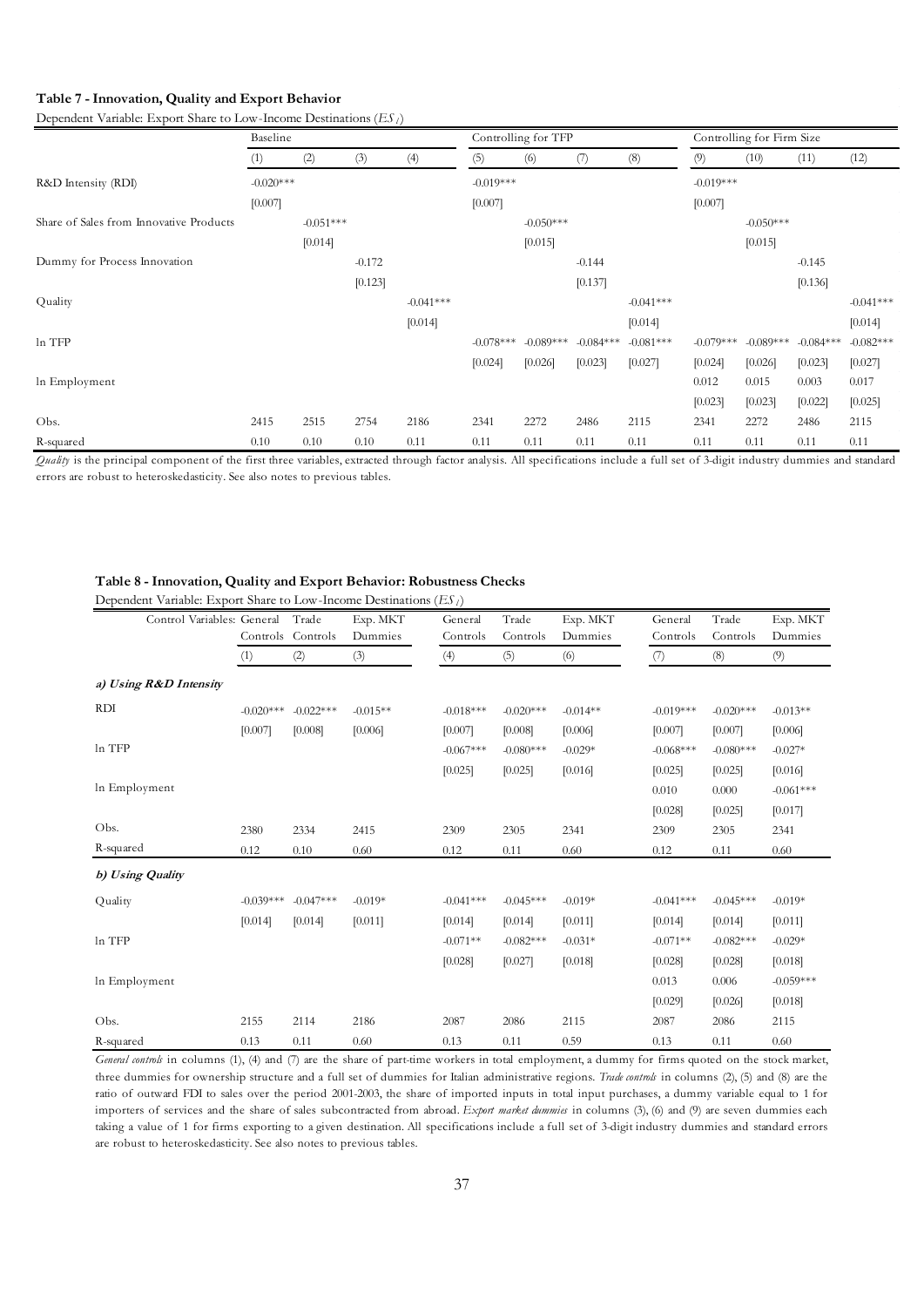# **Table 9 - Industry Characteristics, Quality and Export Behavior**

Dependent Variable: Export Share to Low-Income Destinations (*ES <sup>l</sup>* )

|                                         | Baseline    | Controlling for TFP | Controlling for Firm Size | Controlling for<br>Horizontal Differentiation |  |  |
|-----------------------------------------|-------------|---------------------|---------------------------|-----------------------------------------------|--|--|
|                                         | (1)         | (2)                 | (3)                       | (4)                                           |  |  |
| Quality                                 | $-0.044***$ | $-0.045***$         | $-0.045***$               | $-0.031$                                      |  |  |
|                                         | [0.012]     | [0.012]             | [0.012]                   | [0.027]                                       |  |  |
| Quality * Quality Differentiation       | $-0.049***$ | $-0.045**$          | $-0.045**$                | $-0.044**$                                    |  |  |
|                                         | [0.017]     | [0.018]             | [0.018]                   | [0.018]                                       |  |  |
| ln TFP                                  |             | $-0.100***$         | $-0.100***$               | $-0.100***$                                   |  |  |
|                                         |             | [0.029]             | [0.030]                   | [0.030]                                       |  |  |
| In TFP * Quality Differentiation        |             | $-0.005$            | $-0.005$                  | $-0.005$                                      |  |  |
|                                         |             | [0.034]             | [0.034]                   | [0.034]                                       |  |  |
| In Employment                           |             |                     | 0.003                     | 0.004                                         |  |  |
|                                         |             |                     | [0.021]                   | [0.022]                                       |  |  |
| In Employment * Quality Differentiation |             |                     | 0.001                     | 0.001                                         |  |  |
|                                         |             |                     | [0.035]                   | [0.035]                                       |  |  |
| Quality * Horizontal Differentiation    |             |                     |                           | $-0.019$                                      |  |  |
|                                         |             |                     |                           | [0.033]                                       |  |  |
| Quality Differentiation                 | $0.150***$  | $0.138***$          | $0.137***$                | $0.137***$                                    |  |  |
|                                         | [0.047]     | [0.048]             | [0.052]                   | [0.052]                                       |  |  |
| Obs.                                    | 2186        | 2115                | 2115                      | 2115                                          |  |  |
| R-squared                               | 0.01        | 0.02                | 0.02                      | 0.02                                          |  |  |

*Quality differentiation* is the median R&D intensity across all firms in each 3-digit industry. *Horizontal differentiation* is a dummy for differentiated (3-digit) industries, identified using the Rauch (1999) classification. Standard errors are corrected for clustering within 3-digit industries. See also notes to previous tables.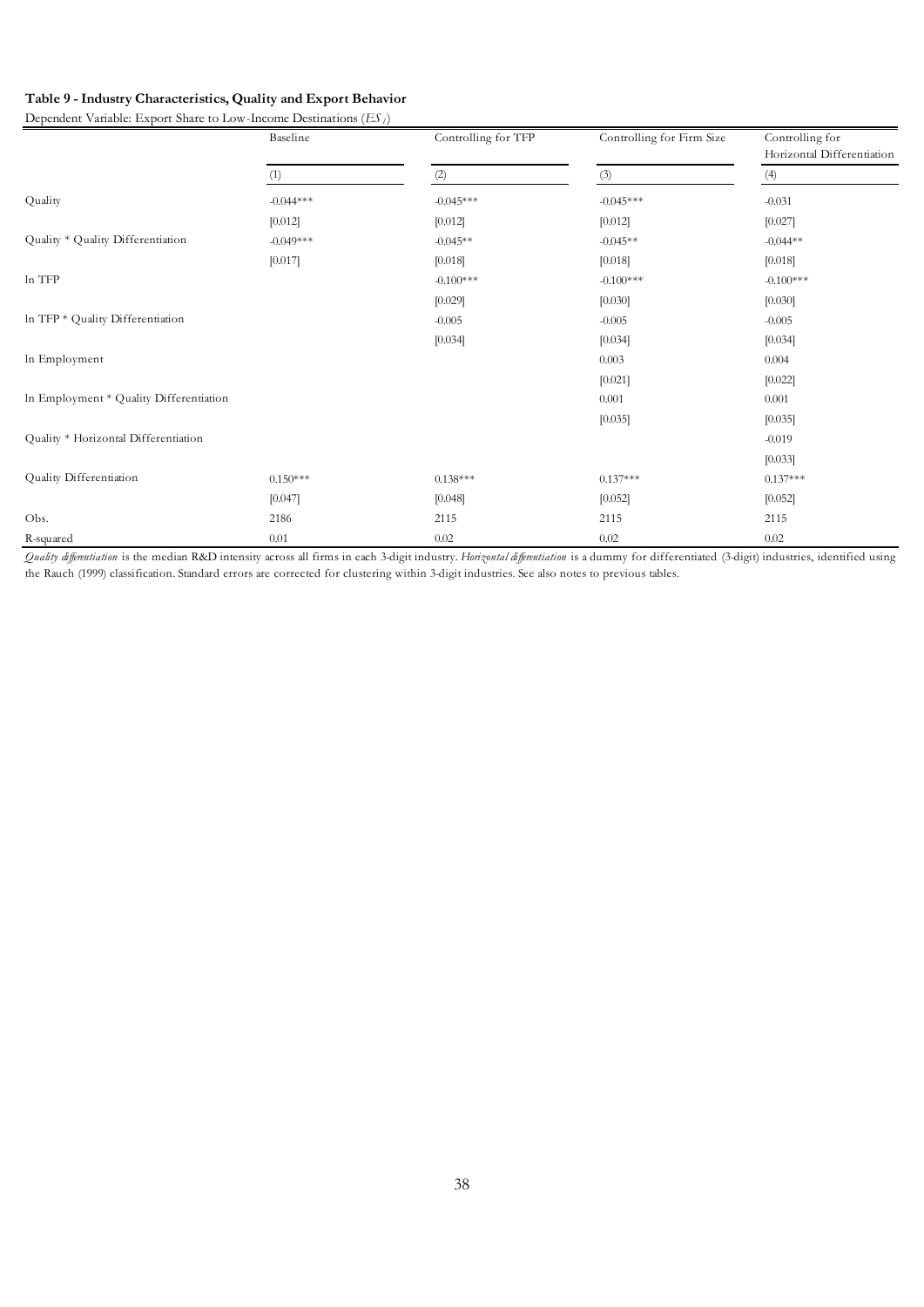# **Table 10 - Productivity, Quality and Export Behavior: Panel Regressions**

|                              | $\Omega$ = Productivity |                                      | $\Omega = RDI$ |             |             |             |             |                 | $\Omega$ = Quality      |             |             |             |  |  |
|------------------------------|-------------------------|--------------------------------------|----------------|-------------|-------------|-------------|-------------|-----------------|-------------------------|-------------|-------------|-------------|--|--|
|                              | TFP                     | $\ensuremath{\text{VA}_{\text{FC}}}$ | Baseline       | Adding      | Adding      | Adding      | Adding      | Baseline Adding |                         | Adding      | Adding      | Adding      |  |  |
|                              |                         |                                      |                | TFP         | Firm Size   | Distance    | Population  |                 | <b>TFP</b>              | Firm Size   | Distance    | Population  |  |  |
|                              | (1)                     | $(2)$                                | (3)            | (4)         | (5)         | (6)         | (7)         | (8)             | (9)                     | (10)        | (11)        | (12)        |  |  |
| In Productivity              | $-0.032***$             | $-0.014***$                          |                | $-0.028***$ | $-0.029***$ | $-0.028***$ | $-0.053***$ |                 | $-0.030***$             | $-0.030***$ | $-0.026***$ | $-0.048**$  |  |  |
|                              | [0.008]                 | [0.004]                              |                | [0.008]     | [0.008]     | [0.008]     | [0.020]     |                 | [0.009]                 | [0.009]     | [0.009]     | [0.022]     |  |  |
| In Productivity * Income     | $0.058***$              | $0.025***$                           |                | $0.051***$  | $0.051***$  | $0.051***$  | $0.070***$  |                 | $0.053***$              | $0.053***$  | $0.055***$  | $0.070***$  |  |  |
|                              | [0.015]                 | [0.008]                              |                | [0.015]     | [0.015]     | [0.015]     | [0.021]     |                 | [0.017]                 | [0.017]     | [0.017]     | [0.024]     |  |  |
| <b>RDI</b>                   |                         |                                      | $-0.007***$    | $-0.007**$  | $-0.007**$  | $-0.007*$   | $-0.019**$  |                 |                         |             |             |             |  |  |
|                              |                         |                                      | [0.003]        | [0.003]     | [0.003]     | [0.004]     | [0.010]     |                 |                         |             |             |             |  |  |
| RDI * Income                 |                         |                                      | $0.013***$     | $0.012**$   | $0.012**$   | $0.012**$   | $0.020***$  |                 |                         |             |             |             |  |  |
|                              |                         |                                      | [0.005]        | [0.005]     | [0.005]     | [0.005]     | [0.008]     |                 |                         |             |             |             |  |  |
| Quality                      |                         |                                      |                |             |             |             |             |                 | $-0.014***$ $-0.014***$ | $-0.014***$ | $-0.017***$ | $-0.041***$ |  |  |
|                              |                         |                                      |                |             |             |             |             | [0.005]         | [0.005]                 | [0.005]     | [0.006]     | [0.013]     |  |  |
| Quality * Income             |                         |                                      |                |             |             |             |             | $0.025***$      | $0.025***$              | $0.025***$  | $0.024**$   | $0.041***$  |  |  |
|                              |                         |                                      |                |             |             |             |             | [0.009]         | [0.009]                 | [0.009]     | [0.009]     | [0.013]     |  |  |
| In Employment                |                         |                                      |                |             | 0.003       | $-0.011$    | $-0.018$    |                 |                         | 0.005       | $-0.010$    | $-0.014$    |  |  |
|                              |                         |                                      |                |             | [0.008]     | [0.008]     | [0.017]     |                 |                         | [0.009]     | [0.008]     | [0.018]     |  |  |
| In Employment * Income       |                         |                                      |                |             | $-0.006$    | $-0.011$    | $-0.006$    |                 |                         | $-0.008$    | $-0.014$    | $-0.010$    |  |  |
|                              |                         |                                      |                |             | [0.015]     | [0.016]     | [0.020]     |                 |                         | [0.016]     | [0.017]     | [0.022]     |  |  |
| In Productivity * Distance   |                         |                                      |                |             |             | $-0.001$    | $-0.000$    |                 |                         |             | $-0.005$    | $-0.003$    |  |  |
|                              |                         |                                      |                |             |             | [0.005]     | [0.005]     |                 |                         |             | [0.005]     | [0.005]     |  |  |
| RDI * Distance               |                         |                                      |                |             |             | 0.001       | 0.001       |                 |                         |             |             |             |  |  |
|                              |                         |                                      |                |             |             | [0.003]     | [0.003]     |                 |                         |             |             |             |  |  |
| Quality * Distance           |                         |                                      |                |             |             |             |             |                 |                         |             | 0.003       | 0.005       |  |  |
|                              |                         |                                      |                |             |             |             |             |                 |                         |             | [0.004]     | [0.004]     |  |  |
| In Employment * Distance     |                         |                                      |                |             |             | $0.017***$  | $0.017***$  |                 |                         |             | $0.016***$  | $0.017***$  |  |  |
|                              |                         |                                      |                |             |             | [0.005]     | [0.005]     |                 |                         |             | [0.005]     | [0.005]     |  |  |
| In Productivity * Population |                         |                                      |                |             |             |             | $0.002*$    |                 |                         |             |             | 0.001       |  |  |
|                              |                         |                                      |                |             |             |             | [0.001]     |                 |                         |             |             | [0.001]     |  |  |
| RDI * Population             |                         |                                      |                |             |             |             | $0.001**$   |                 |                         |             |             |             |  |  |
|                              |                         |                                      |                |             |             |             | [0.000]     |                 |                         |             |             |             |  |  |
| Quality * Population         |                         |                                      |                |             |             |             |             |                 |                         |             |             | $0.002***$  |  |  |
|                              |                         |                                      |                |             |             |             |             |                 |                         |             |             | [0.001]     |  |  |
| In Employment * Population   |                         |                                      |                |             |             |             | 0.000       |                 |                         |             |             | 0.000       |  |  |
|                              |                         |                                      |                |             |             |             | [0.001]     |                 |                         |             |             | [0.001]     |  |  |
| Obs.                         | 17549                   | 17458                                | 16905          | 16387       | 16387       | 16387       | 16387       | 15302           | 14805                   | 14805       | 14805       | 14805       |  |  |
| R-squared                    | 0.67                    | 0.68                                 | 0.67           | 0.67        | 0.67        | 0.67        | 0.67        | 0.68            | 0.68                    | 0.68        | 0.68        | 0.68        |  |  |

The panel is obtained by pooling data on firms' export shares to the following destinations: EU15, New EU Members, North America, China, Latin America, Africa and Oceania. *Income* is the average PPP per capita GDP of each destination, relative to Italy's. *Distance* is the number of kilometers between Rome and the capital city of the main trading partner within each destination, relative to the average distance across all destinations. *Population* is the size of each destination's population relative to Italy's. All regressions control for destination and destination-industry fixed effects. Standard errors are corrected for clustering at the firm level. See also notes to previous tables.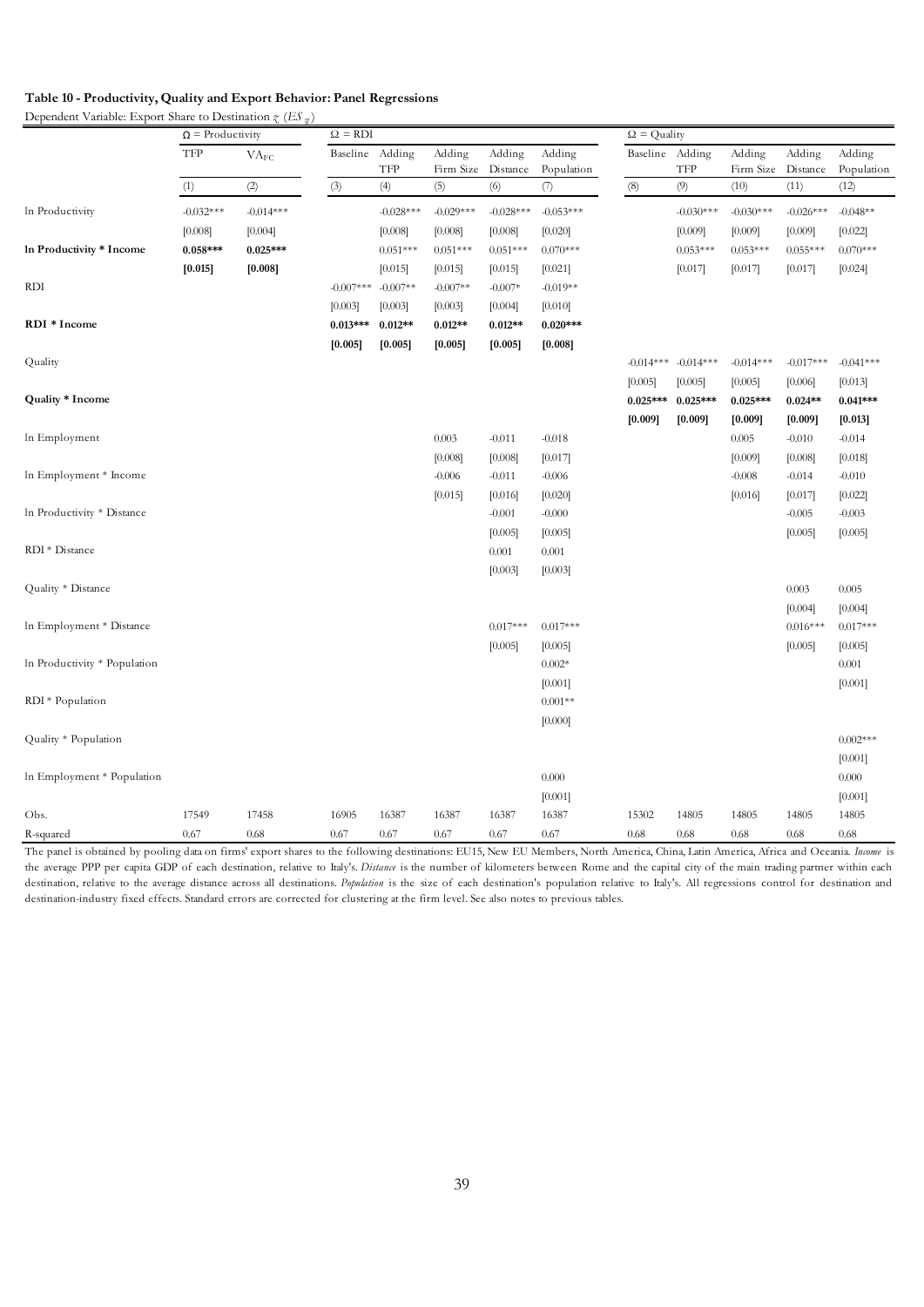



To construct each graph, the exporters' TFP distribution is split into bins of equal size and the average export share is computed



**Figure 2 - Model Fit**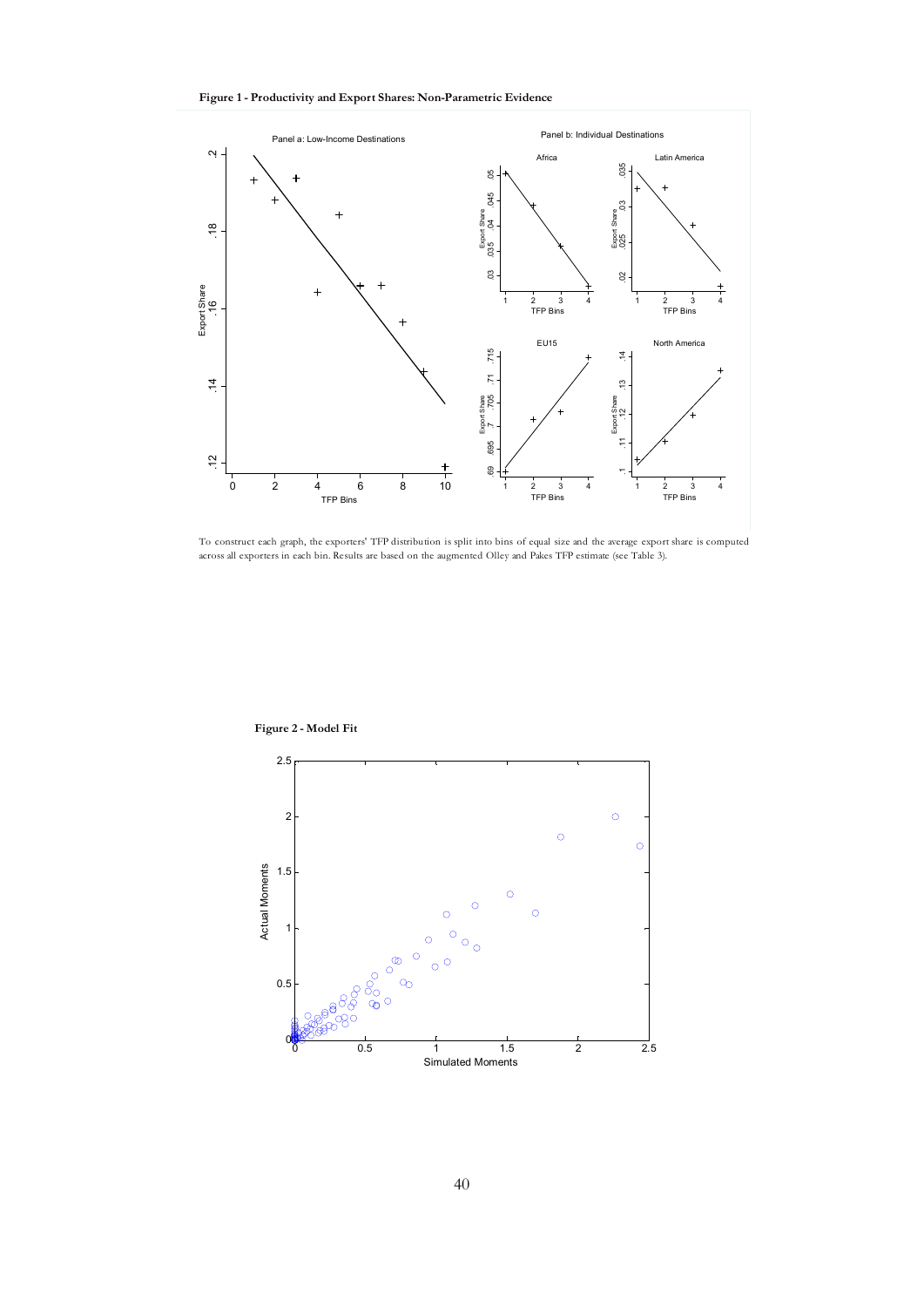**Figure 3 - R&D Intensity and Export Shares across Destinations**



**Figure A1 - Entry and Sales by Market Size**



*Manufacturing absorption* is defined as production plus imports minus exports and is expressed in billions of Euros.